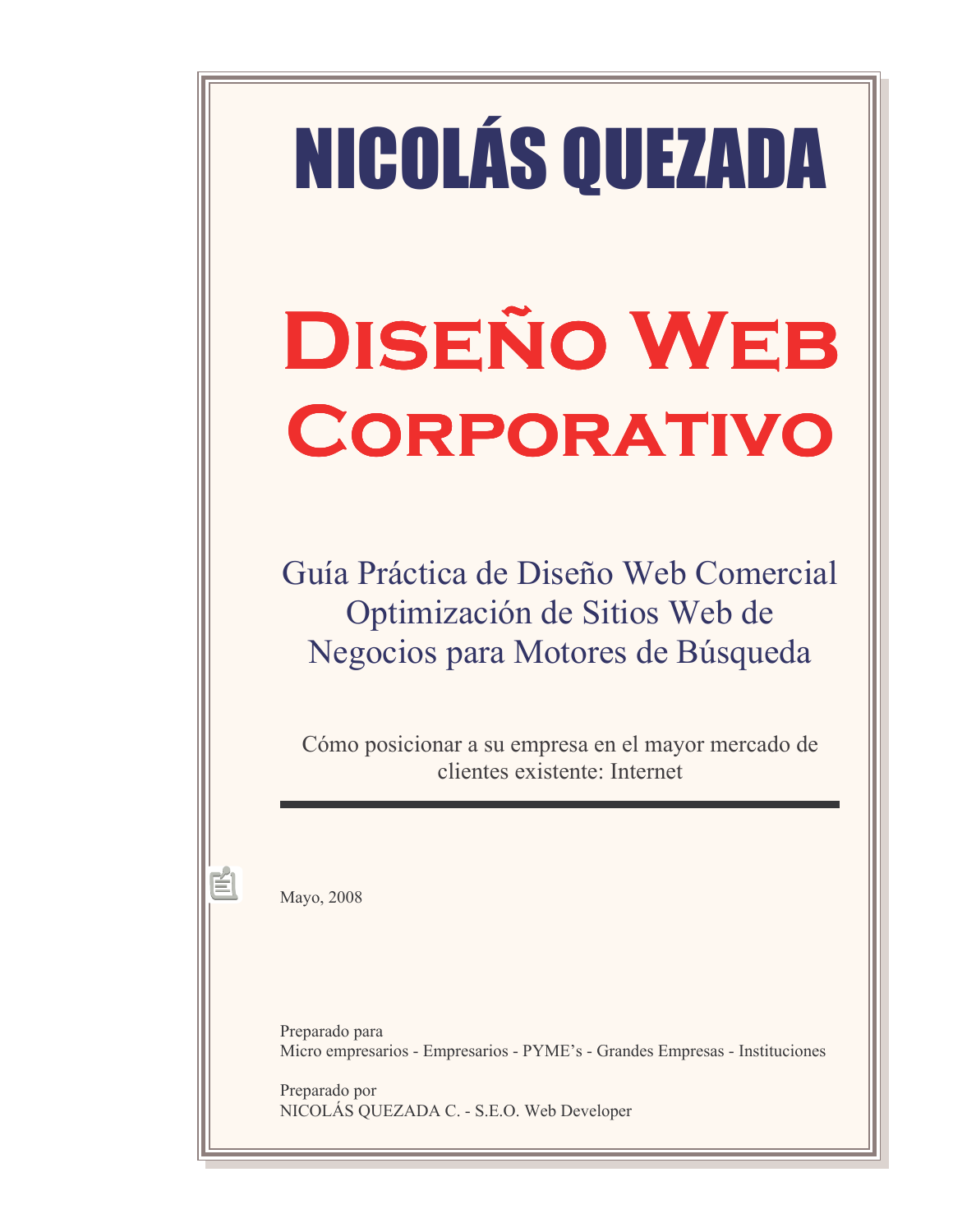## Indice de materias

| Desarrollo de la herramienta de productividad predilecta de nuestro tiempo: El Sitio Web.                                                    |                            |
|----------------------------------------------------------------------------------------------------------------------------------------------|----------------------------|
|                                                                                                                                              |                            |
|                                                                                                                                              |                            |
|                                                                                                                                              |                            |
|                                                                                                                                              | 35                         |
|                                                                                                                                              | 40                         |
|                                                                                                                                              | 42<br>43                   |
| 10.- Compruebelo! ¿Está su sitio web Optimizado para Motores de Búsqueda?<br>Porqué su sitio web no está optimizado para Motores de Búsqueda | 46<br>46<br>47<br>48<br>49 |
|                                                                                                                                              |                            |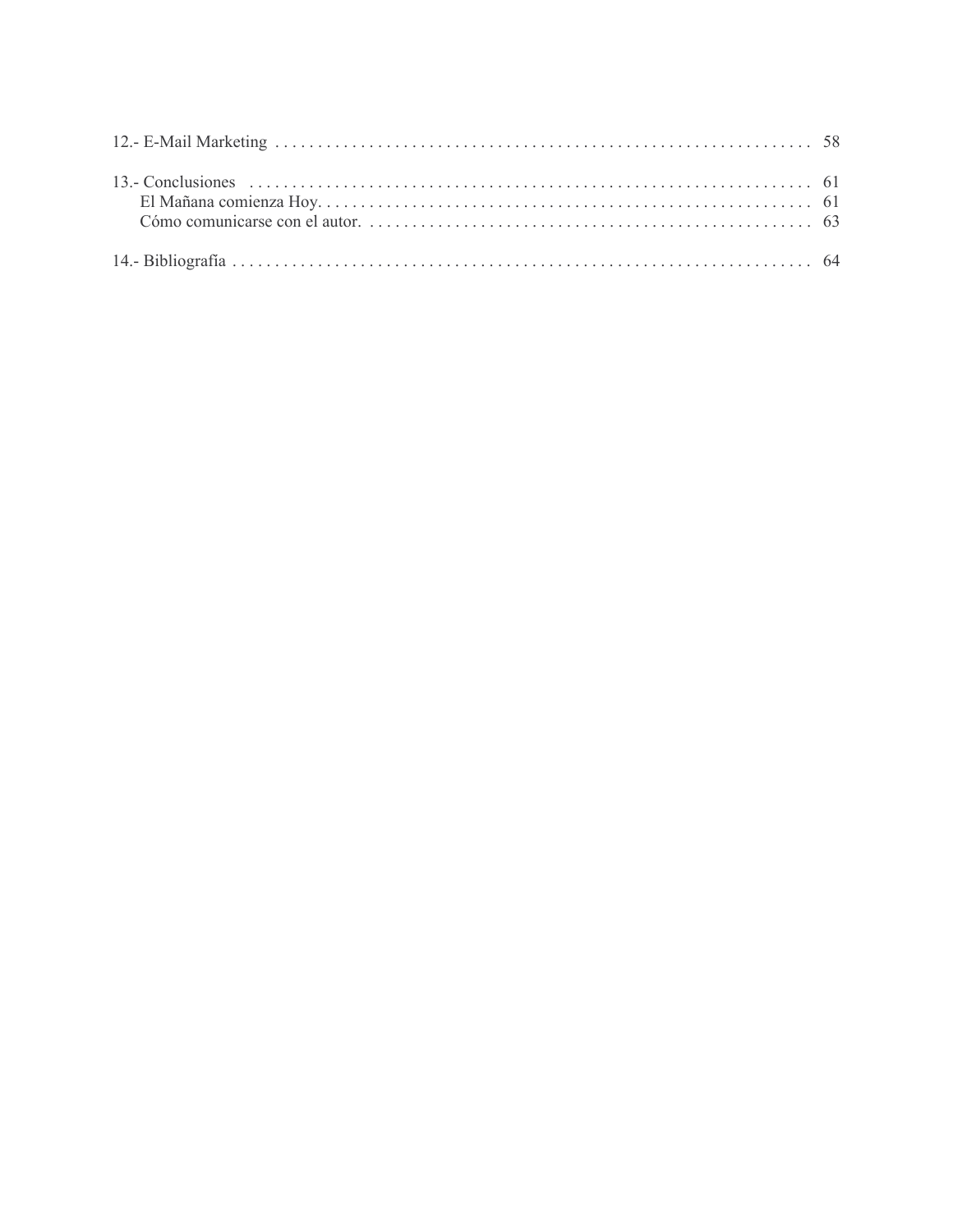## **Copyrigth - Derechos Reservados**

El presente Libro Electrónico se encuentra inscrito en el Registro de Propiedad Intelectual de la Dirección de Bibliotecas, Archivos y Museos de la República de Chile bajo el Nro. 171419.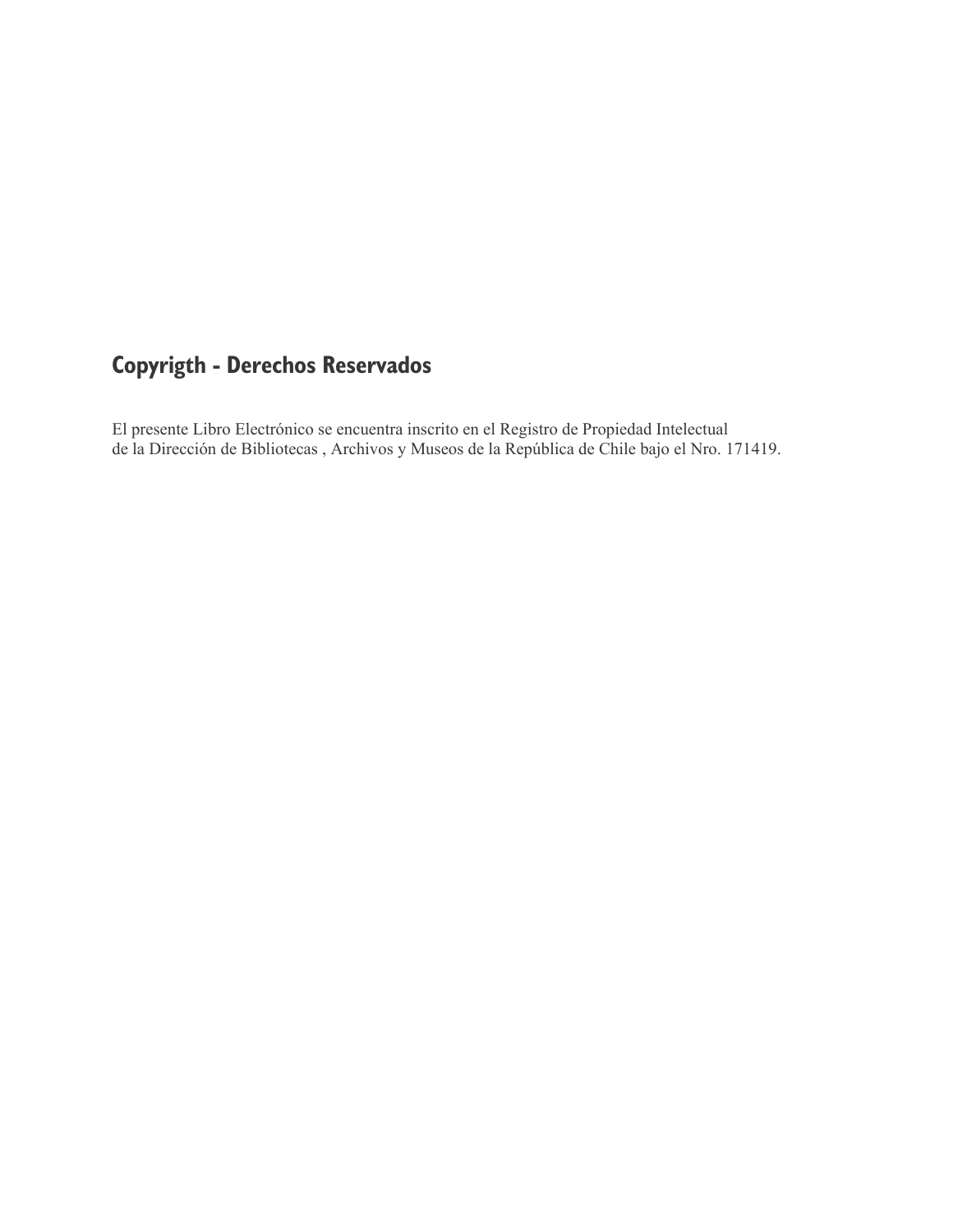## **Dedicatoria**

A Loreto, mi esposa, por su paciencia con mis tiempos de estudio y trabajo en este apasionante y especializado tema.

A mi hijas Nicole y Consuelo, quienes transforman a diario los medios informáticos en sus espacios de comunicación y trabajo.

A mi cuñado Carlos, quien me inspiró en mis inicios digitales.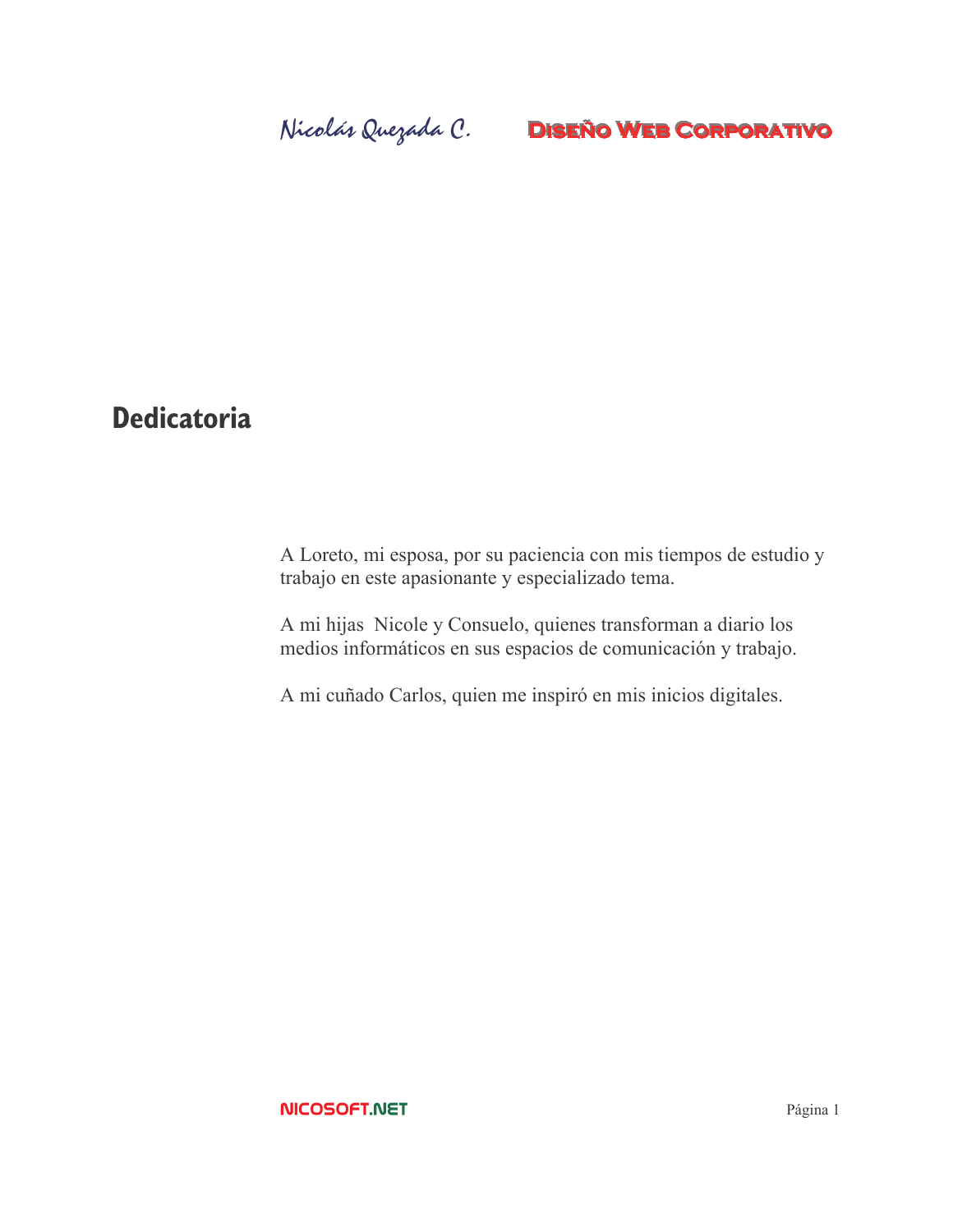## Nicolás Quezada C.

## **DISEÑO WEB CORPORATIVO**

## **I. Acerca del autor**

Nicolás Quezada Concha, es un consultor de especializado en Comercio empresas Internacional y Diseño y Desarrollo de Sitios Web que ha implementado la estrategia de exportación a los países sudamericanos de diversas empresas de Asia.



**Nicolás** Experto Comercio es un en

Internacional con formación técnica en Comercio Exterior, Aduanas, Turismo y Diseño Web.

Es Diplomado en Productividad de Technology Trainning Corporation (Es discípulo de Jeff Dewar, uno de los gurús mundiales de la productividad).

Cursó estudios de Diseño y Desarrollo de Sitios Web en la Facultad de Ciencias Económicas y Administrativas de la Universidad de Chile.

Desarrolló profesionalmente el servicio de Marketing y ventas para exportadores e importadores llamado NICOL'S International Suppliers, originalmente creado por su padre en los años 70' como NICOL'S Comercio Exterior.

Desarrolló en Chile desde la década de los 90' el concepto de Sitios Web de Negocios, Diseño Web Corporativo y Sitios Web de Exportación como herramientas productivas virtuales en las empresas locales y exportadoras, a través de su servicio NICOSOFT.NET

Ha desarrollado alrededor de 550 Sitios Web Corporativos en un periodo de 10 años para empresas de diferente tipo y tamaño entre las que se cuentan distribuidoras de marcas tales como Mercedes-Benz,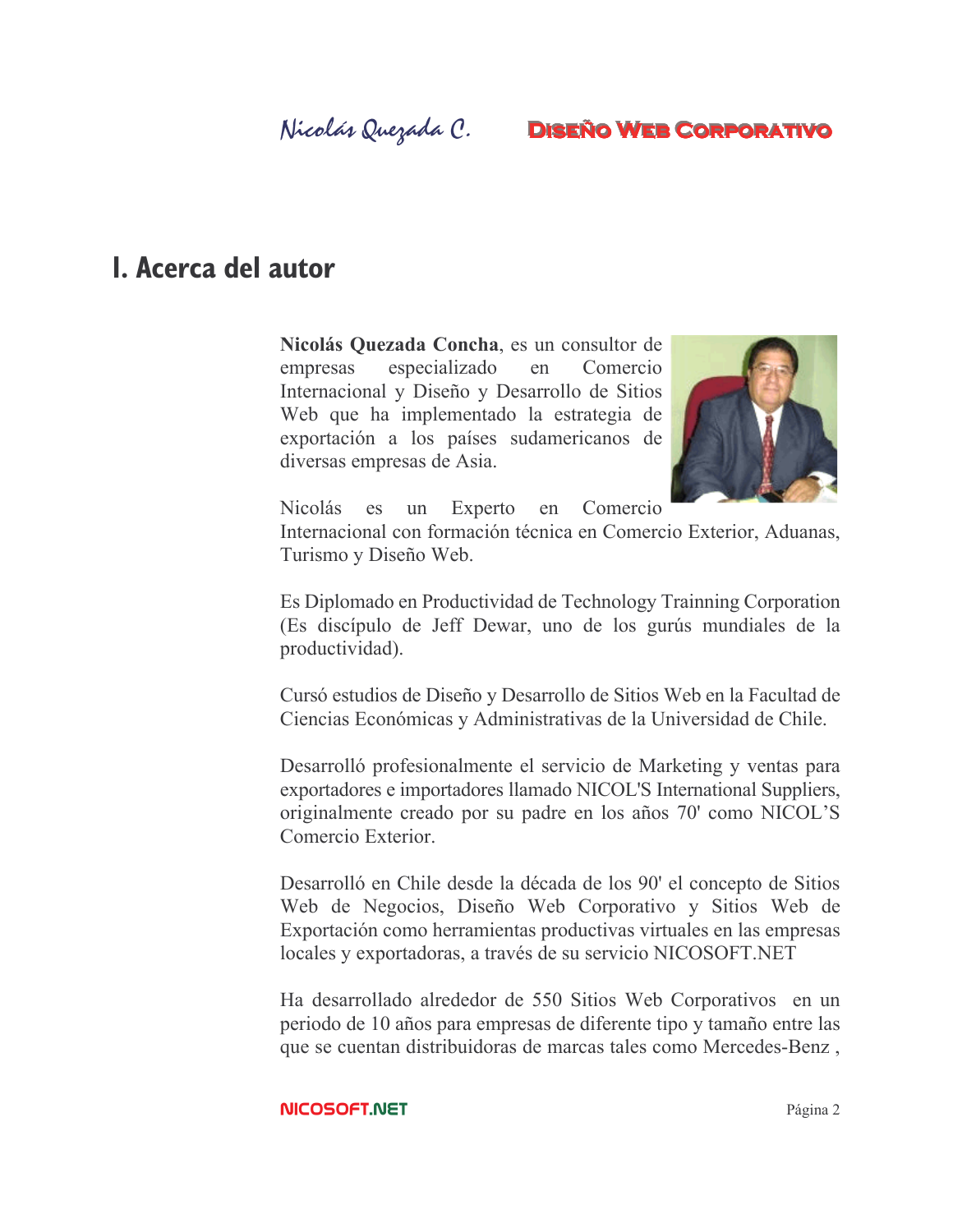Toyota, Nissan, Xerox, etc., como también para micro, pequeñas y medianas empresas.

Es uno de los pocos diseñadores que ha desarrollado integralmente un Sitio Web Institucional para una Universidad.

Una buena imagen de los trabajos desarrollados en el último tiempo se encuentra disponible en www.Nicosoft.net sección MUESTRAS.

Ha escrito y publicado, además de sus ensayos y poemas, varios trabajos relacionados fundamentalmente con desarrollo comercial, entre los que se cuentan:

- \* Manual de Administración, Ventas y Comercio Internacional 1995
- \* Empresa Globalización y Futuro 1998
- \* Internet Marketing para Empresarios 2002

Actualmente, se especializa en Optimización de Sitios Web para Motores de Búsqueda, Marketing de Motores de Búsqueda (S.E.O. Search Engines Optimization) con lo cual logra posesionar los sitios de los clientes que lo solicitan en los primeros lugares de los resultados de las búsquedas, de acuerdo a los actuales parámetros requeridos por los algoritmos de búsqueda de los robots de cada buscador.

Usted puede comunicarse directamente con el a su e-mail personal  $nqc@nicosoft.net$ 

Gustoso le asesorará en el desarrollo del Sitio Web de su empresa u organización y potenciará sus ideas al respecto.

Dispone de un completo Studio Web para el desarrollo de cada proyecto, como también de sofisticadas herramientas de Fotografía Digital y Diseño Multimedia.

Cada uno de sus diseños, se adapta a las singularidades e imagen corporativa de cada empresa o negocio, sin embargo, todos ellos siguen una Pauta Psicológica Comunicacional o de Ventas, lo que permite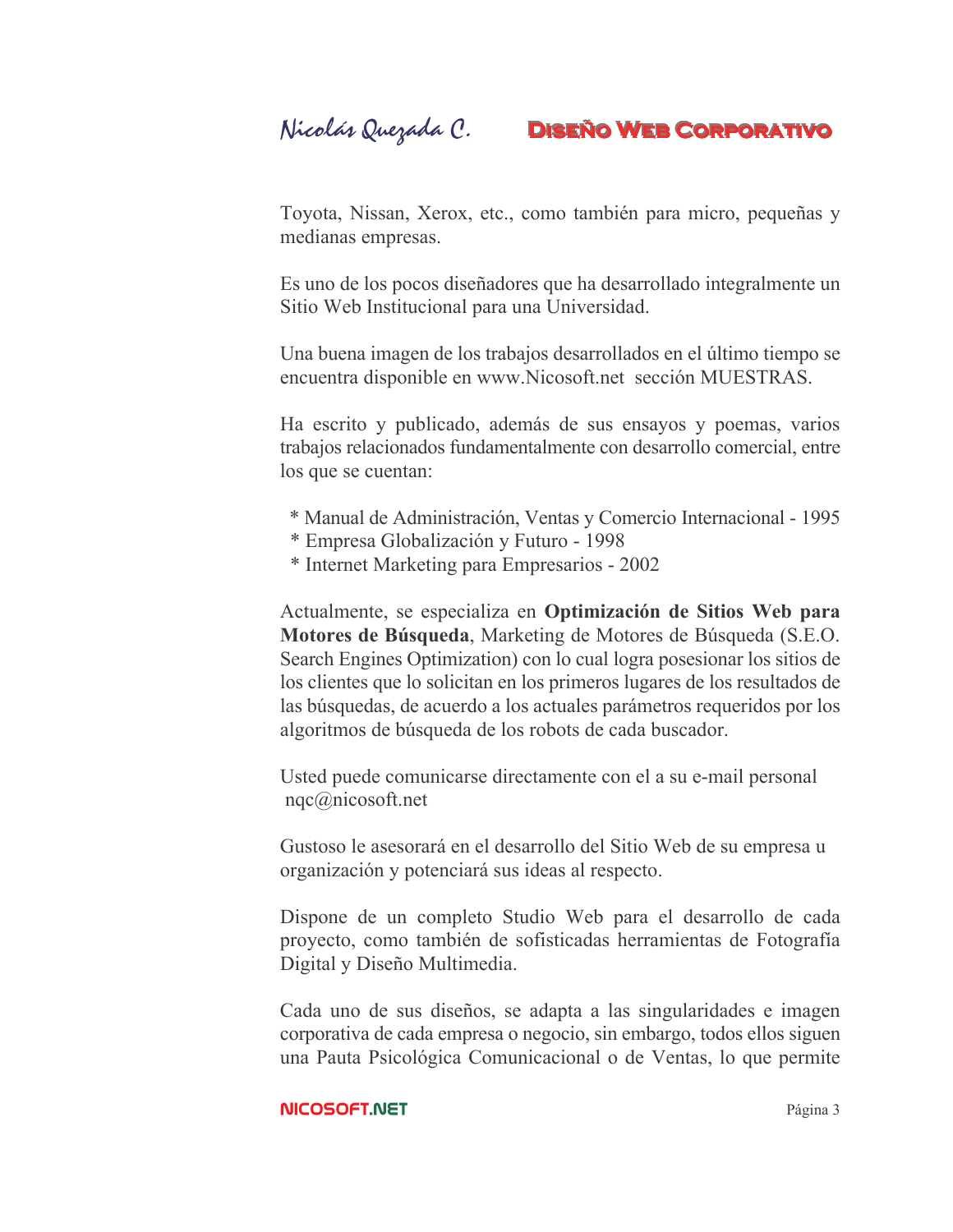desarrollar cada proyecto de acuerdo a cómo reacciona la mente humana frente a estímulos.

Como fruto de estas actividades, hoy nos presenta esta obra en la que resume parte de la experiencia de los últimos años, orientado fundamentalmente a los empresarios que desean competir ventajosamente usando Internet como plataforma de negocios.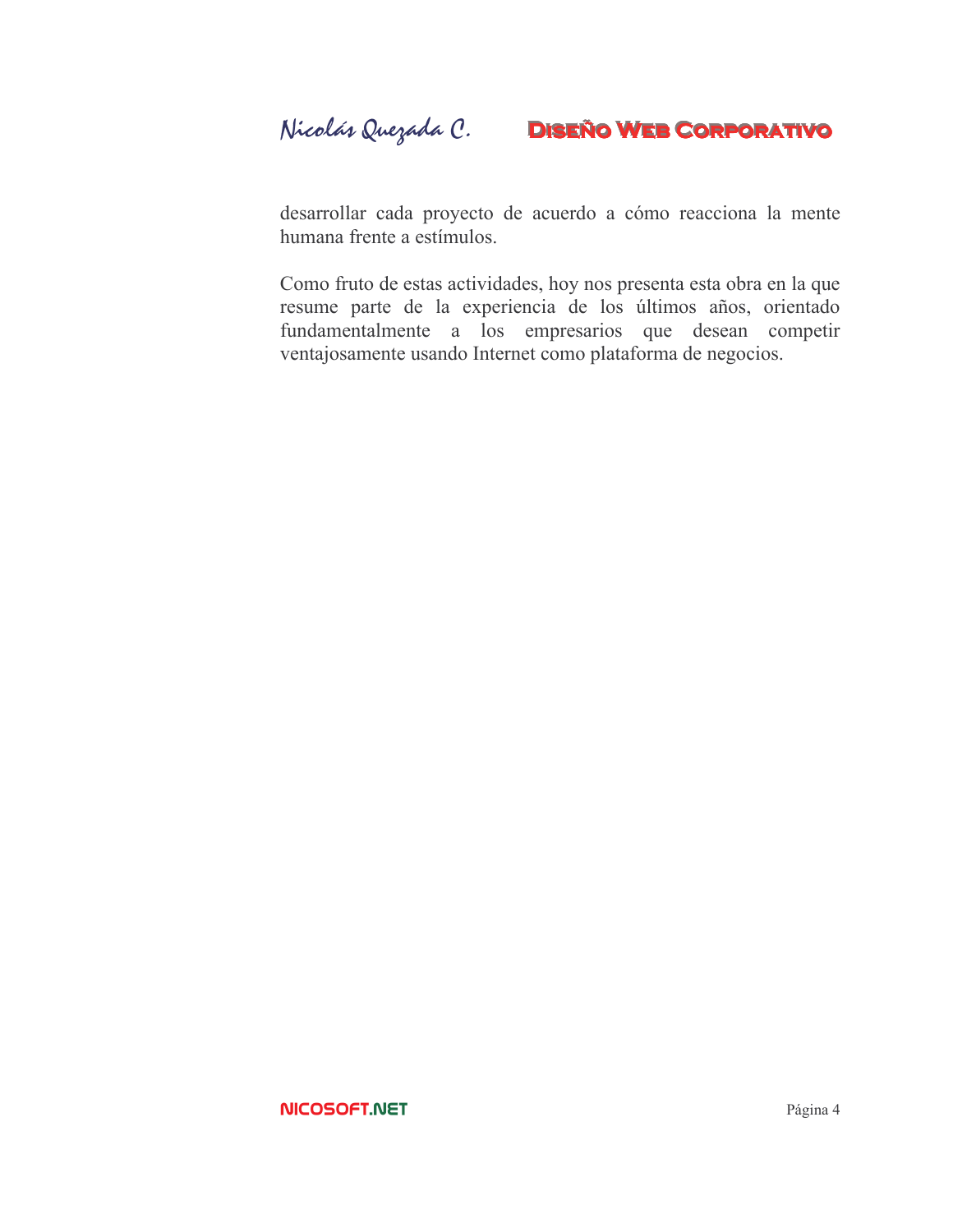## 2. Introducción

### Estimado Lector ·

Al escribir las paginas siguientes quisiera entregar a la comunidad empresarial nociones avanzadas para lograr desarrollar exitosamente la estrategia de Marketing directo vía Internet para cualquier empresa que desee sinceramente progresar productivamente en esta red de redes.

Hablaremos de un modo esencialmente práctico de las diversas acciones que se deben realizar tanto en las áreas de Marketing On Line y Off Line para que su experiencia de volcar su empresa a Internet sea realmente exitosa, evitando perdidas de tiempo y calidad.

Hace varios años, diseñé mis primeros sitios web para la captación de clientes importadores en América del Sur, estaban ideados desde mi perspectiva de consultor de empresas experto en comercio internacional y dieron un excelente resultado que me permitió reducir costos y tiempos de viajes y visitas a los prospectos de clientes en diversos países sudamericanos, aumentando la productividad de mi actividad de negocios de modo exponencial.

Pensé entonces: ¿porqué no desarrollar un sistema de diseño web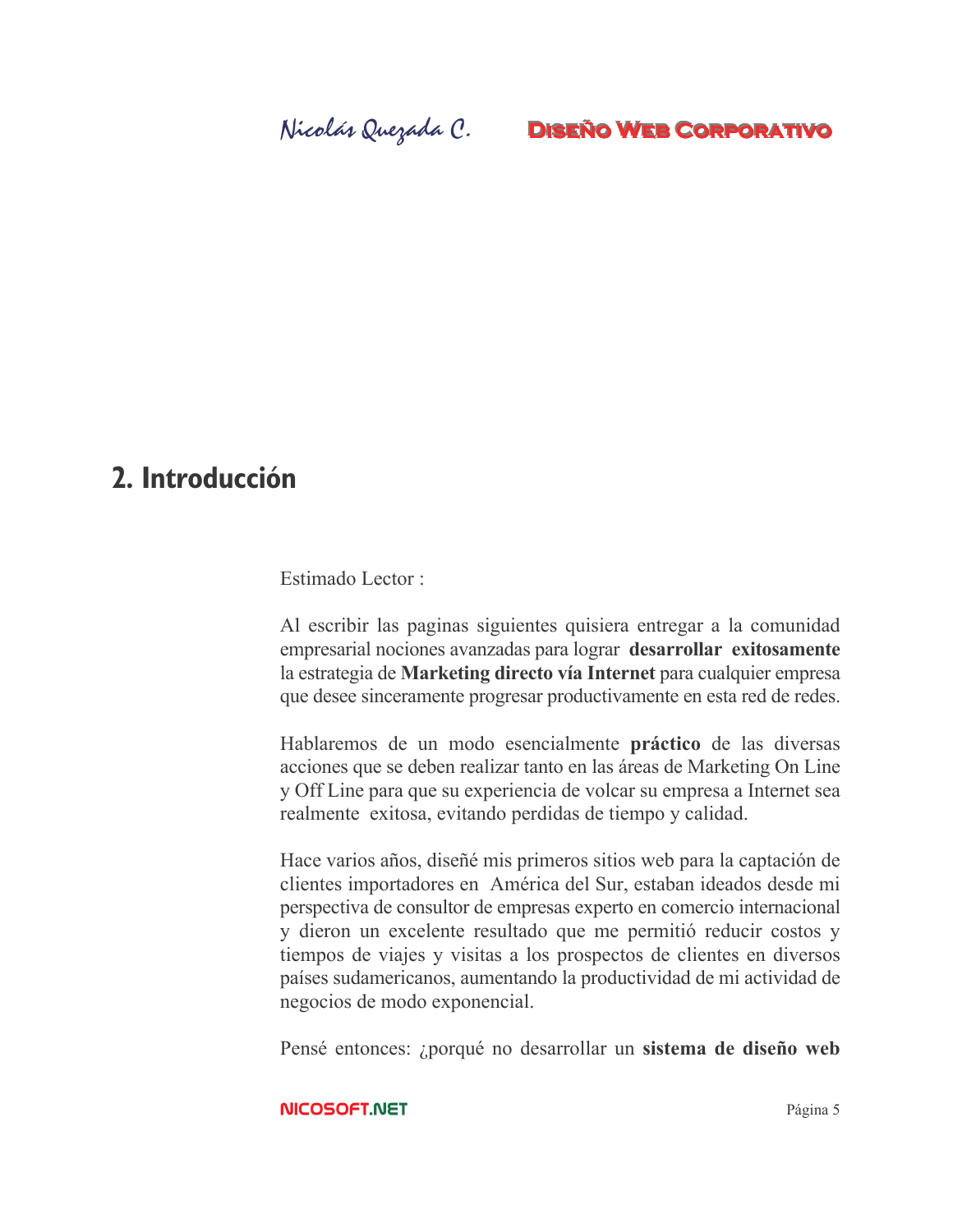especialmente orientado a los **hombres** y mujeres de negocios, que les permita alcanzar tan buenos resultados de cobertura y ventas como los que yo experimenté?...

Y así nació NICOSOFT.NET, un sistema de diseño web diferente en cuanto a precios, sistema de venta personalizado y adaptable a las necesidades de cada empresa, con un arsenal de recursos para los clientes y con orientaciones de promoción.

Así, ya en el año 1998 comenzábamos a desarrollar diversos elementos de Diseño Web Corporativo, disciplina en la que hasta hoy nos hemos especializado día a día.

De este modo, toda empresa de mi país o de cualquier otro lugar geográfico, podía y puede tener toda su estrategia de negocios en Internet a un bajisimo costo.

Usted conocerá a continuación el "como" lograr posicionar a su empresa sobre la totalidad de su mercado y con cobertura sobre todo su país y el mundo, exhibiendo las singulares características de su empresa, sus catálogos de productos y permitiendo a los usuarios que le contacten en directo usando formularios enviados por E-mail directamente desde su sitio web.

Le contaré muchos de los secretos experimentados en estos años y estoy seguro, le serán de gran utilidad y beneficio.

En mi anterior libro "Manual de Administración, Marketing y Comercio Exterior" (1995) narraba como desarrollar una estrategia a la antigua, con los recursos existentes entonces.

Luego, en otro texto, "Empresa, Globalización y Futuro" (1998) indicaba cómo generar negocios on line en los últimos años del siglo XX.

Hoy le entregaré una visión absolutamente actual, de cara al futuro, para que utilice las más avanzadas herramientas informáticas existentes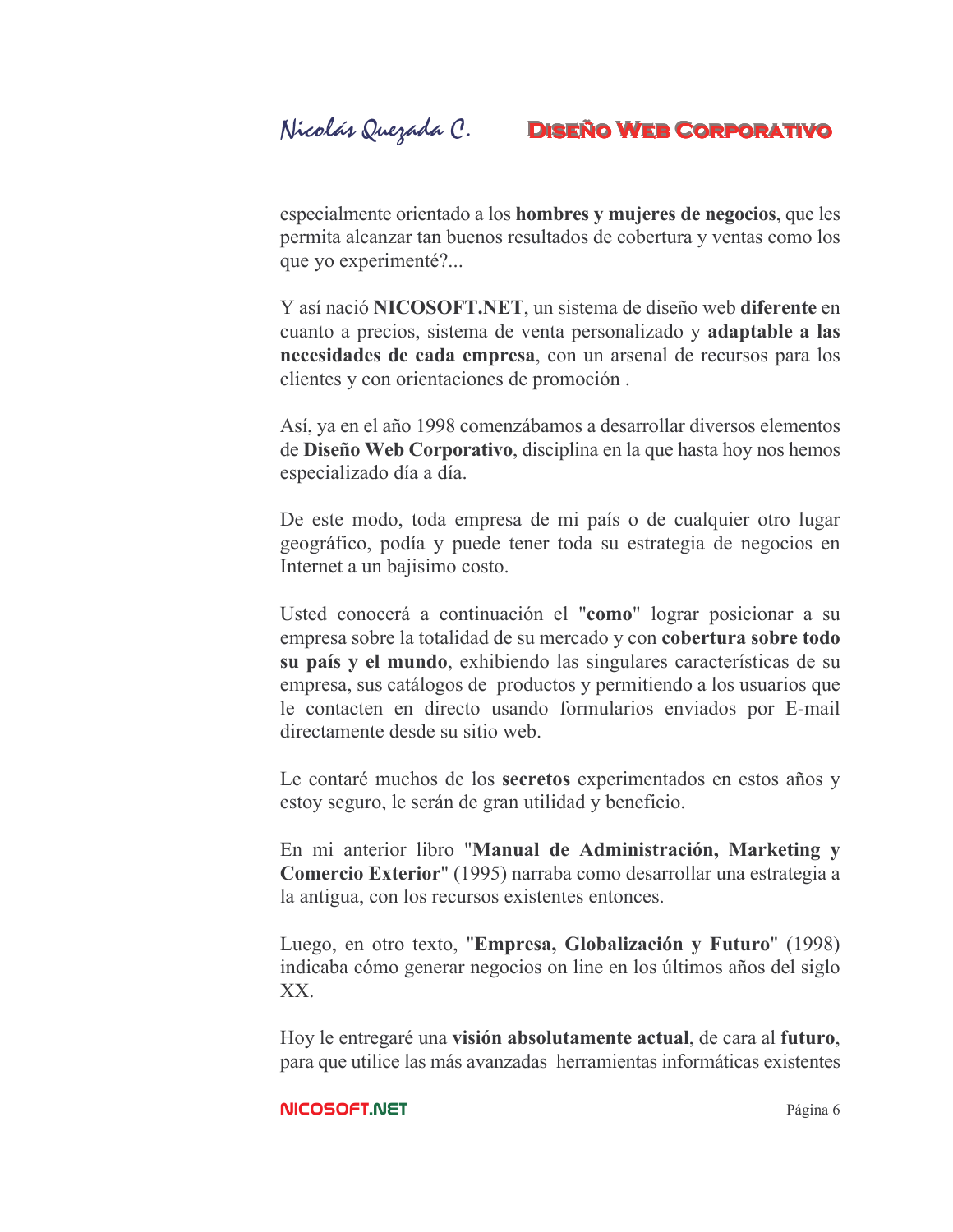en beneficio de su negocio, pero por sobre todas las cosas, para que "use" a Internet como herramienta comercial, aprovechando los actuales parámetros de los algoritmos de búsqueda.

Cada día aparecen nuevos programas, aplicaciones y lenguajes informáticos, el tema es: ¿cómo seleccionar los más apropiados al mundo de los negocios?.. especialmente si consideramos que cada empresa es única, aún cuando existan similitudes entre algunas.

Existe una amplia oferta de diseñadores dispuestos a generar nuevos sitios web con dichos materiales, sin embargo, no deben escapar a nuestra preocupación la utilización de sistemas y normas de diseño adaptados al escenario comercial actual, a lo que exactamente nuestros clientes, nuestro público objetivo requiere.

Por ello, cuidado con la excesiva animación distractiva y poco usable.



Atención a los diseños que dificultan la navegación del público y a los sitios web que son poco accesibles.

En el caso de los negocios, no se requiere sólo informar y menos mostrar demasiado "show" de animaciones excesivas y distractivas.

Todo sitio web comercial requiere comunicar, persuadir, por sobre todo vender, captar nuevos clientes, generar nuevos negocios y desarrollar una apropiada estrategia de Servicio al Cliente, apoyando la decisión de los **nuevos compradores**, como también facilitando la gestión de pedidos repetitivos por parte de la cliente la actual, mostrando secciones de nuevos productos y áreas de ofertas especiales que faciliten recibir nuevos pedidos.

Hoy, tanto los organismos autoridad en el área, W3C (Consorcio WWW) e incluso hasta los robots de los Motores de Búsqueda incluyen en sus algoritmos de indexación las características de diseño estándar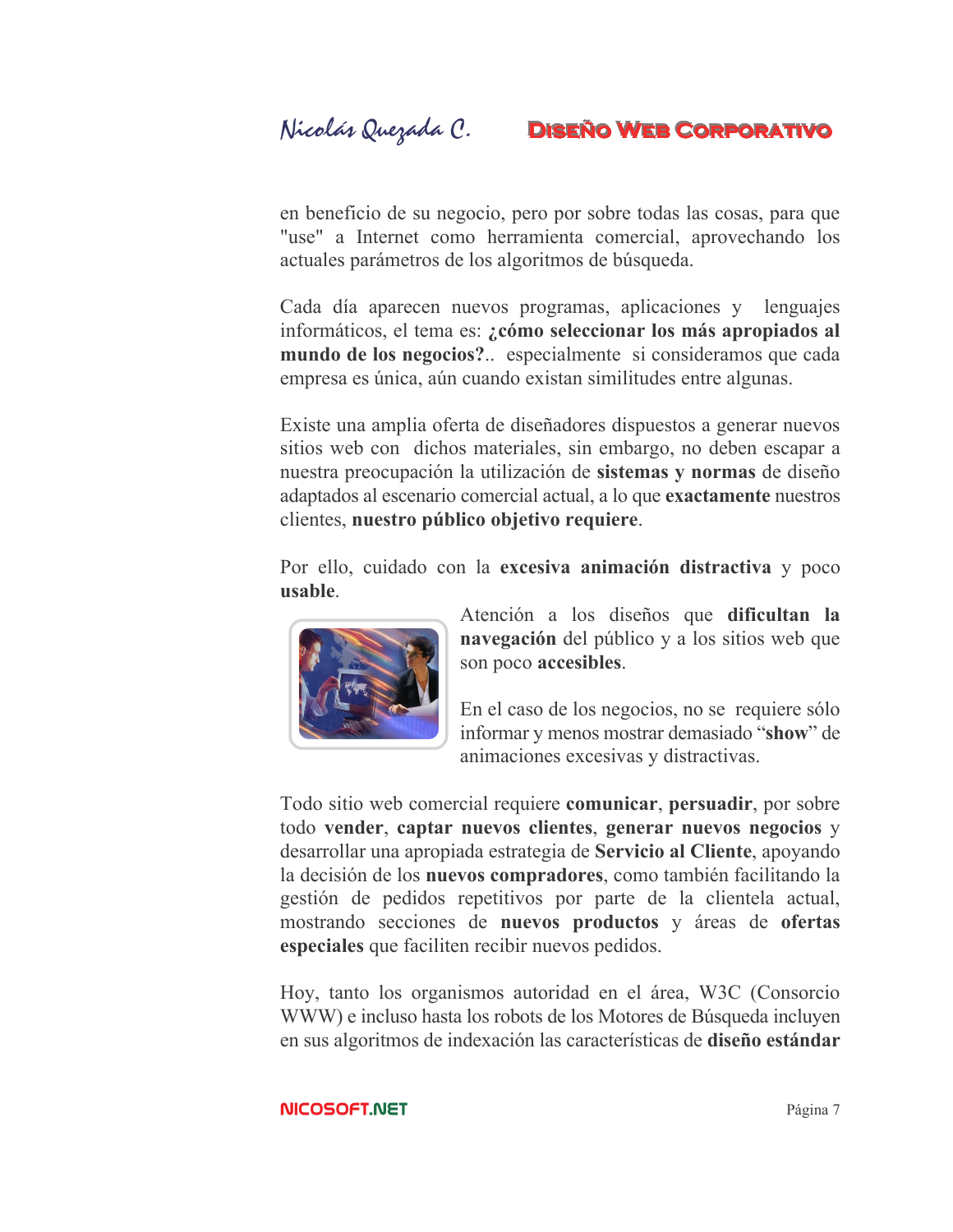Nicolás Quezada C. **DISEÑO WEB CORPORATIVO** 

para ser indexado.

Todos mis clientes, más que clientes, son amigos de negocios, fundamentalmente empresarios. Hombres y mujeres emprendedores que han crecido con su propio negocio a costa de inversión, trabajo y mucho sacrificio, esfuerzo, resistencia e imaginación.

Agradezco su interés al leer estas páginas que estoy seguro serán de utilidad para usted, su negocio o empresa y ahora... ¡vamos a la acción!..

Vuestro amigo,

Nicolás Quezada C.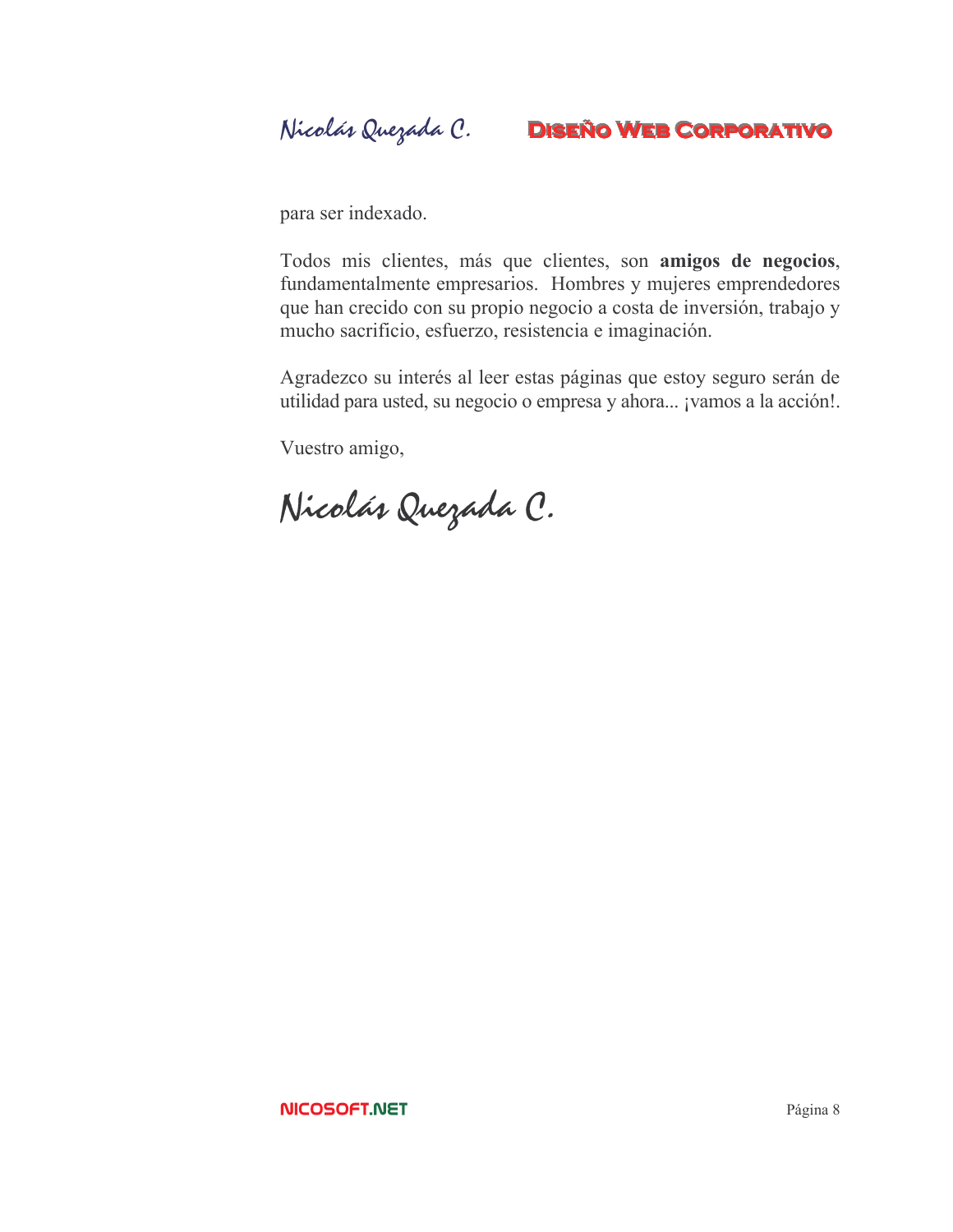## 3. Internet y Empresa

## Desarrollo de la herramienta de productividad predilecta de nuestro tiempo: El Sitio Web. Renovarse o Morir.

Aunque en sus inicios, Internet fue concebida como un instrumento de inteligencia y estrategia militar, en nuestros días se ha convertido en un medio para generar negocios por parte de las empresas, sin importar su tamaño, ubicación geográfica; nivel

Vo con

de operación ni mercado objetivo de **clientes** 

Para el ser humano contemporáneo, Internet ha significado la mayor de las revoluciones : la revolución informática al alcance de todos.

Ha sido un proceso de cambio acelerado y progresivo, de crecimiento muy exponencial nunca antes visto.

Y los cambios han sido no tan sólo económicos, son cambios sociales, culturales.

políticos y transversales, es decir atraviesan e incluyen todas las áreas de la vida humana.

Desde un punto de vista político y estratégico, los gobiernos y las organizaciones de los estados se comunican más fluidamente con los ciudadanos, al establecer la plataforma del estado vía Internet; facilitando desde la información de los servicios que se prestan, hasta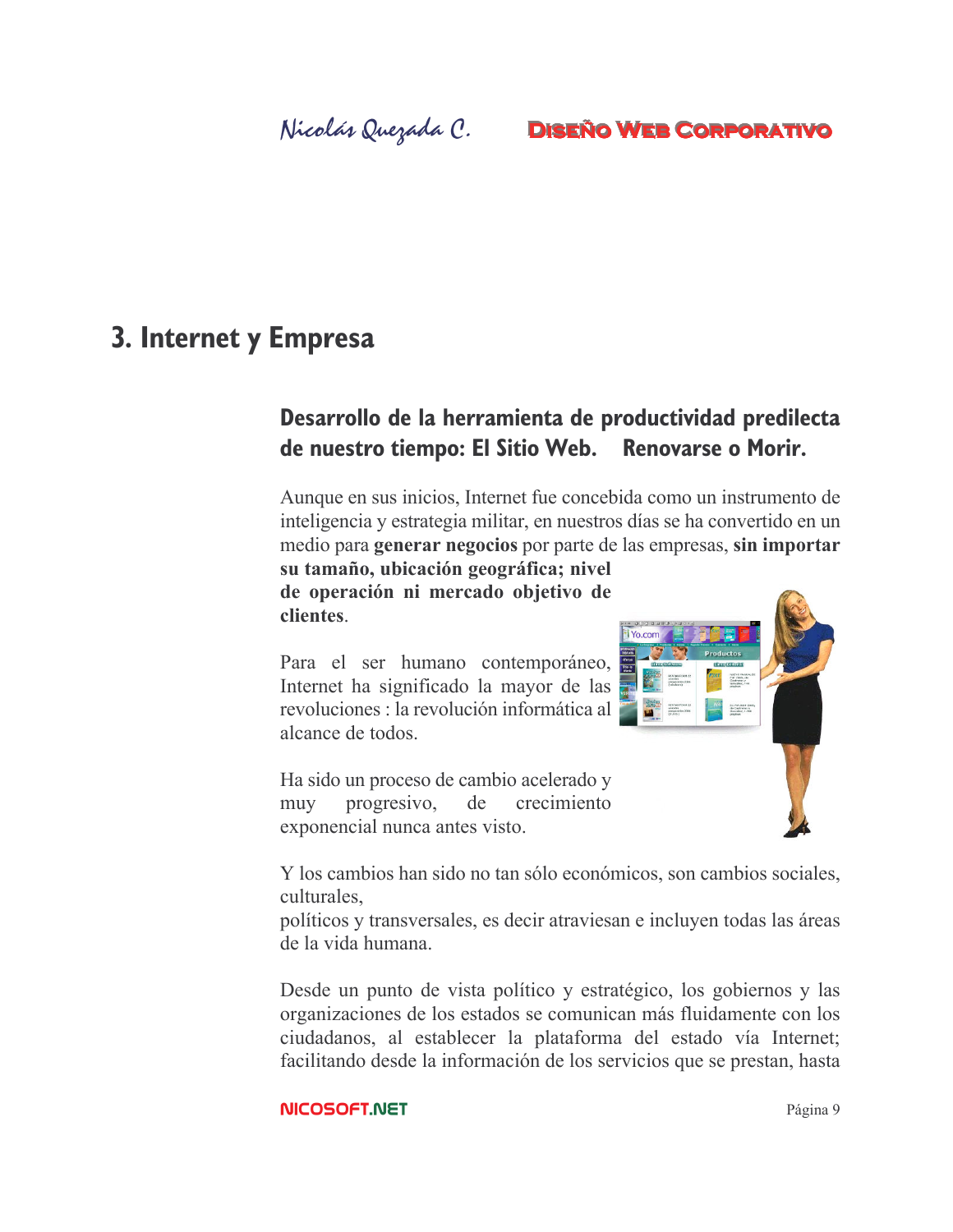Nicolás Quezada C.

la recaudación electrónica de derechos aduaneros, impuestos y otros tributos.

Desde un ángulo cultural, nunca antes las personas estuvieron tan cerca las unas de las otras, aún encontrandose físicamente a miles de kilómetros de distancia, situación imposible antes de Internet, hoy la gente se comunica desde edad temprana vía chat, correo electrónico y video conferencia en tiempo real, derribando en la práctica las barreras de distancia y en tiempo. Y todo esto en medio de una civilización caracterizada por su individualismo.

Para los procesos educativos, esto vá cada vez mas lejos. Los estudiantes acceden desde su educación básica y aprenden en medio de laboratorios computacionales existentes en cada escuela y colegio, creciendo y desarrollandose en medio de una cultura que utiliza a la informática como su principal herramienta aliada.

Nunca antes la educación a distancia fue tan fácil y nunca antes tanta información estuvo a disposición de la humanidad para transformarla en conocimiento.

El E-learning o aprendizaje a distancia se encuentra en su apogeo. Hoy usted puede estudiar vía Internet o capacitar a sus funcionarios del mismo modo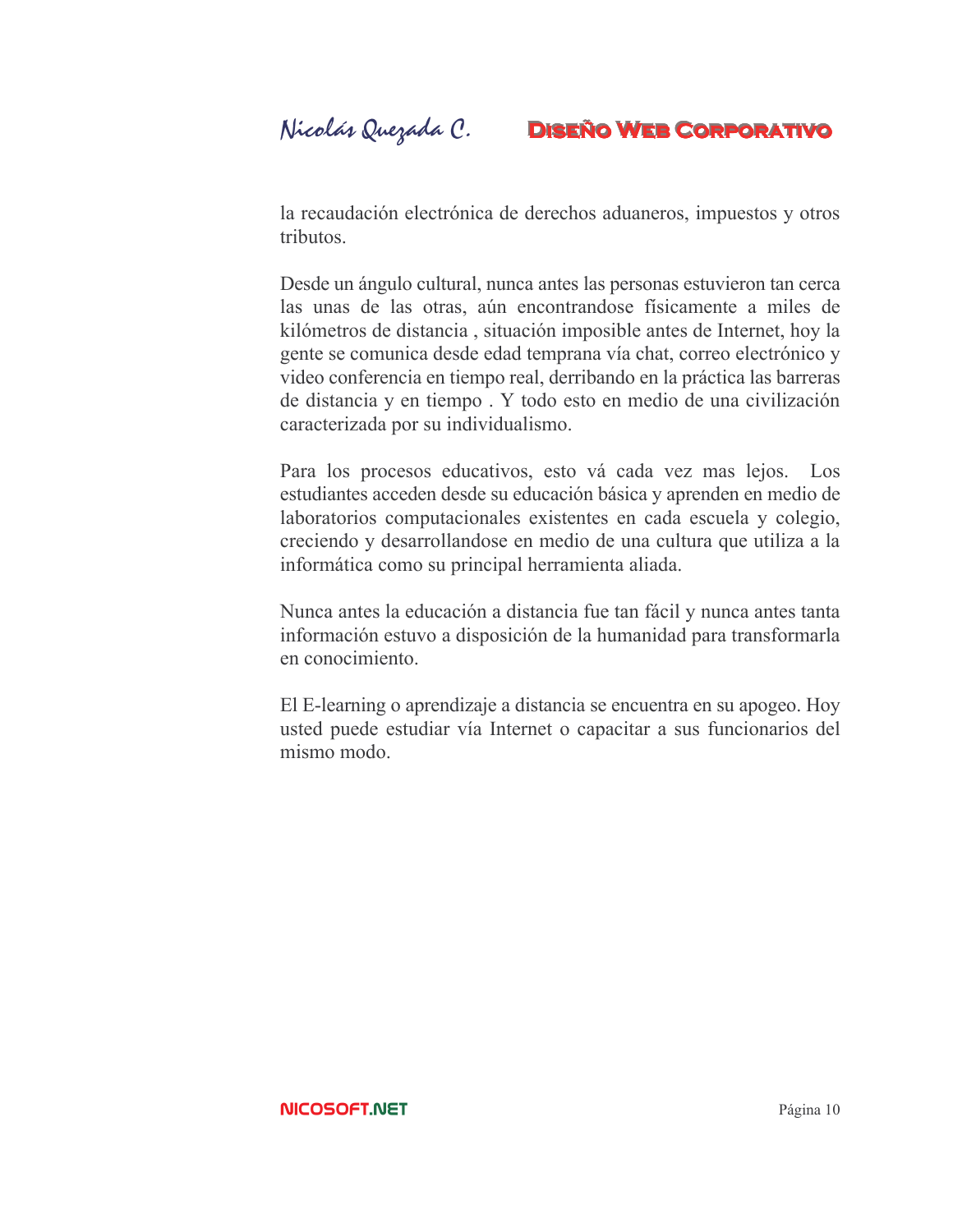## Internet: El gran Ecualizador

Las economías han visto de modo acelerado, como las antiguas economías de estado, en las que estos controlaban cada centavo de su país, se han transformado en **economías de redes**, donde los capitales de millones de dolares fluyen desde New York a Taipei en cosa de segundos y sin mayor control que el privado.

Son estos cambios los que han permitido a millones de empresas que hasta ayer trabajaban del "modo tradicional", desarrollar hoy su estrategia On Line, colocando su información y objetivos en Internet, difundiendo su cultura corporativa; colocando sus catálogos de productos y servicios al alcance de TODOS sus clientes y prospectos de clientes (y del mundo entero), facilitando con ello el acceso a la información de ventas y precipitando la toma de decisiones de **compra** por parte de sus potenciales compradores y contactos; permitiendo ademas el envío de consultas, cotizaciones y pedidos al instante, usando formularios interactivos enviados desde los sitios web vía e-mail o por otros sistemas, hasta las oficina de la empresa.

Hoy, a diferencia de ayer, no importa tanto el tamaño de la empresa para enfrentar los mercados.

Lo que más importa hoy es **posicionarse en un nicho** o nichos de mercado especifico y especializarse en el o ellos.

Internet, en este tema es sin duda un enorme Ecualizador, ya que **iguala las posibilidades** tanto de empresas incipientes como de grandes empresas, dependiendo los resultados más de la calidad, estrategia de cobertura. **MÉTODOS** DE **OPTIMIZACIÓN PARA BUSCADORES** y tipo de sitio web que se disponga para comunicar la oferta comercial, que de otras variables sin duda necesarias.

Hemos desarrollado el E-Commerce o comercio electrónico, que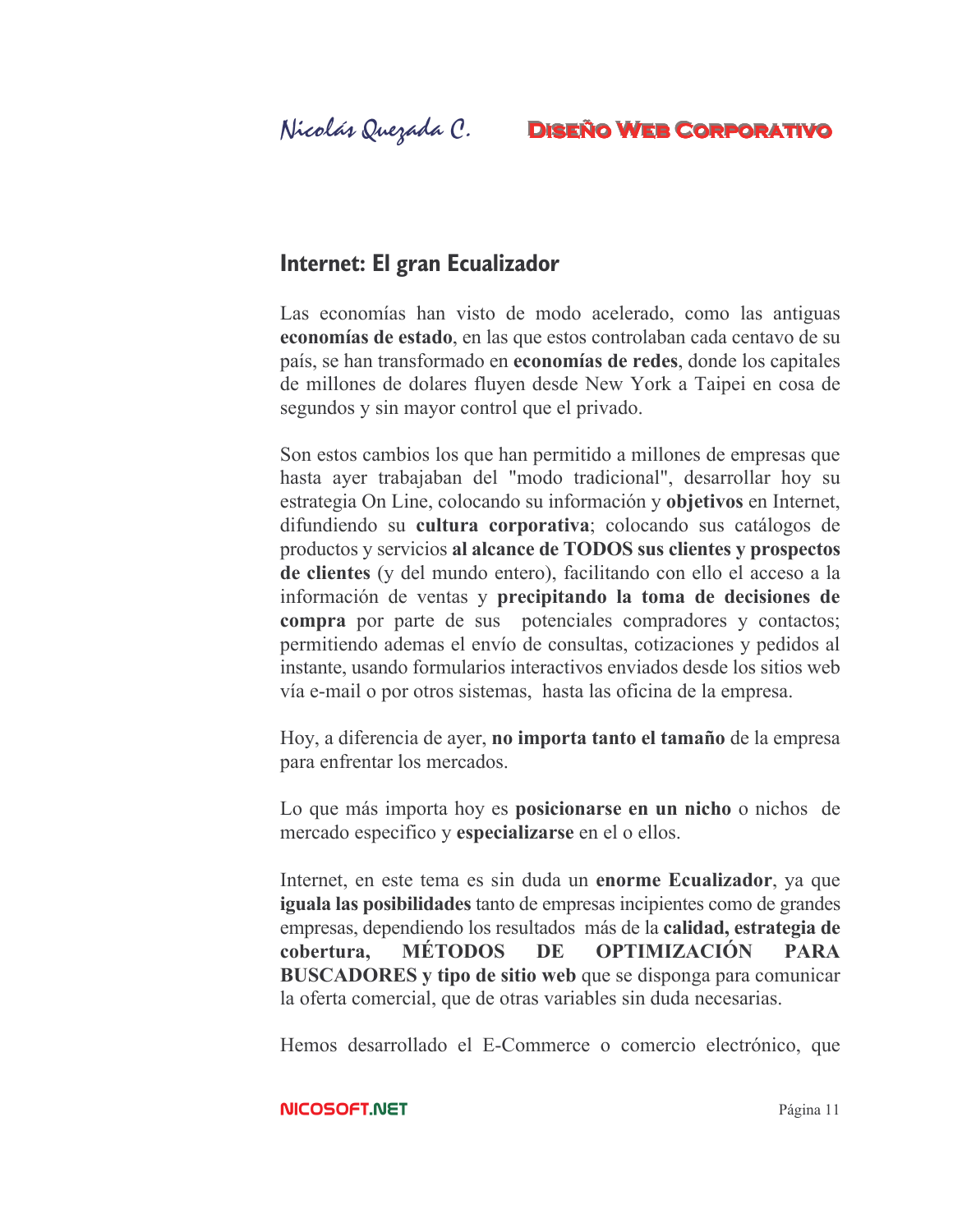permite todo lo anterior y además efectuar transacciones en linea, pagos con tarjetas de crédito y el desarrollo de exportaciones para pequeñas empresas emergentes.

Todo esto con una economía de costos y recursos nunca antes vista, tanto desde la formulación de políticas de Marketing, los costos de impresión de folletos y catálogos, envío de correspondencia por correo con su correspondiente demora, etc.

Además, como el **cambio hacia Internet** en la ultima década fue social y cultural (Web 2.0), las empresas que continúan trabajando "a la antigua", cada día pierden más y más clientes, ya que el mayor mercado de clientes que registra la historia de la humanidad está lógicamente en Internet.

Sin embargo, lo mismo le sucede a muchos empresarios que han desarrollado estupendos sitios web que nadie visita, a no ser que conozca su nombre de dominio

O sea, aquellos que sólo se preocuparon de diseñar un sito o una página web y no de **optimizar este sitio** para que los posibles clientes lleguen automáticamente.

En nuestros días ninguna empresa o negocio, cualquiera sea su tamaño, ubicación o clasificación, puede carecer de presencia optimizada en Internet sin desaparecer prontamente de su mercado objetivo de posibles clientes.

Su usted cree que su negocio marcha bien tal como está o si piensa que ya hizo todo lo posible por vender más y que no queda nada por hacer al respecto... bueno... no haga nada.

Pero mañana, cuando vea como sus ventas se desmoronan...; No me diga que no se lo advertí!..: O tiene presencia corporativa y optimizada en Internet o .... desaparece.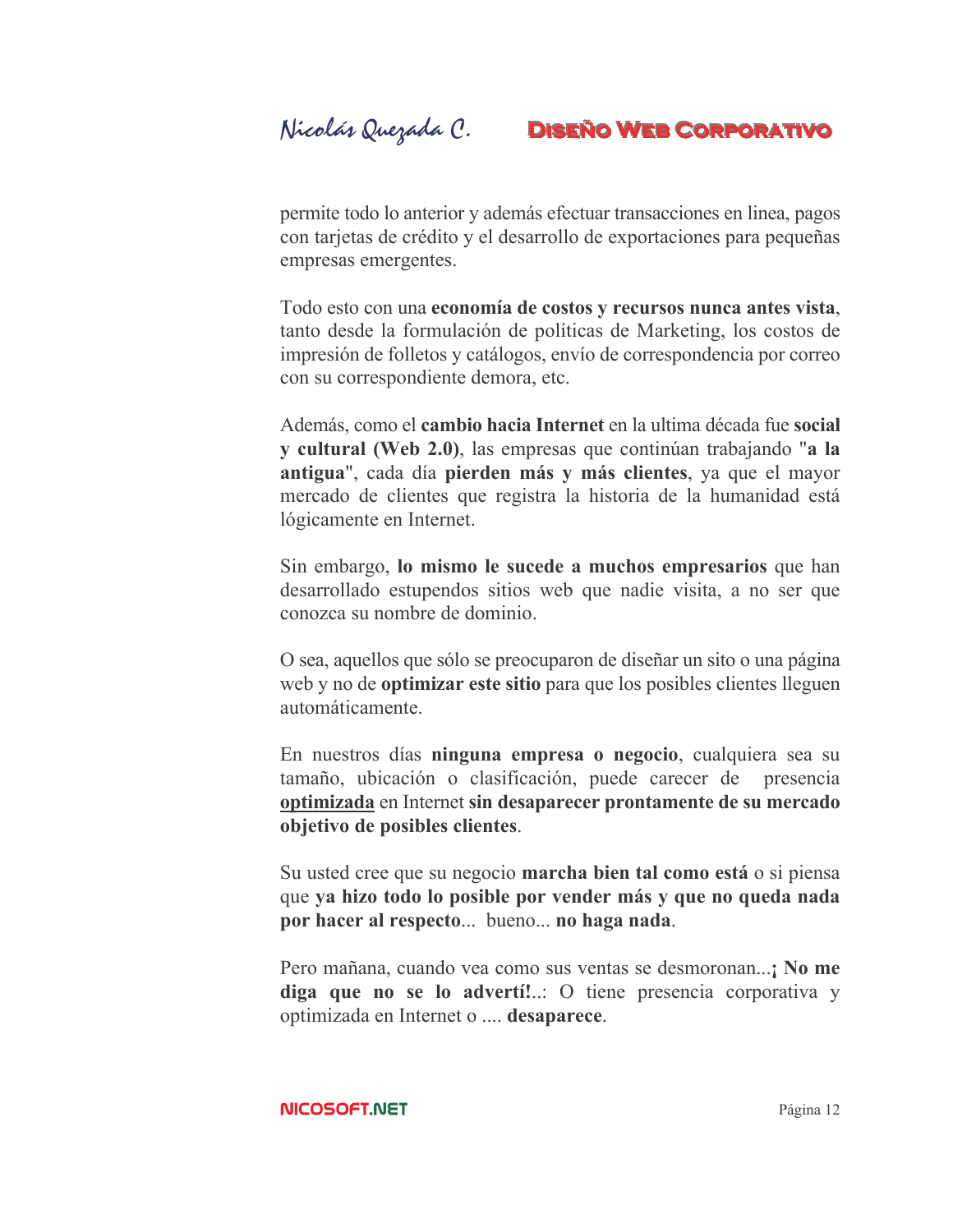Nicolás Quezada C.

## **DISEÑO WEB CORPORATIVO**

O acaso se ha olvidado de esa antigua sentencia de : "Renovarse o Morir"

En las siguientes páginas usted podrá encontrar las claves de cómo desarrollar una estrategia productiva de Marketing on line; desde el diseño web a la promoción del mismo y la generación de ventas on line.

Descubrirá también los secretos y recursos necesarios para desarrollar este proceso por usted mismo.

Por favor, cierre los ojos e imagine por un solo instante a su empresa, catálogos, productos, servicios, generando ventas para usted en Internet... en cualquier lugar, recibiendo cotizaciones y pedidos.. es decir generando nuevas ventas e ingresos para usted.

Ahora abra los ojos, **busque en Internet** y descubra que no es sólo imaginación ... no es un sueño... Es simplemente la realidad de nuestros días, en nuestras empresas y a continuación usted descubrirá cómo ser parte de ello.

Hoy si su empresa no tiene un buen Sitio Web de Negocios... simplemente no tiene nada para competir en este nuevo escenario económico y cultural.

Pero, tener un sitio web NO BASTA. Es imprescindible **OPTIMIZARLO** para tener buena presencia en los Motores de Búsqueda, convertirlo, transformarlo periódicamente para hacerlo más atractivo, actual, vendedor y lograr que muchos consumidores lo visiten.

Ninguno de los elementos que interactuan en la red Internet ni los programas que diseñan contenidos son mágicos.

Hoy se requiere conocimientos técnicos especializados en Optimización para Motores de Búsqueda y conocimientos sólidos acerca de los más importantes robots de estos buscadores si se quiere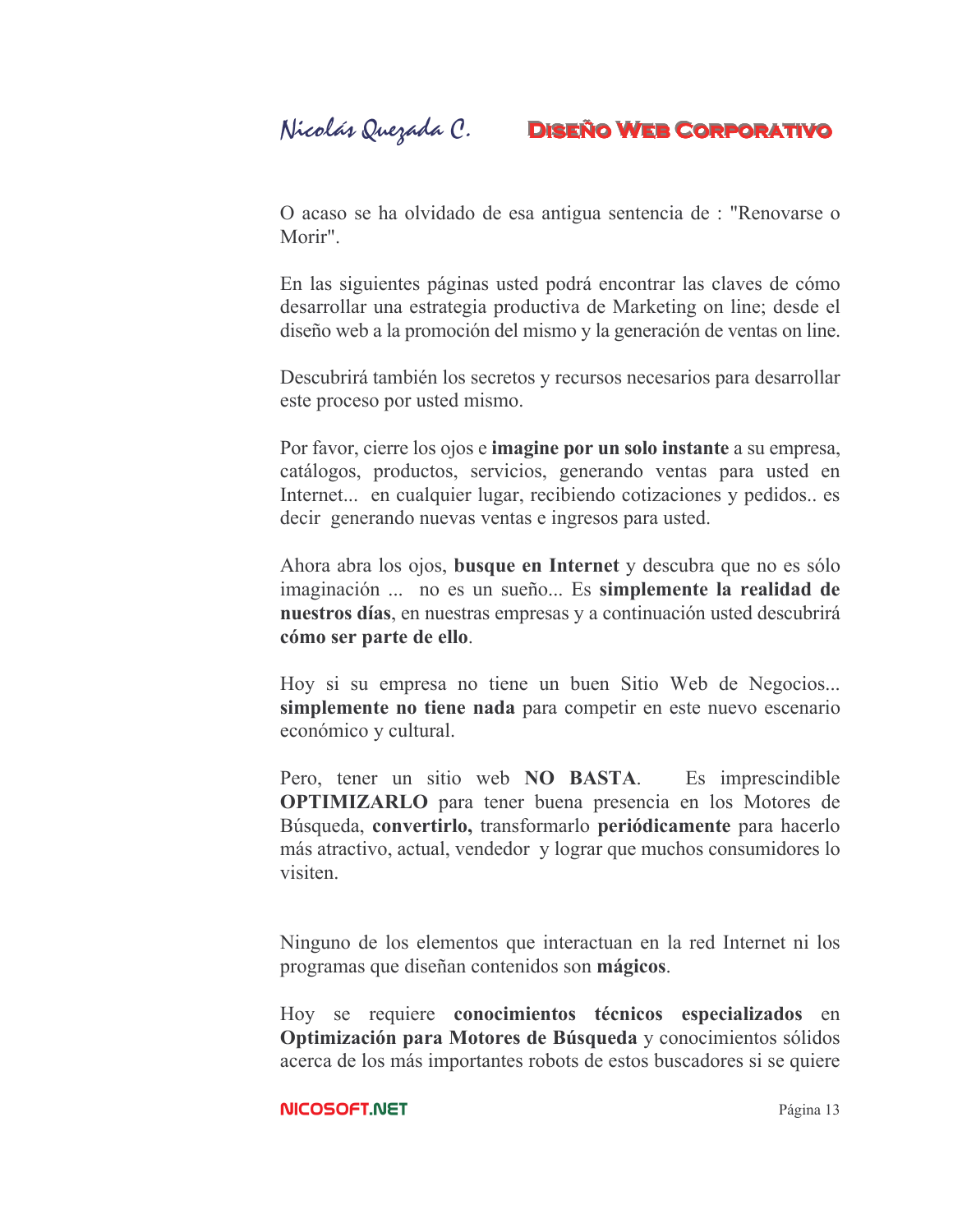tener éxito y captar eficientemente nuevos clientes.

Sin temor a equivocarme, puedo aseverar que en nuestros días el Diseño Web Corporativo ha evolucionado de tal forma que ahora marcha de la mano de la disciplina que conocemos como S.E.M. Search Engines Marketing. (Marketing para Motores de Búsqueda).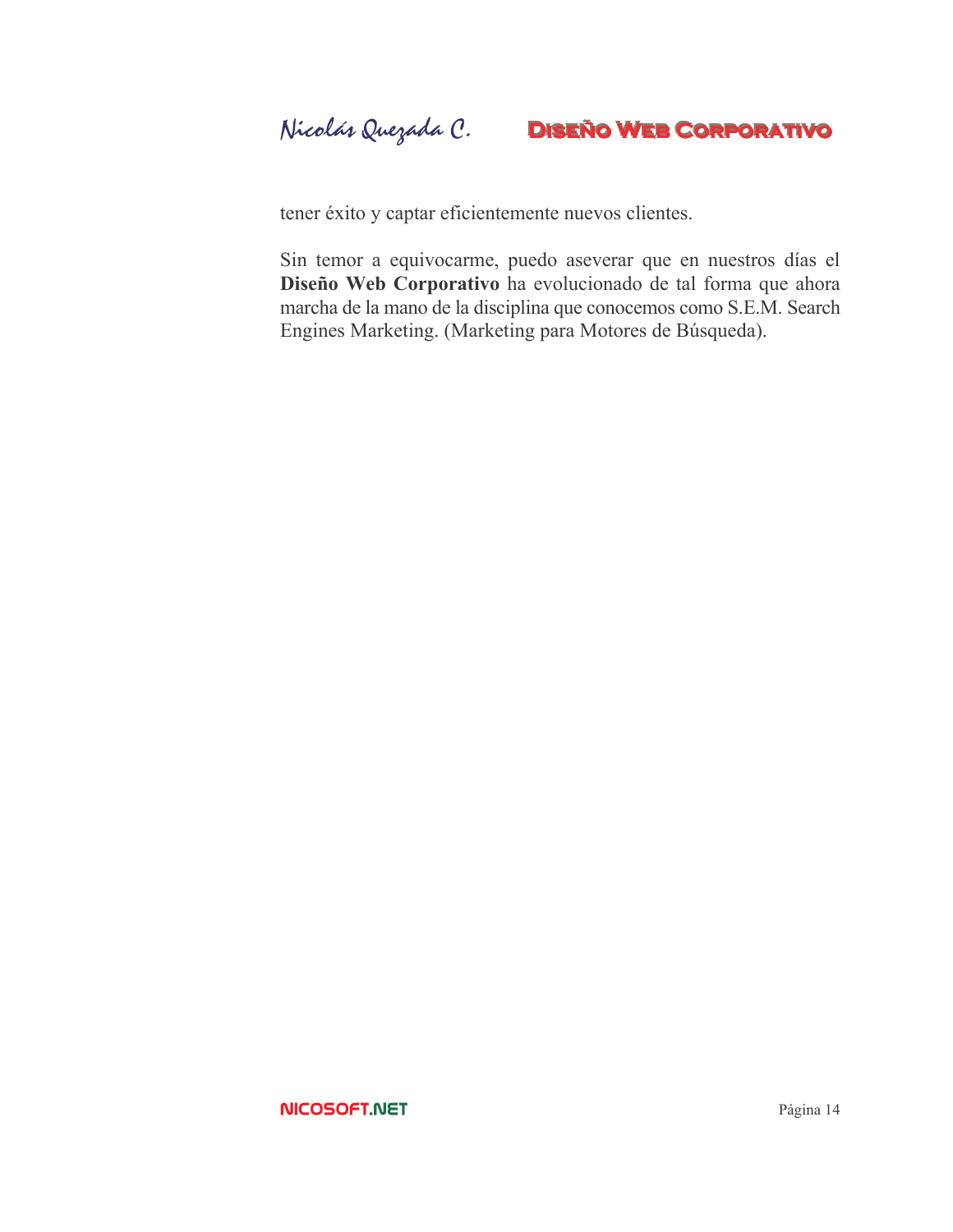## **4. Marketing Directo**

## Como llegar a su cliente objetivo

El Marketing o mercadotecnia es una disciplina cuya aplicación es imprescindible para vender bien. Sin embargo tiene diversas áreas de desarrollo cada una de las cuales produce en la comunidad objetivo de



posibles clientes un efecto distinto.

Por ejemplo, podemos hablar de Marketing de Concientización, cuando una empresa desarrolla una acción que llega a todo tipo de segmentos de mercado, como ser un comercial de TV o avisos tipo letrero en las calles o un aviso genérico en un periódico. Esto llega a todo el publico, a todos los segmentos del mercado.

(Avisos de Coca Cola por ejemplo. Un producto que puede ser consumido por todos).

Pero que sucede cuando una empresa produce, importa, exporta o distribuye líneas de productos o servicios, o productos y servicios que específicamente están orientados a segmentos definidos del mercado. Por ejemplo juguetes; equipos de seguridad industrial, protectores deportivos, accesorios para oficinas, etc. etc.

Por supuesto que puede hacer Marketing de concientización y crear buena voluntad

social hacia su producto si dispone del suficiente capital para invertir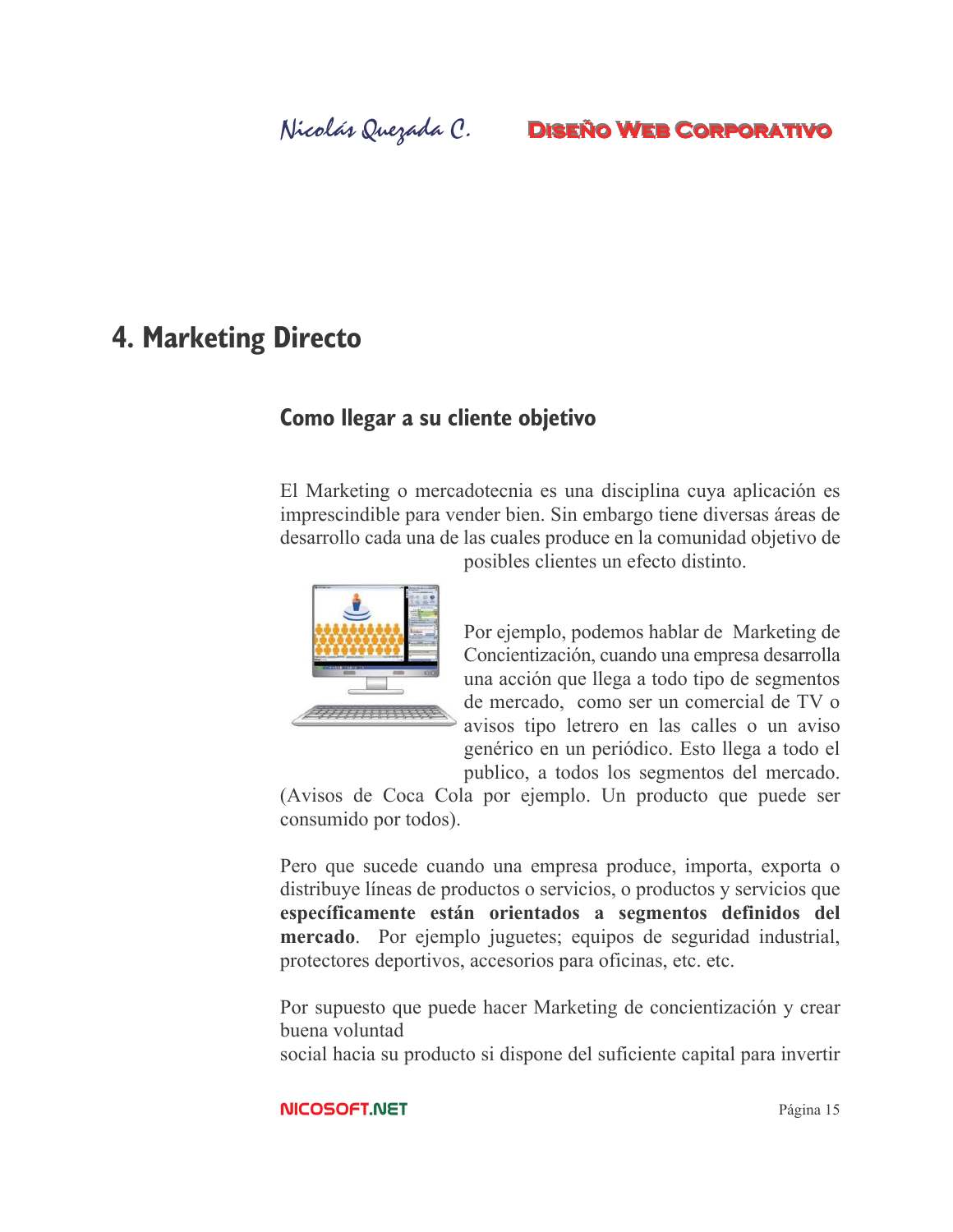Nicolás Quezada C.



en este tipo de publicidad. Pero...; logrará con ello llegar a su cliente final objetivo y vender?..

En este caso usted debería usar el Marketing Directo. Es decir aquel que llega exactamente a su cliente objetivo. Puede ser que requiera la elaboración de una base de datos específica, pero sin lugar a dudas, no solo ganará la atención como en el caso de la publicidad general por medio de Marketing de concientización, sino que además generará respuestas y ventas.

Las ventajas de usar herramientas de marketing directo, tales como envíos de correo directo, conversión y optimización de páginas web para motores de búsqueda o e-mail directo, están a la vista : llega exactamente donde usted quiere que llegue y posibilita la respuesta inmediata.

En este campo, Marketing Directo podemos distinguir dos áreas principales:

1. Marketing Directo On Line (Sitios Web, E-mail, clasificados, banners etc.)

**2. Marketing Directo Off Line** (Envíos de correo, autoadhesivos, papelería etc.).

Desarrollaremos el Web Marketing y el E-Mail Marketing, ambos elementos son de alta eficacia al usarse por separado.

Imagine la explosiva productividad que se genera cuando usa ambos elementos de modo combinado o asociado!

Usted conocerá a continuación, cómo aplicar estos elementos a su estrategia de promoción y ventas.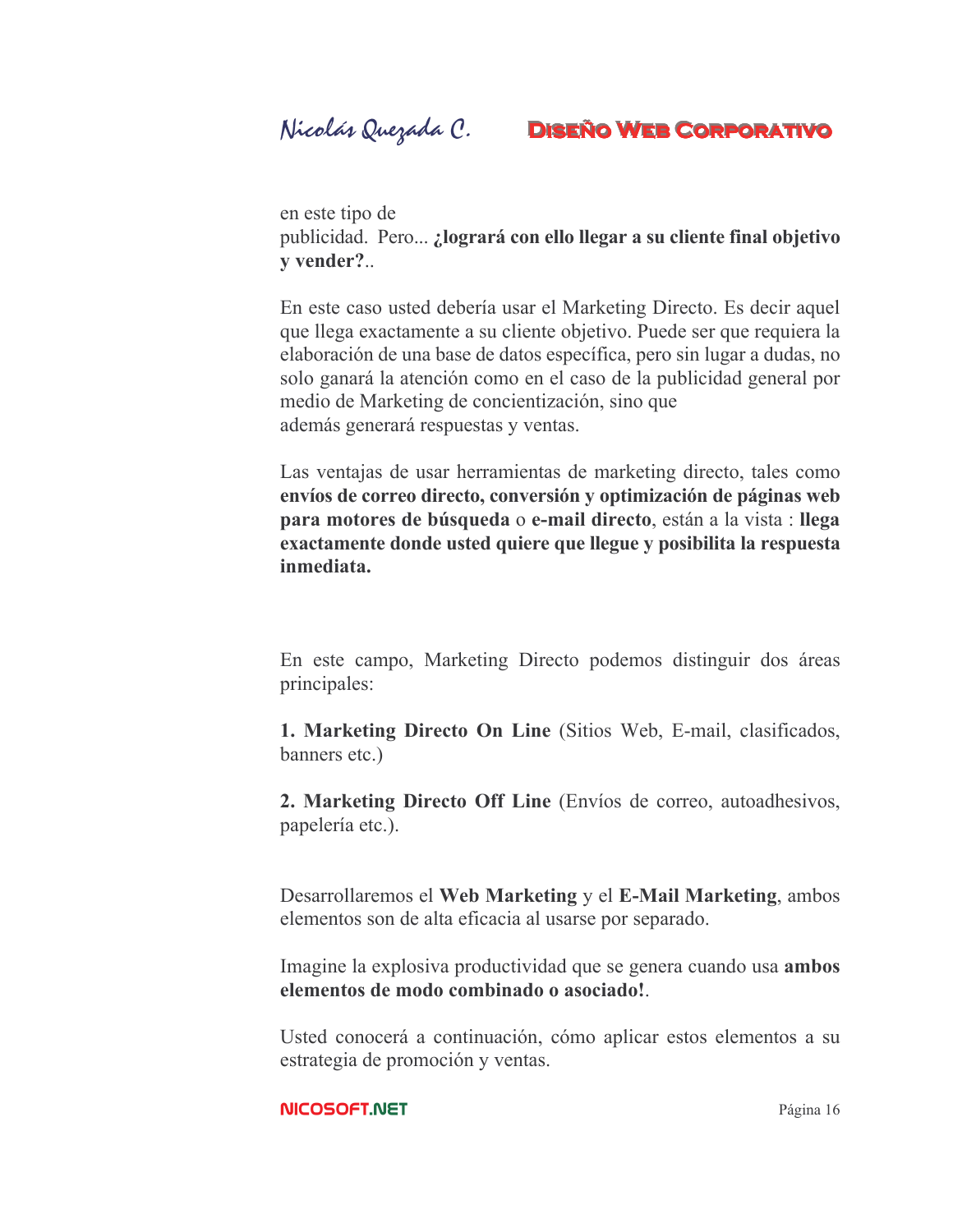## Nicolás Quezada C.

## **DISEÑO WEB CORPORATIVO**

## 5. Web Marketing

## Desarrollo de la estrategia de negocios en la red.

la denominación de Web Bajo se encuentran **Marketing** todas aquellas acciones y recursos tendientes a promover los contactos, las ventas y



los negocios a través de contenido multimedia en la red Internet.

Aquí nos encontramos con millones de páginas web, todo tipo de sitios web, formularios de autorespuesta, chat's de negocios, animación, presentaciones multimedia, diversos archivos y programas que los usuarios pueden descargar desde la red en diversos formatos (html, pdf etc.), tiendas virtuales, blog's y en fin, todo elemento de Marketing y ventas que sea soportado por Internet.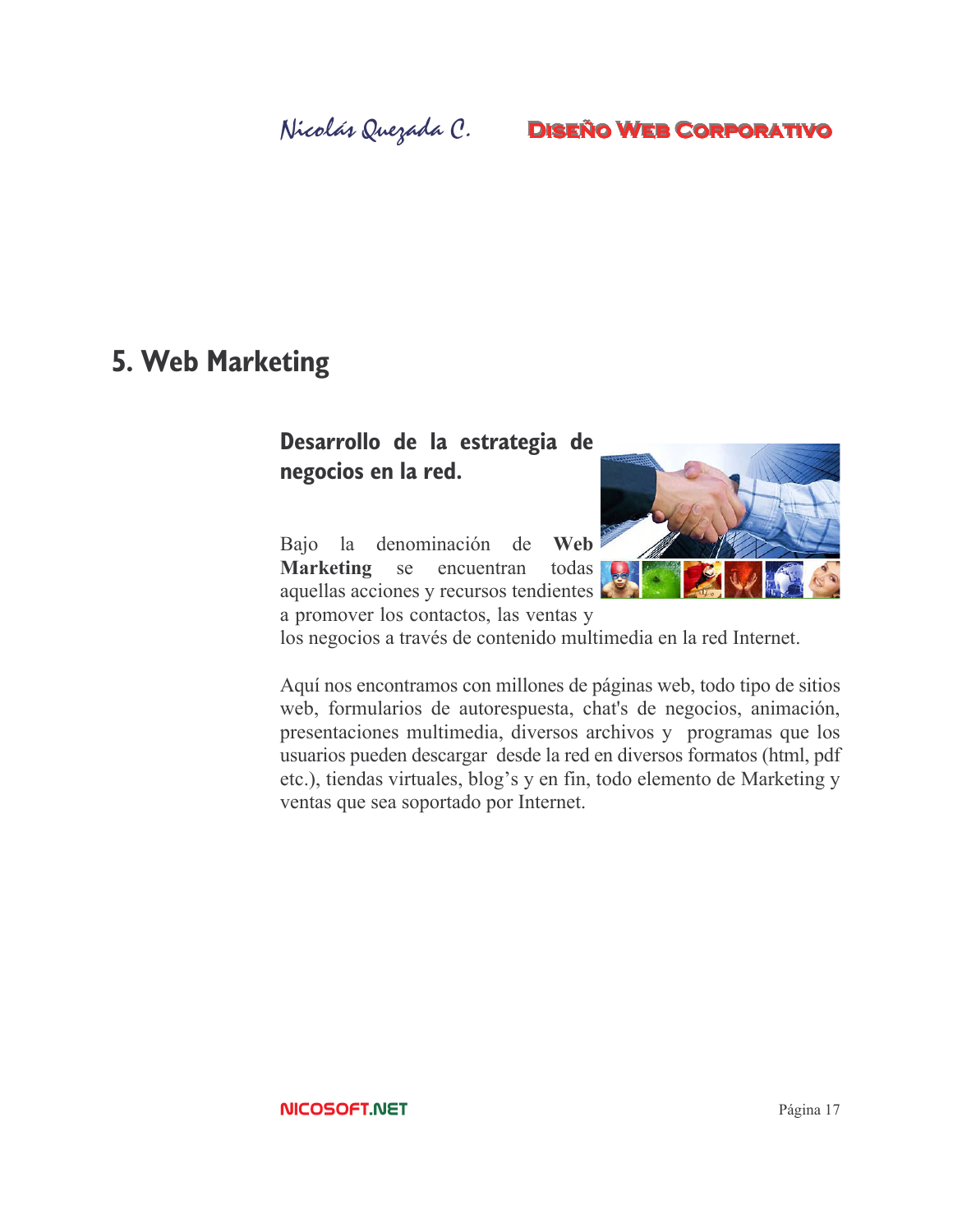## Nicolás Quezada C.

## **DISEÑO WEB CORPORATIVO**

## 6.- Diseño Web Corporativo

El Diseño Web es aplicable a todo tipo de actividades que se exhiban y promocionen en la red Internet.

Existen las más diversas formas y softwares para desarrollar una página web y diseñarlas tan libremente como la imaginación pueda crear.



Sin embargo, cuando se trata de diseño web aplicado al mundo de los negocios, las empresas, de las instituciones y corporaciones comerciales, entramos directamente a un segmento especializado que conocemos cómo Diseño Web Corporativo.

Hasta hace algún tiempo, las empresas diseñaban sus recursos web, especialmente sus sitios web, de acuerdo a los gustos más bien personales del equipo gerencial, sin mayores consideraciones técnicas o de psicología aplicada al mundo de las ventas y el marketing.

Pero, con el correr del tiempo, los resultados esperados no fueron óptimos.

Hoy sabemos positivamente que el sitio web de cualquier empresa u organización es su cara visible y directa frente a todo el mundo, de cara a sus clientes actuales y en especial a sus nuevos clientes, a su mercado objetivo de potenciales consumidores de servicios o productos.

Por estos motivos, hoy, si se quiere tener buenos resultados, es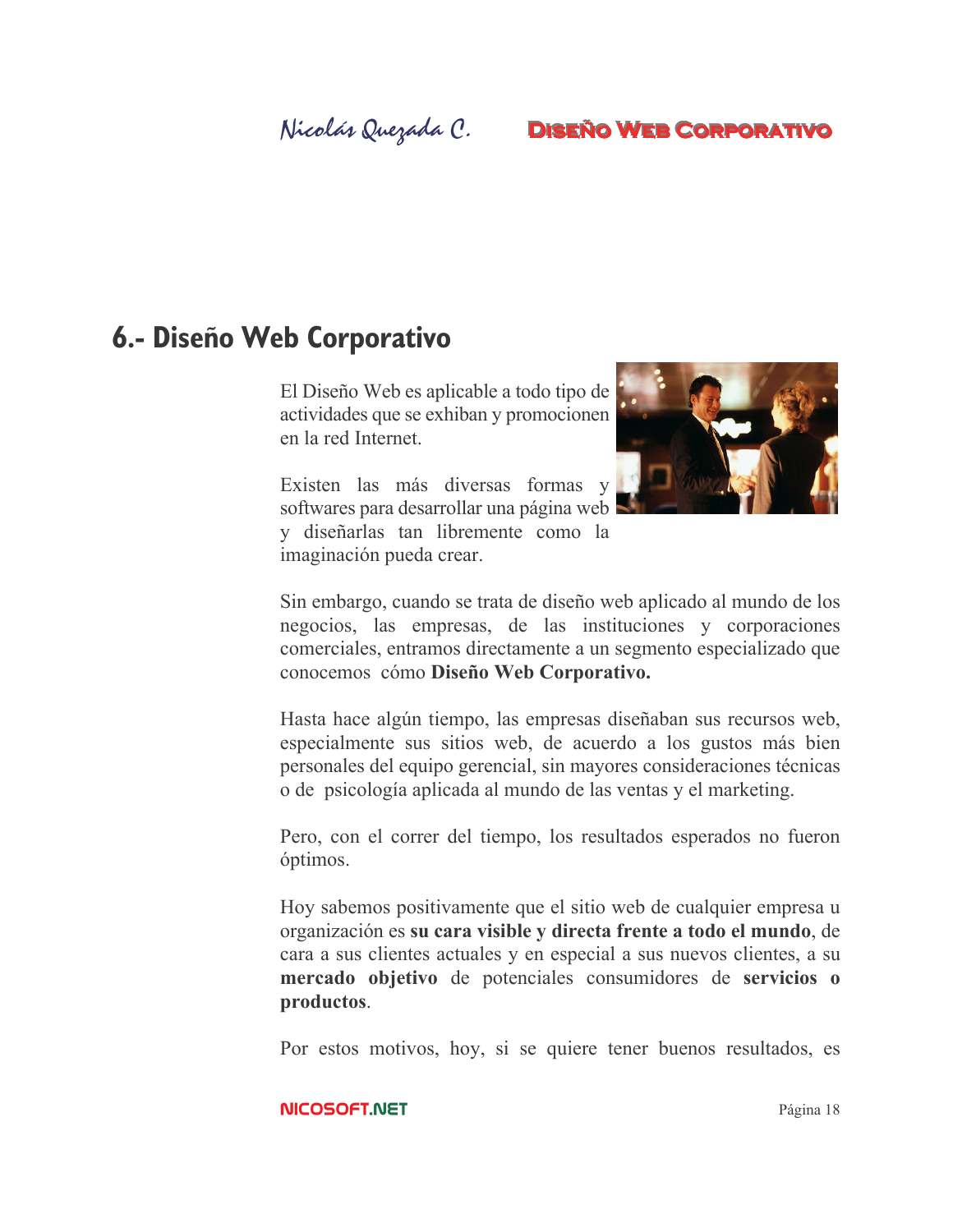necesario diseñar de acuerdo a pautas comerciales específicas que permitan el logro efectivo de los objetivos de Marketing, promoción y ventas que cada sitio web de negocios se propone.

Es imprescindible considerar no sólo los aspectos de cultura corporativa, de imagen corporativa, de diseño gráfico y preferencias de un desarrollador web, sino además se debe considerar los objetivos **comerciales** que el sitio web de cada empresa se propone y la implementación de los medios técnicos para alcanzar dichos objetivos, considerando tanto la Arquitectura de la Información, los algoritmos robotizados que captarán los clientes y el desarrollo de los contenidos y la presentación de nuestro sitio web.

Tampoco se deben descuidar elementos importantes asociados a lo que deseamos proyectar en nuestra estrategia web, me refiero a los elementos de hardware y software que soportaran los diseños corporativos: hosting de calidad, apropiados nombres de dominio y software de diseño que sean lo suficientemente sofisticados como para desarrollar los contenidos usando lenguajes modernos pero estándares y de acuerdo a las exigencias actuales de los robots existentes hoy en los más importantes Motores de Búsqueda, que en definitiva son quienes traen los posibles compradores y clientes a nuestro sitio web.

En las siguientes paginas, analizaremos los distintos elementos de Diseño Web Corporativo aplicado al mundo de los negocios, de un modo bastante práctico y directo, pero sin descuidar conceptos teóricos que es importante conocer y que no deberían ser ajenos al acervo cultural de ningún empresario en nuestros días.

La intención final de este trabajo es que cada empresario logre desarrollar su provecto web de un modo productivo y eficiente, sin dejarse engañar por los cantos de sirena de la excesiva sobre animación de algunos softwares y seleccionando los lenguajes apropiados al desarrollo de cada aplicación.

No es suficiente con tener un sitio web en línea. Ese sitio web debe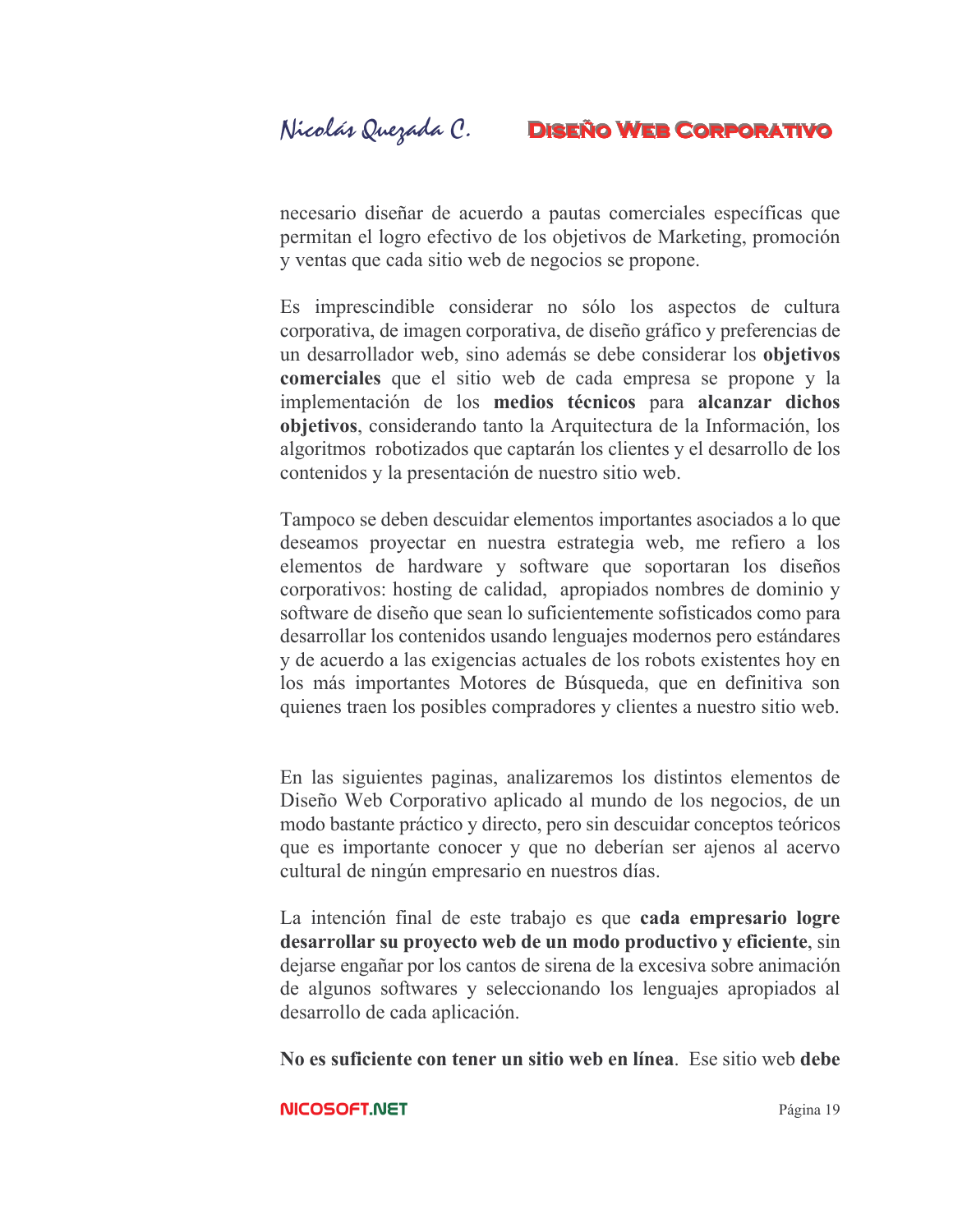captar clientes, promover negocios, generar ingresos, servir al cliente y ser una herramienta productiva de ventas.

Un sitio web no puede ser nada más que imagen, debe comunicar nuestro mensaje eficientemente, ser **productivo**, dinámico y optimizado. Debe posibilitar encontrar nuevos clientes y permitir que estos prospectos contacten con propósitos comerciales a la empresa.

Todo sitio web corporativo, aún cuando exhiba abundante información, debe permitir la interacción entre vendedor y comprador.

Debe dinamizar la venta ya que el entorno web es uno de los mejores espacios para vender que se ha inventado en toda la historia de la humanidad

Su dinamismo, su interactividad, sus múltiples posibilidades multimedia y la arquitectura de la información que exhibe han demostrado que los sitios web con **diseño corporativo** apropiado y estándar se transforman rápidamente en la mejor herramienta de ventas para todo tipo de empresas, captando clientes durante las 24 horas del día, los 365 días del año, sin descanso, apoyando la gestión del equipo de ventas y proyectando una envidiable imagen corporativa.

Ya sea que usted requiera crear un folleto, un sitio web de cualquier tipo, un catálogo o una presentación on line, es altamente recomendable cuidar aquellos aspectos relativos al diseño, tanto el diseño gráfico, el diseño de la arquitectura del sitio y su estructura (layout), como también la selección del contenido multimedia a utilizar: fotografía, fondos, dibujos, animaciones, sonido, video, etc.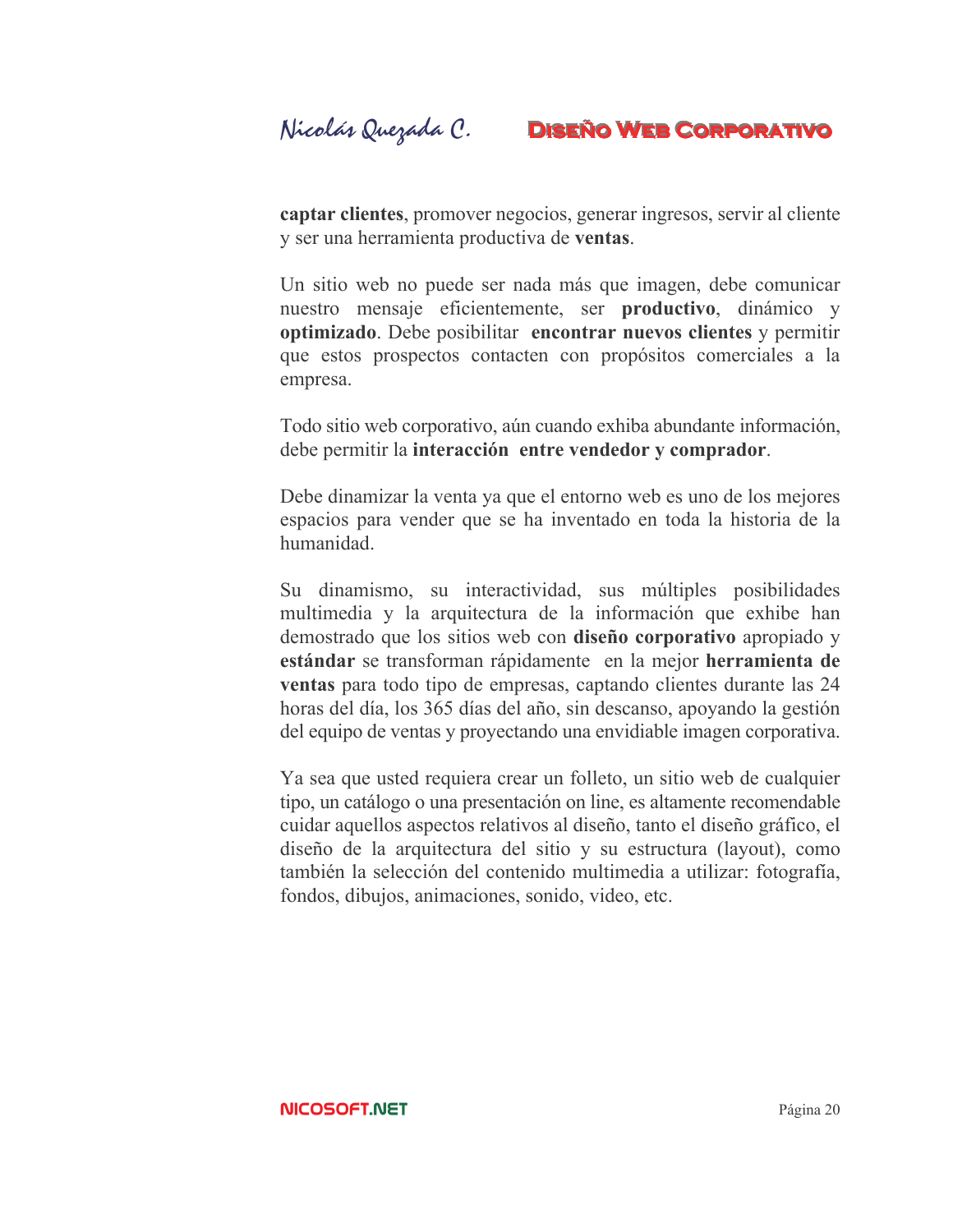## **Imagen Corporativa**

Si se trata de una empresa, sería importante conservar los colores e imagen corporativa de la misma por razones obvias de proyección de imagen, o potenciarlos.

Yo cuento hoy con al menos un millón de recursos diferentes reunidos tan sólo en tres años, entre fondos, botones, animaciones, barras, líneas, gráficos, javascript y fotografía clipart a disposición de mis clientes.

Esto me permite crear cualquier tipo de diseño web, independiente de la imagen que cualquier empresa o persona desee proyectar.

Al momento de planificar su diseño web usted debería considerar seriamente el contar con un arsenal de recursos suficientes que le permita seleccionar los elementos más apropiados a sus propósitos e intereses particulares.

En teoría, se puede diseñar de cualquier forma creativa. Sin embargo, nos parece trascendental hacerlo de modo tal que se siga o potencie la cultura corporativa de su empresa en particular, es decir, la forma como usted interactúa con su mercado y con cada uno de sus clientes en especial.

Lo anterior, no sólo conservando colores y logotipo, sino desarrollando el contenido dinámico que sea necesario para los objetivos de Marketing on line que usted se proponga.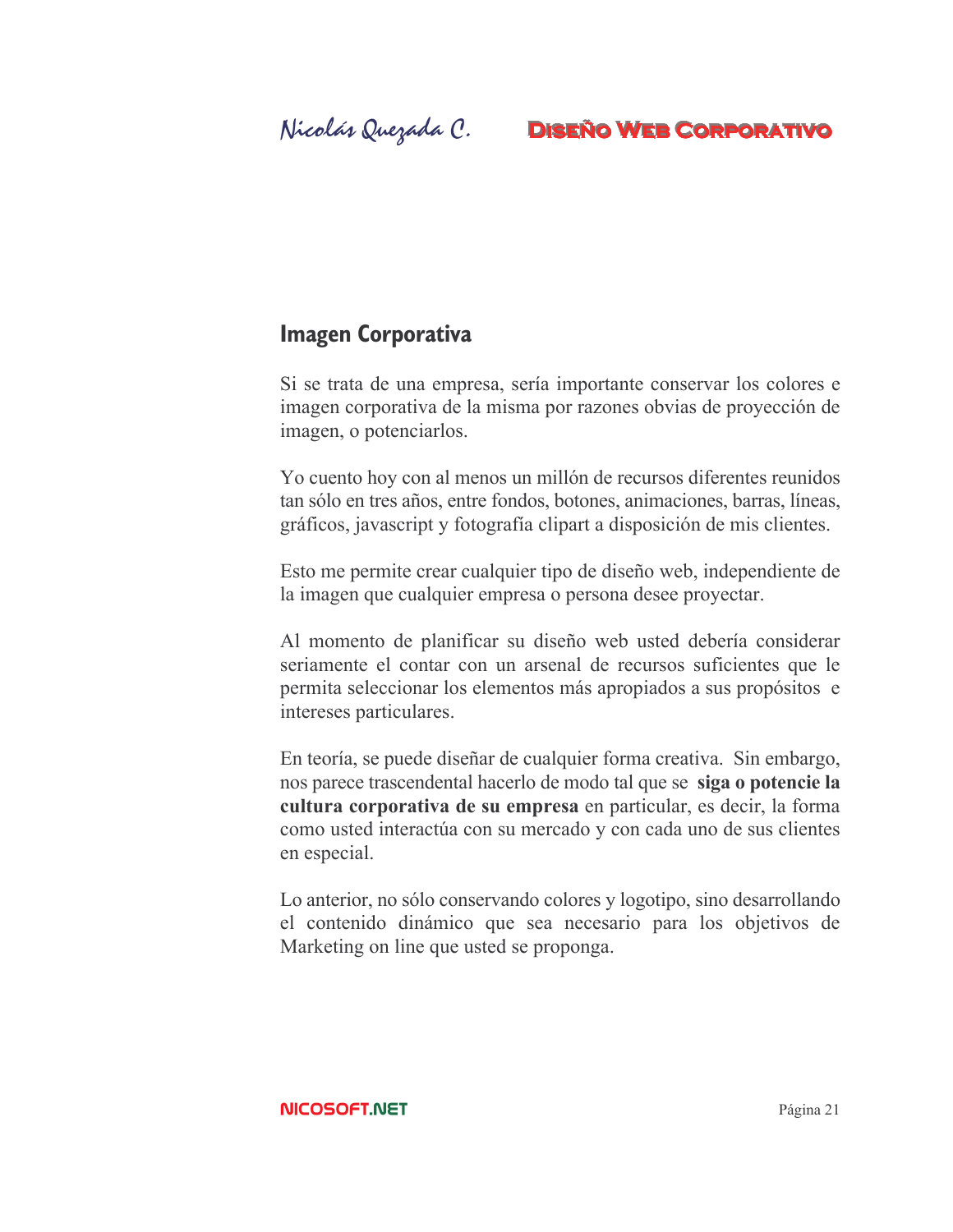## Elección del Diseñador

Un sitio web es un tema complejo en el que intervienen múltiples variables: software de diseño, recursos multimedia, contenido gráfico, fotografía digital y estructura de la propuesta psicológica de marketing y ventas.

En el mercado seguramente encontrará múltiples alternativas de diseñadores, debido a lo nuevo de esta actividad de modo profesional.

Sin embargo, los diseñadores que normalmente ofrecen sus servicios, frecuentemente han egresado de sus estudios hace muy poco tiempo y generalmente carecen de la experiencia necesaria en ventas, administración, relaciones públicas y marketing y optimización, elementos estos, indispensables al momento de decidir el diseño web de una empresa o negocio.

Yo dispongo de una experiencia de más de 20 años en comercio internacional, desarrollando estrategias de marketing y penetración de mercados para importantes empresas fabricantes y exportadoras asiáticas en los mercados sudamericanos, experiencia que desde hoy se encuentra a su servicio.

Además, estoy especializado en Optimización de Sitios Web para Motores de Búsqueda y me mantengo al día en ello, recibiendo y procesando a diario múltiples artículos de gurús y expertos internacionales en el tema.

Basandome en esta interesante experiencia de negocios dinámicos diseñé hace algunos años, un esquema de sitios web de diversa aplicabilidad (para distintos tipos de negocios y organizaciones) que obedecen a las necesidades de compra e intereses de los distintos segmentos de clientes objetivos de las diferentes empresas de nuestros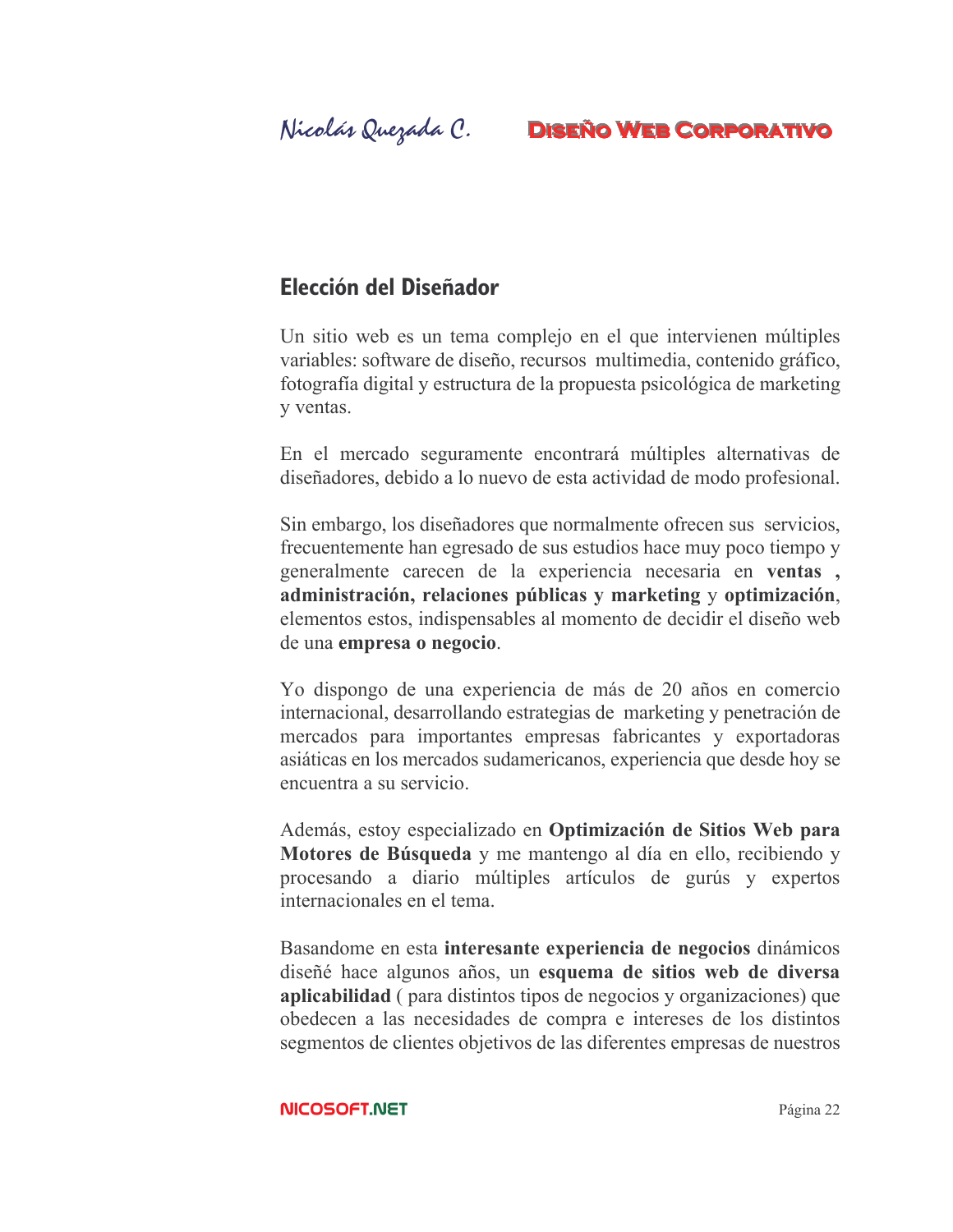mercados. Este sistema de diseño ha evolucionado con el transcurso del tiempo, adaptandose dinámicamente a las cambiantes necesidades de los mercados.

Ello nos ha permitido elaborar en estos años de diseño web, sitios de la más diversa índole: desde webs que venden automóviles Mercedes-Benz, distribución de productos de marcas como Toyota, Xerox, Nissan, pasando por industrias fabricantes de los más diversos productos de consumo; importadores, exportadores, instituciones médicas y de salud, universidades y empresas de servicios diversos.

Cuando usted decida desarrollar su sitio web, cuente conmigo y mi equipo multidisciplinario.

Si usted en su negocio es un profesional.... para que arriesgarse con diseñadores novatos o aficionados.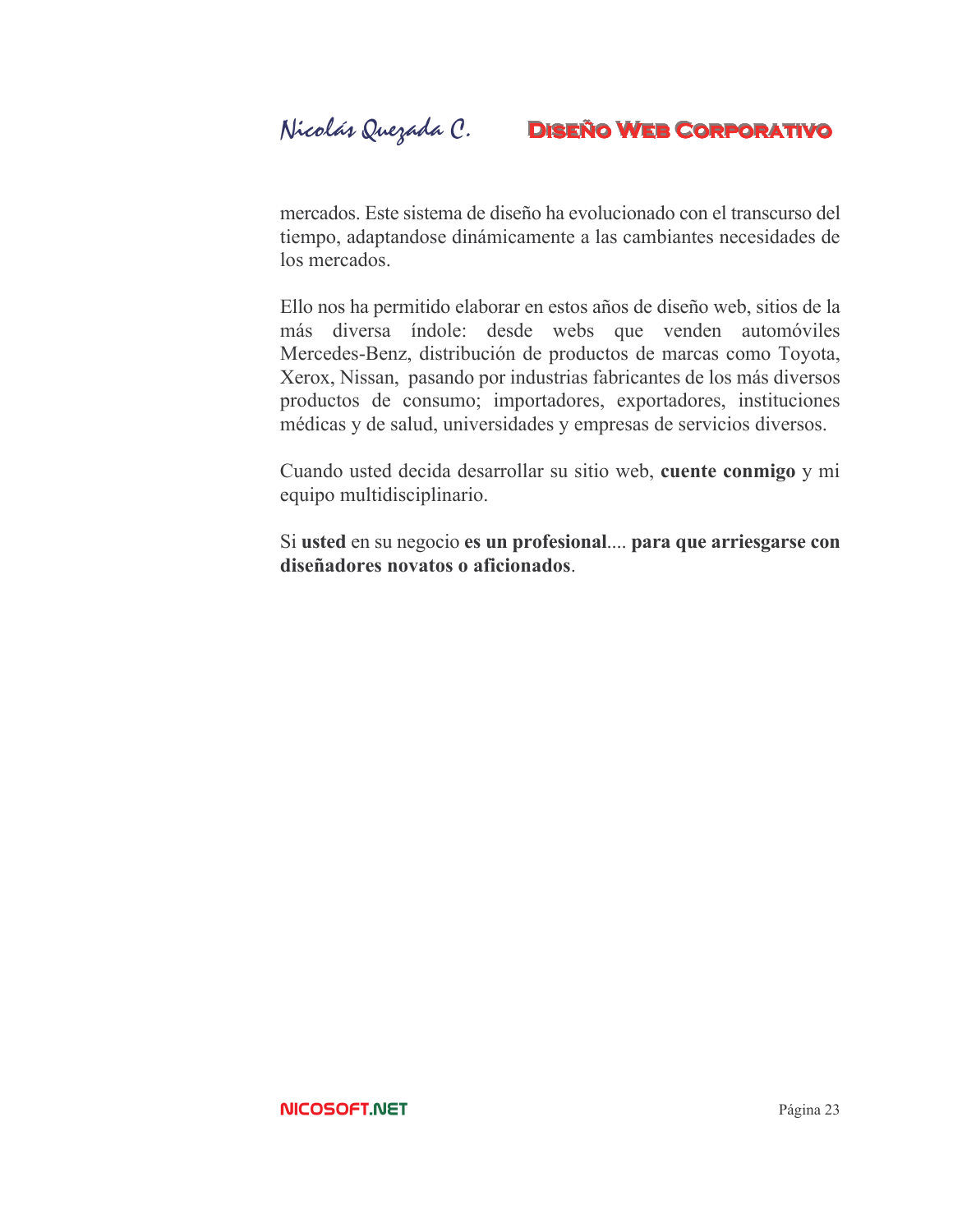## **7.- Sitios Web**

Un Sitio web (website) es un conjunto organizado de varias paginas web que obedecen a una estructura y disposición definida (layout) y que permite exhibir las distintas piezas de información necesarias de modo dinámico e interactivo, de acuerdo a ciertas pautas psicológicas comunicacionales o de ventas en el caso de los sitios comerciales, usando características de Interactividad, Usabilidad, Accesibilidad y Productividad

Cuando creamos nuestro sistema de diseño NICOSOFT.NET. elaboramos un conjunto de tipos de sitios web de amplio espectro de aplicabilidad entre los que actualmente se encuentran:

- Sitios Web de Negocios (BUSINESS), para empresas que venden  $\bullet$  . en mercados locales.
- · Sitios Web de Exportación (EXPORTER), para quienes desean exportar a mercados internacionales.
- Sitios Web PYME, para pequeños negocios y empresas; locales comerciales
- Sitios Web Profesionales (PROFESSIONAL), para todo tipo de  $\bullet$ profesionales.
- Sitios Web Institucionales (CORPORATE), para organizaciones, universidades e instituciones diversas.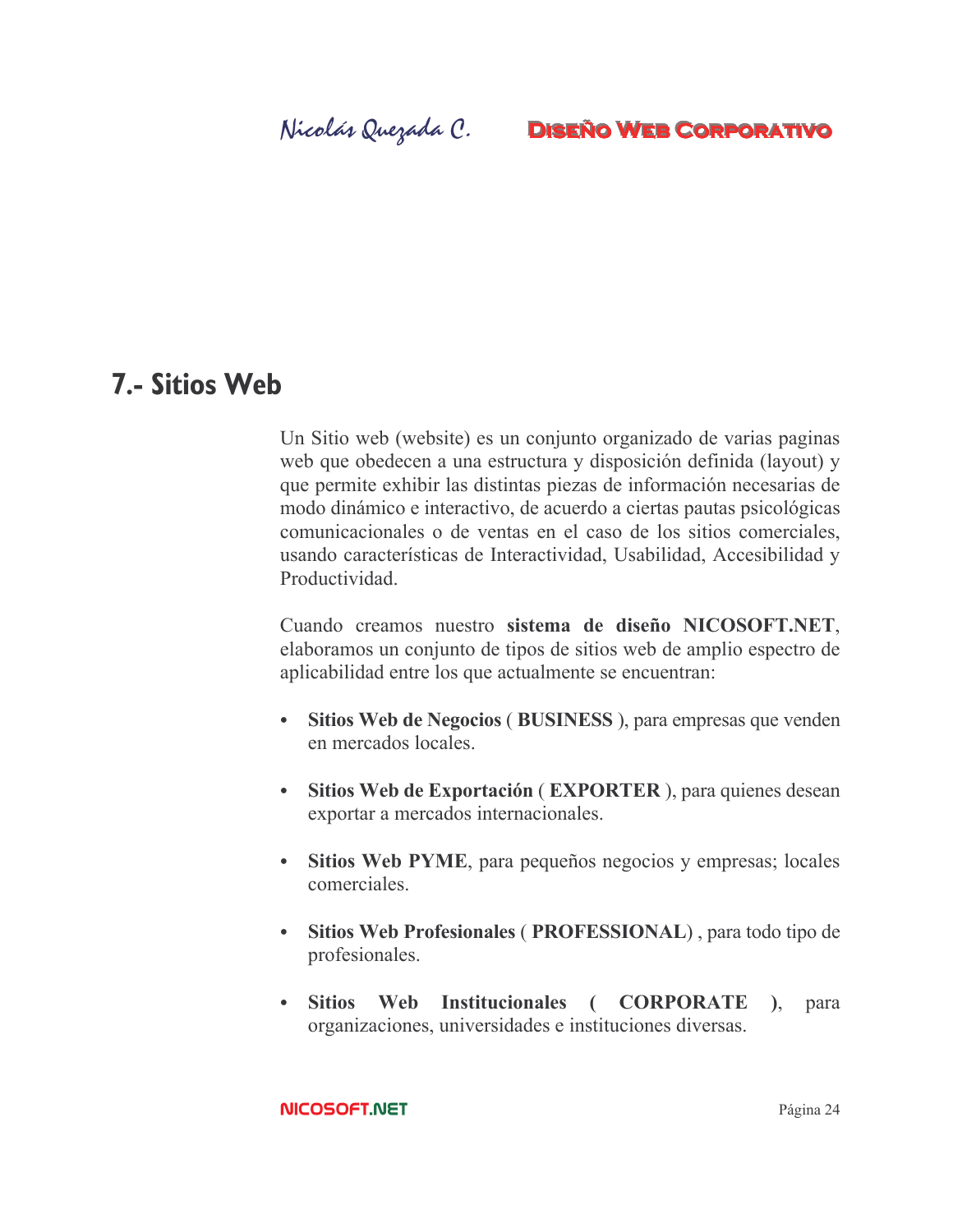· Sitios Web Personales (EXPRESS - BLOG), para todos quienes desean darse a conocer y contactar gente en la red.

A continuación analizaremos en detalle las características singulares de cada uno de estos sitios web desde la óptica de la productividad, accesibilidad y usabilidad.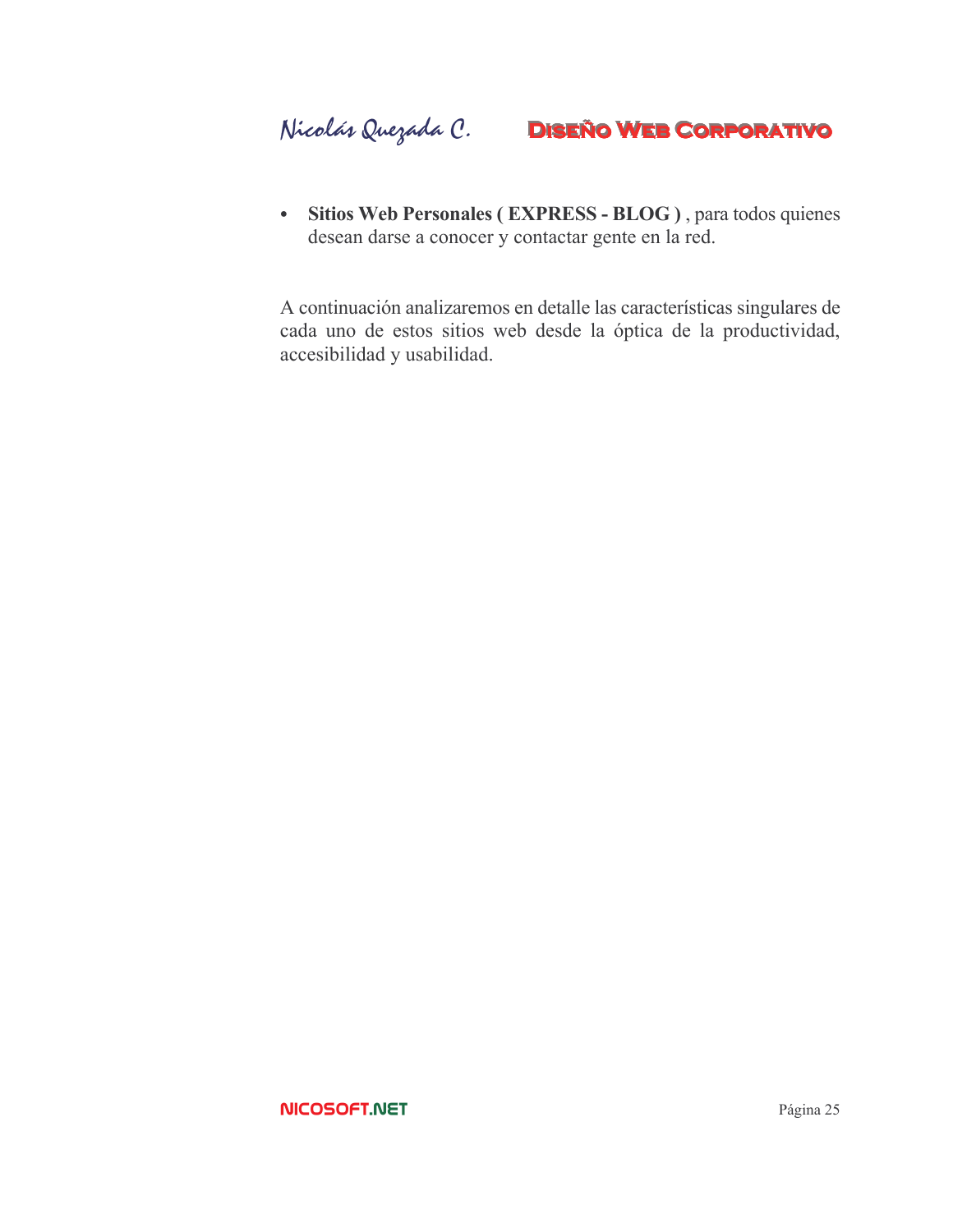Nicolás Quezada C.

## **DISEÑO WEB CORPORATIVO**

## **El Sitio Web de Negocios**

Un sitio web de negocios "BUSINESS" es un recurso corporativo, especialmente diseñado para empresas que comercializan sus productos o servicios en sus mercados locales y que desean aumentar sus contactos, ventas y gestión de negocios usando la red Internet

 $c \quad o \quad m \quad o$ herramienta productiva de negocios y marketing.



Me parece que uno de los objetivos

fundamentales de todo sitio web de negocios, es el desarrollar la estrategia de marketing on line del negocio, en sus diversos aspectos: pre-venta; venta; soporte post venta y servicio al cliente.

Su estructura, obedece a un patrón psicológico de ventas que permite de modo secuencial, desarrollar lo siguiente :

- $\triangleright$  Crear un buen acercamiento con el posible cliente.
- Involucrarlo en los objetivos, productos o servicios de la empresa.
- Hacer nacer el deseo de comprar o consumir, destacando los beneficios y ventajas comparativas.
- > Llevar al cliente a la acción, esto es contactar a la empresa directamente desde el sitio web usando el recurso e-mail, facilitado por formularios interactivos.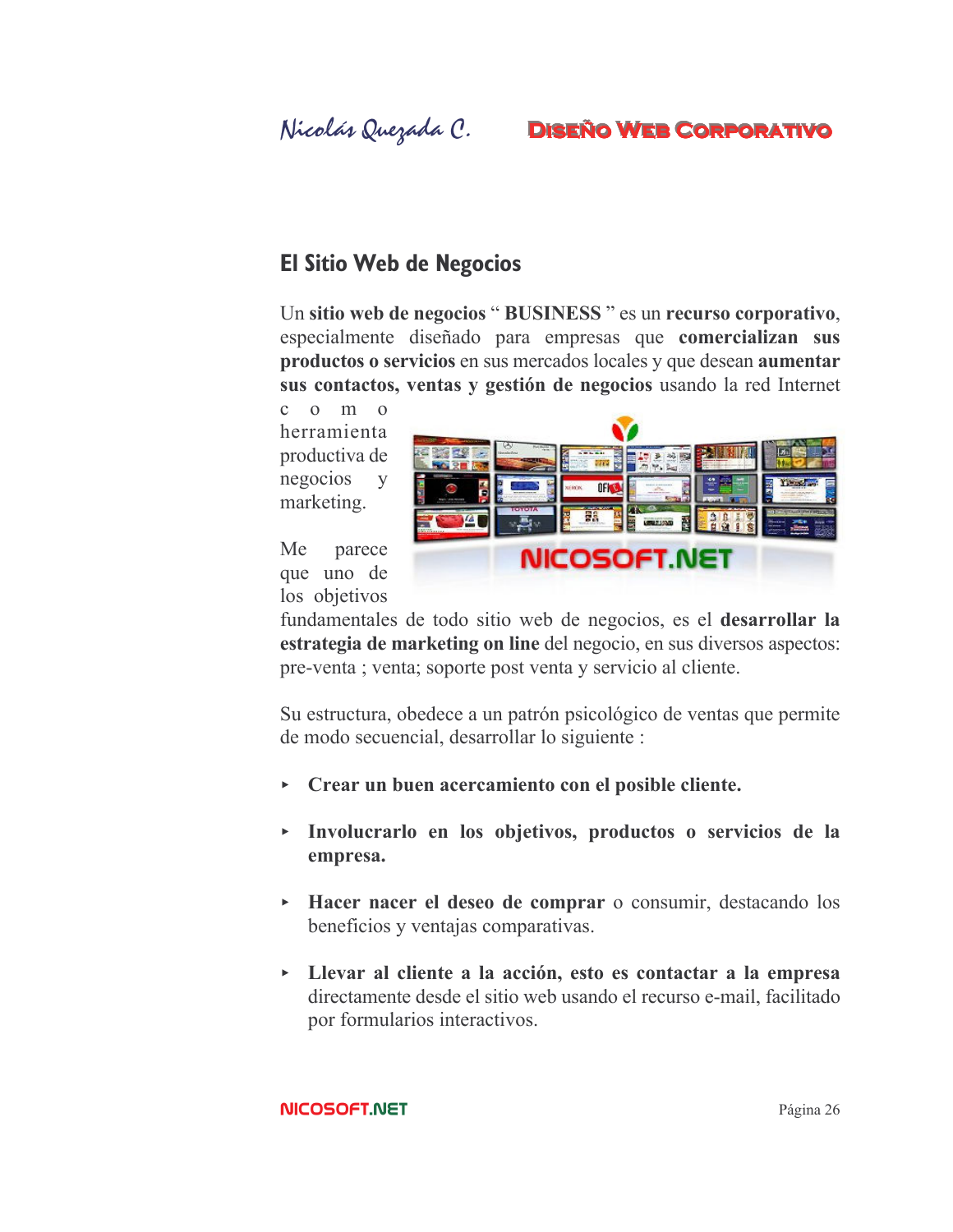Lo anterior se logra al planear estratégicamente los contenidos de cada sección y página del sitio:

- A. Portada o Portal de bienvenida. Acercamiento.
- B. Barra de navegación interactiva.
- C. Información de la empresa. Interés.
- D. Catálogo de Productos o Servicios. Deseo.
- E. Página de contacto. Acción.

Revisemos a continuación cada una de las secciones en específico.

## Portada - Portal

Aquí nos referimos a la página de inicio del sitio web, la cual tiene como objetivo central captar la atención del vistante y guiarlo hacia los contenidos. Es decir, ir de lo general a lo particular o específico.

Desarrollar esta página como Portada o como Portal, dependerá fundamentalmente de la naturaleza de la empresa y del tipo de contenidos que se desee entregar. Ambas opciones son válidas pero distintas.

Las **Portadas**, por lo general contienen una introducción dinámica, generalmente animada, y muchas veces sobre animada, luego de lo cual se accede a los contenidos específicos a través de una barra de navegación.

Este tipo de inicio estuvo muy de moda y la experiencia demostró que muchos diseñadores se vieron en la obligación de incluir un botón o link Saltar Introducción ya que en muchas ocasiones y bajo algunas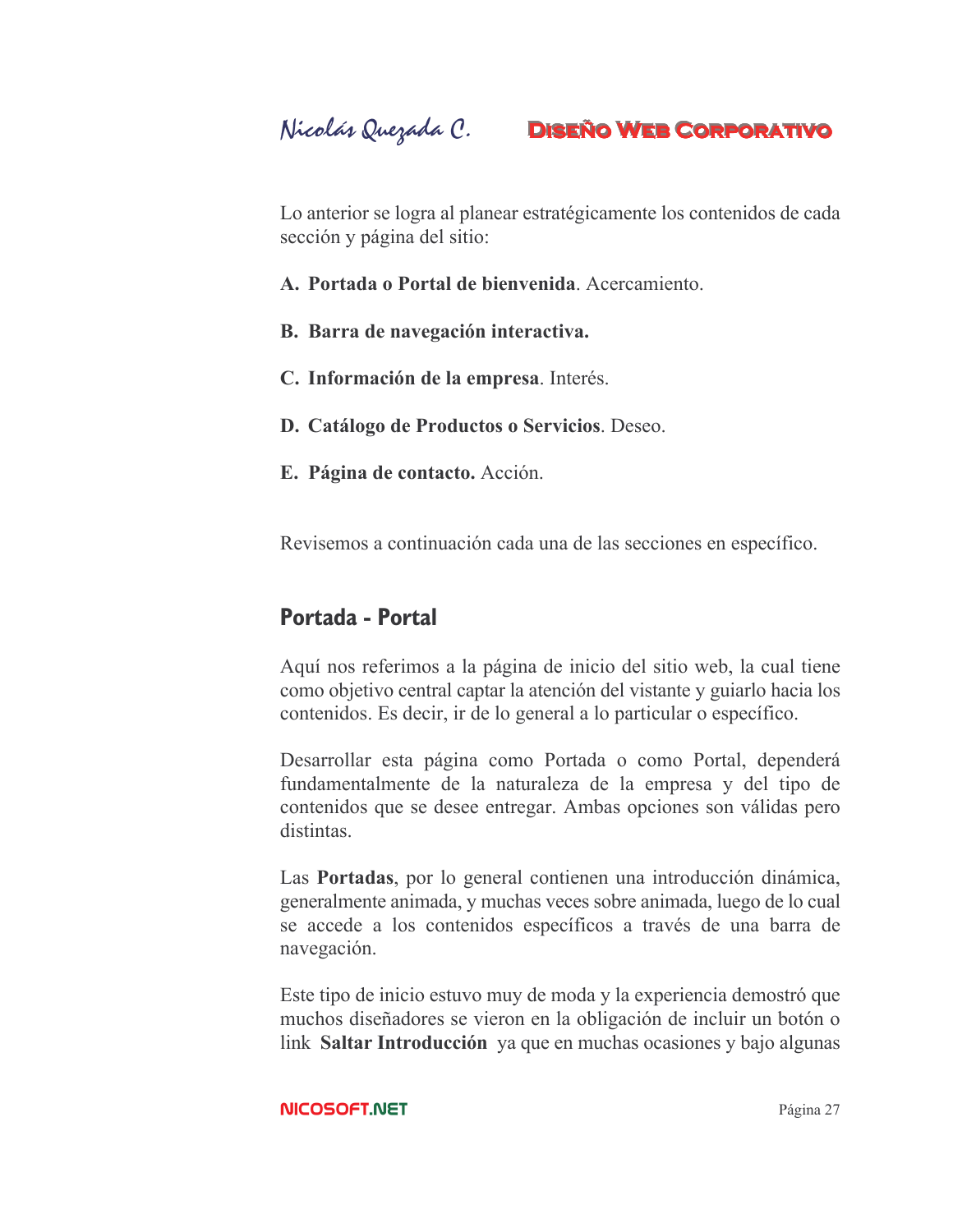condiciones, varios programas que generan contenido dinámico, producían demoras excesivas mientras se esperaba visualizar la introducción.

La rapidez o lentitud de las portadas, finalmente, dependerá de los lenguajes que se utilicen en el desarrollo del contenido dinámico, animaciones y de los formatos en que se generen las imágenes a utilizar.

Los Portales difieren de las Portadas fundamentalmente porque desde el primer acceso al sitio web se exhiben resumidamente las diversas categorías de información, productos o servicios.

El portal es muy usado en el caso de sitios periodísticos, sin embargo su uso se ha intensificado en el ultimo tiempo por parte de las empresas en general y por grandes tiendas.

Es posible considerar o concebir el Portal de Acceso como un PRE **PUNTO DE VENTA**, es decir, un lugar donde es posible visualizar cada uno de los segmentos de productos o servicios para luego desde ahí pasas directamente a la información específica de cada línea o producto, donde el cliente puede tomar su decisión de compra.

Los portales pueden ser estáticos o animados, dependiendo del efecto que se desee lograr, de la naturaleza de la empresa y del tipo de productos o servicios que se comercialice.

Este es un punto clave en materia de accesibilidad a los diversos contenidos de cualquier sitio web.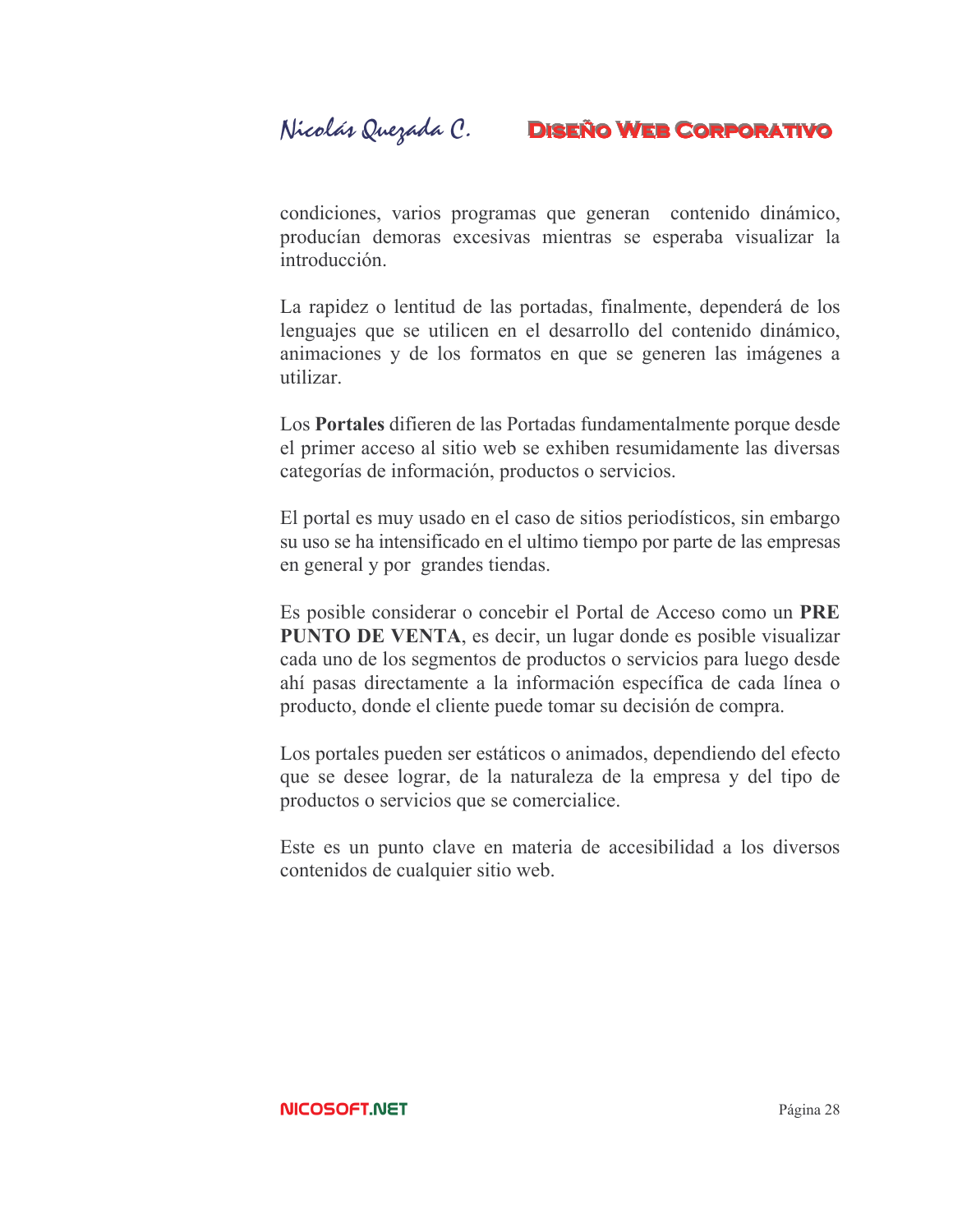## **Barra de Navegación**

Otro elemento de importancia en materia de usabilidad del sitio web como de accesibilidad a sus contenidos, es la barra de navegación, barra de contenidos o menú

Existen diversas formas de implementar este recurso trascendental y tal vez todas ellas son válidas.

Sin embargo, me parece que este recurso es crucial y por ello se deben adoptar ciertas precauciones en su creación y desarrollo.

Considerando que se trata de la columna vertebral de sitio web, ya que une los diversos contenidos, esta barra debería esta siempre visible, siempre accesible, logrando que desde cualquier pagina del sitio se pueda navegar hacia cualquier otra.

Puede tratarse de una barra fija, desplegable o fija con contenidos desplegables, dependiendo de la complejidad de los contenidos, la cantidad de segmentos de productos o servicios.

Lo importante es que siempre esté visible y que no suceda que al desplazarse por los textos, esta desaparezca, dejando a algunos visitantes perdidos en el sitio sin saber por donde continuar.

Este recurso puede construirse en base a tablas, con botones; solo con links, o links con efectos.

## Información de la Empresa

Esta página tiene por objeto informar a los visitantes acerca de la naturaleza, características e historia de la empresa.

Permite interesar al posible cliente en interactuar con la empresa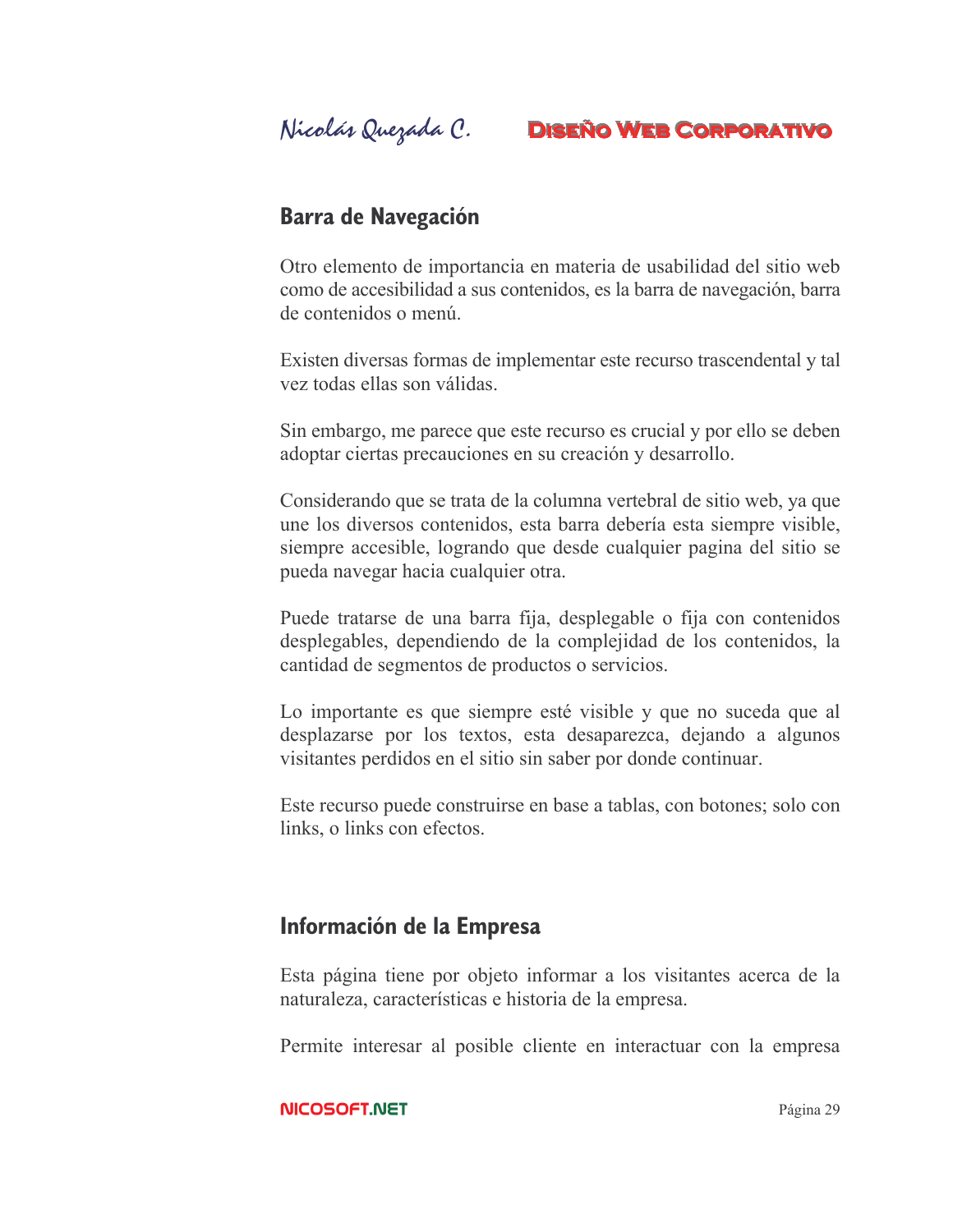Nicolás Quezada C.

## **DISEÑO WEB CORPORATIVO**

iniciando el proceso de venta.

En mi opinión debería ser simplemente un buen resumen, que contenga:

- Nombre de la empresa y su ubicación geográfica.
- Areas de productos o servicios que comercializa.
- Tipo de distribución : importador, mayorista, venta directa, al detalle.
- Mercado objetivo de posibles clientes hacia los que se orienta la empresa.

Esta página debe servir además para invitar a los visitantes a conocer el catálogo de productos y a contactar directamente a la empresa.

En el caso de empresas con muchos años en el mercado o con experiencia muy extensa, es recomendable un buen resumen que al final disponga de un link o vínculo "Mayor Información" que comunique a la historia completa, de tal modo que el usuario decida si desea conocer más o es suficiente con el resumen.

## **Catálogo de Productos o Servicios**

Existen diversas formas de estructurar un Catálogo de productos. Lo importante es que esté debidamente segmentado.

Se sugiere comenzar por una **Interfase** de Productos o Servicios que comunique a cada categoría en particular y a cada producto en especial.

Puede tratarse de paginas que contengan una categoría completa de productos, o tan sólo una ficha de producto o servicio individual, esto último depende de cuanto se desee invertir en el Catálogo.

El objetivo del catálogo es hacer nacer el deseo de comprar los productos o servicios ofertados, razón por lo cual debe ser gráfico, específico, ordenado, visual y suficientemente informativo como para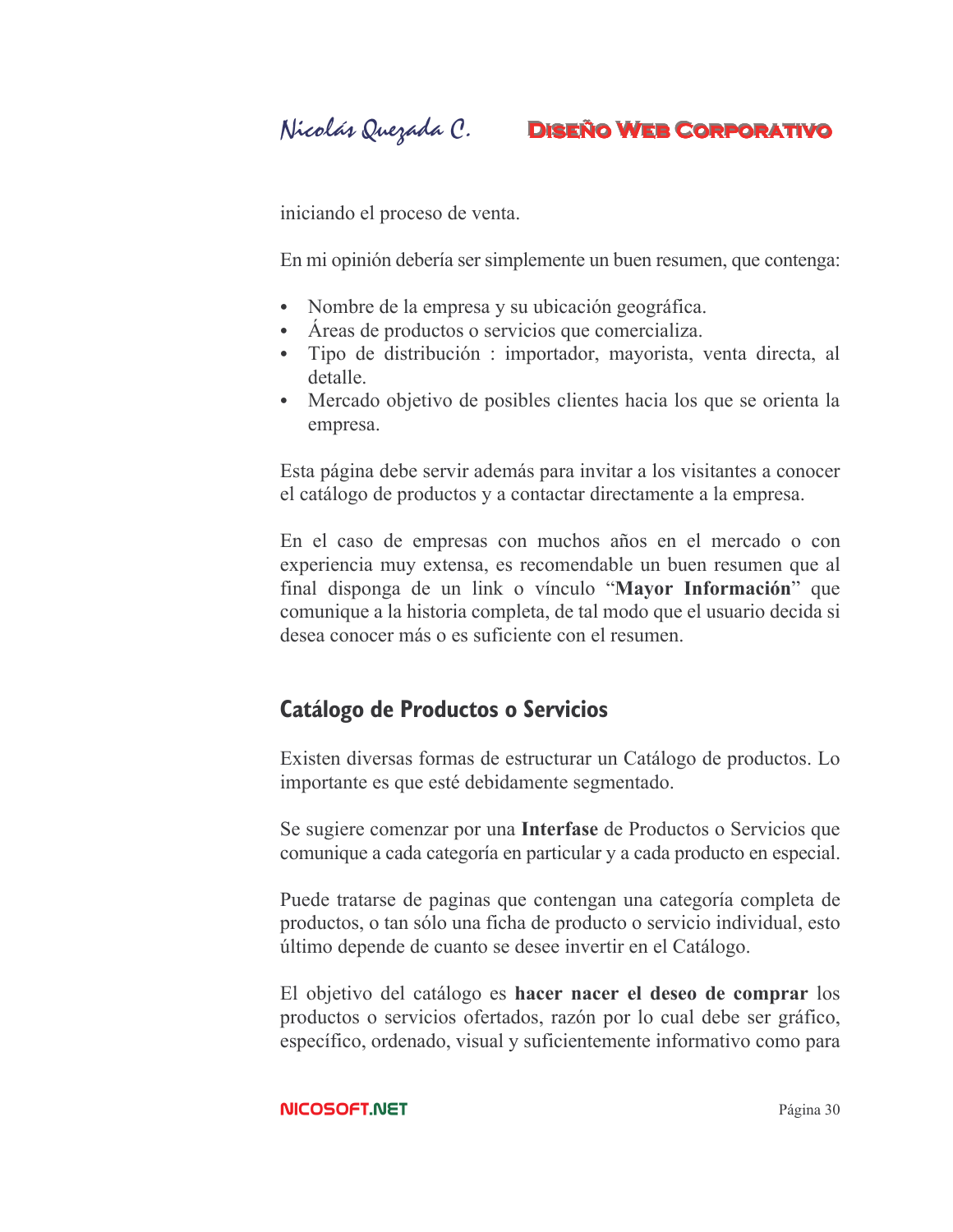permitir al vistante adoptar la decisión de compra.

Ya sea que su presupuesto le permita mostrar categorías completas o fichas de productos individuales, estos recursos deben ser perfectamente visualizables, en algunos casos ampliables y casi siempre imprimibles, de modo tal que el usuario pueda guardar un recurso digital o impreso cuando no le es posible adoptar la decisión en el momento.

Un buen catálogo digital significa una enorme economía de costos para cualquier empresa ya que evita los costos de diagramación gráfica, producción, impresión y distribución.

Además de permitirle disponer de un recurso fácilmente actualizable.

Usted ya despertó la atención del posible cliente; hizo nacer el deseo de adquirir los productos o servicios; ahora es necesario llevar al cliente a la acción por medio de una buena página de contacto que permita la interacción.

## Página de Contacto

Esta es la página que lleva al cliente a la ACCIÓN.

Debe contener TODOS los datos necesarios o posibles para ser contactado, esto es:

Dirección, comuna, ciudad y país.

Números telefónicos, y de fax.

Direcciones de E-Mail al interior de la empresa para distintos propósitos: ventas, gerencia, servicio al cliente etc.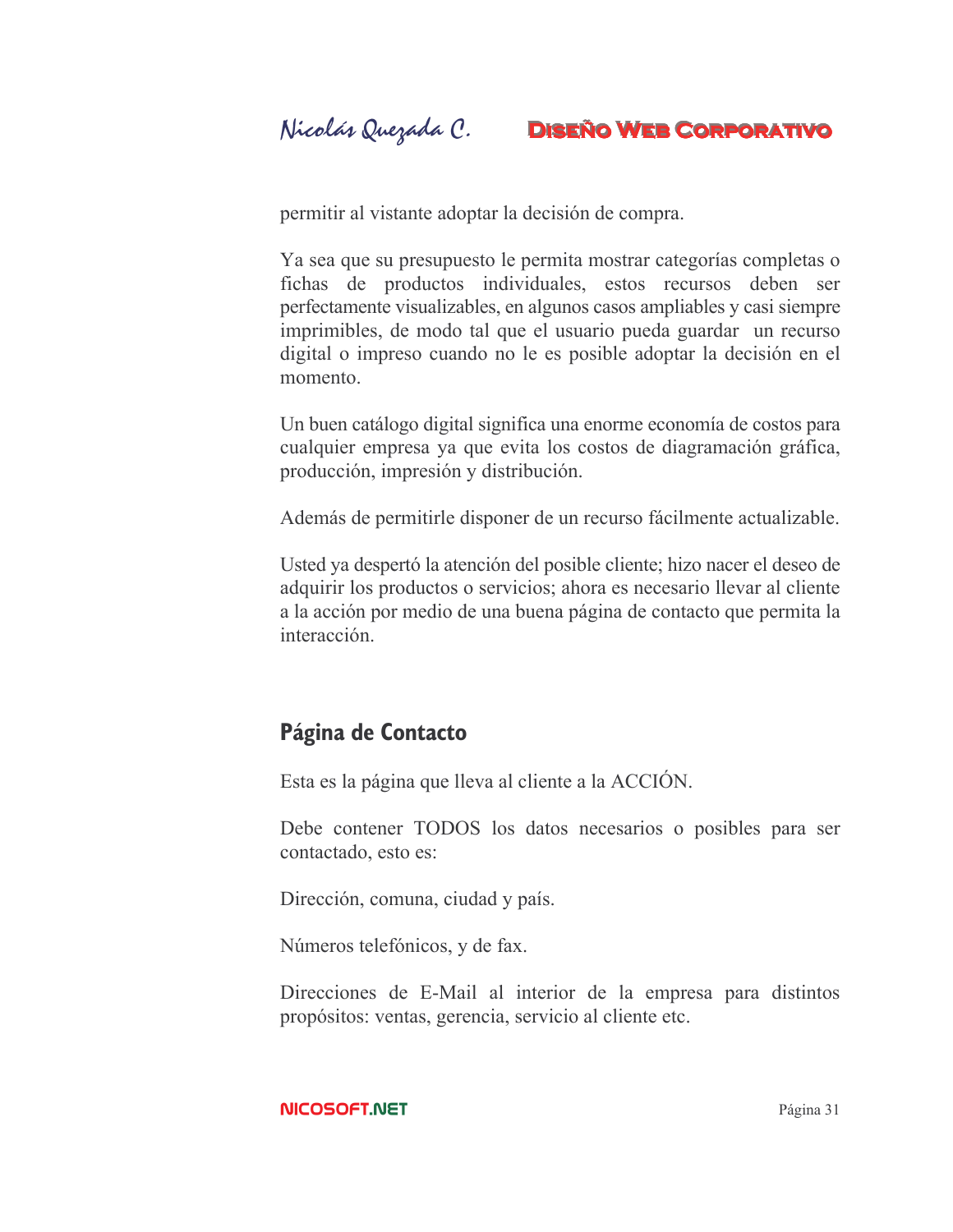Un formulario que facilite las respuestas por una parte y que por otra permita ir creando una base de datos de posibles interesados con sus datos para una comunicación posterior vía e-mail.

En nuestros días en que la mayoría de los usuarios utilizan los programas de mensajería instantánea, chat y video conferencia para sus comunicaciones personales, no es una idea descartable el considerar incluir aquí una Sala de Chat para Servicio al Cliente, lo cual consiste en la creación de la misma obligandose a que algún funcionario de la empresa, quien esté relacionado con Servicio al Cliente, mantenga siempre abierta en una ventana de navegador, la pagina web de Chat.

Lo anterior permite que en cuanto un posible cliente formule una observación o consulta, esta pueda ser inmediatamente satisfecha por el o los funcionarios en cuestión.

En el caso de empresas de tamaño muy pequeño o micro empresas, es posible también incluir en la pagina de contacto, la dirección de Messenger u otro sistema gratuito de mensajería instantánea, de modo tal que los clientes puedan enviar sus consultas y reciban respuestas directamente

Lo anterior son sugerencias que tornan las páginas de contacto más productivas e interactivas y pueden ser implementadas todas o sólo algunas de ellas, dependiendo de las singularidades de cada quien.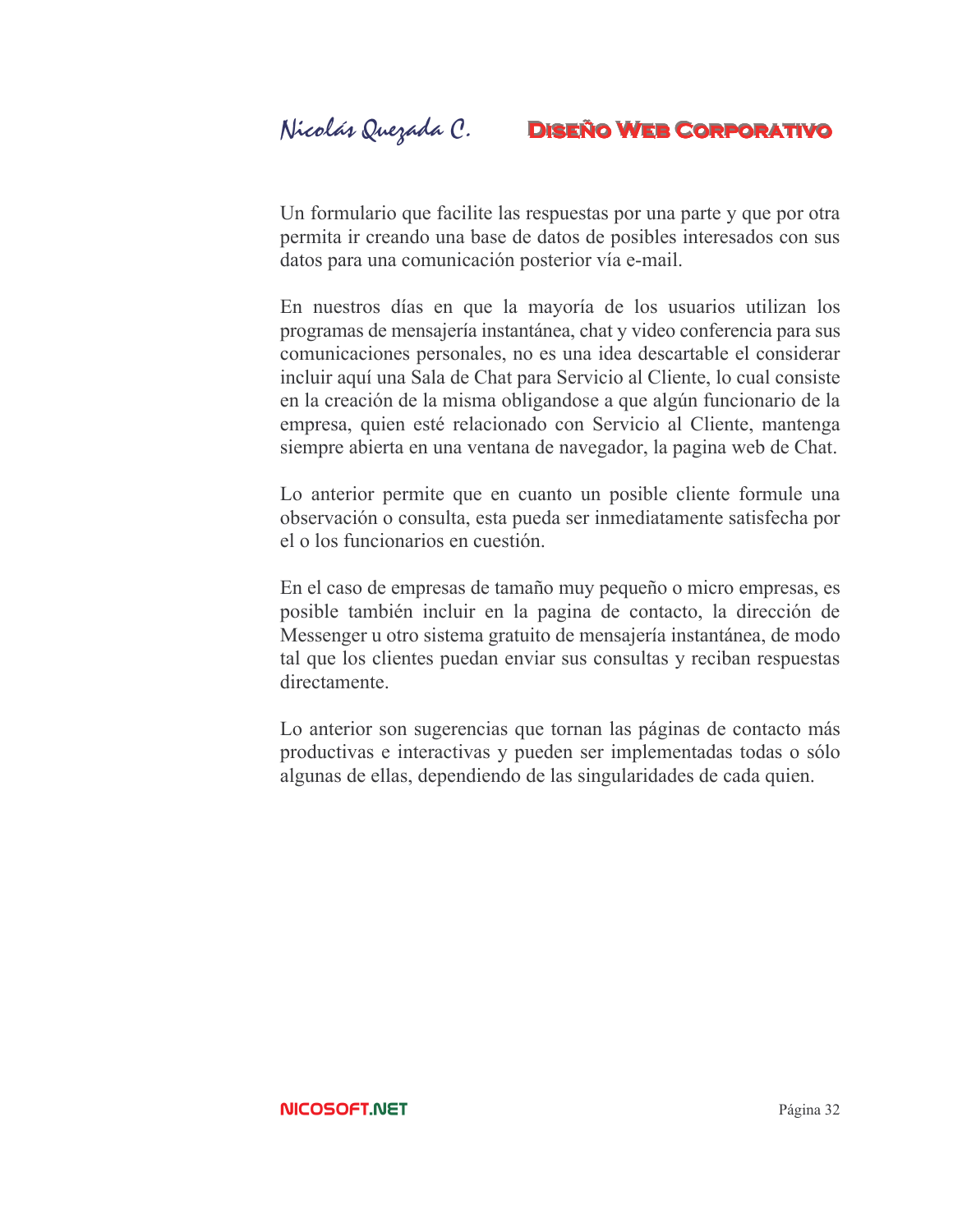## **Otras secciones**

Se pueden agregar diversas paginas que apoyen la gestión comercial y que dinamicen los procesos de ventas, por ejemplo:

- **Preguntas y Respuestas Frecuentes** (Frequent Answers and Querstions F.A.Q.). Esto es, en base a la experiencia, determinar cuales son las 10 o 15 preguntas más frecuentes que los clientes formulan antes o durante el proceso de compra. Al hacer clic sobre la pregunta se obtiene automáticamente la respuesta. La economía de costos que esto genera al no tener horas hombre respondiendo llamados telefónicos o consultas al respecto es interesante.
- $\blacksquare$  Cotizaciones. Sin duda disponer de un formulario que facilite solicitar cotizaciones es relevante. Esto puede hacerse de modo automático si cada producto tiene un precio y tipo de envío con costo único, o bien permitir devolver el formulario con una cotización exacta dependiendo de la cantidad a comprar y el nivel de precios ofrecido a cada cliente en especial.
- Nota de Pedido. Un formulario que permita enviar un pedido detallado también es de importancia para la gestión de nuevas ventas, como también para que quienes ya son clientes antiguos de la empresa puedan ver facilitado este tipo de procedimiento. El formulario debería contener campos suficiente que cubran las necesidades de información que requiere la emisión de Guías de Despacho o Facturas.
- Servicio al Cliente. Un Area de Servicio al Cliente debería contener elementos como los anteriormente señalados, pero además debería o podría contar con: Folletería Electrónica; Manuales; Brochures; Videos breves; Fotogramas o Presentaciones; Información Técnica, todo ello descargable a los ordenadores de los clientes en formatos estándar o para ser visualizados a través de un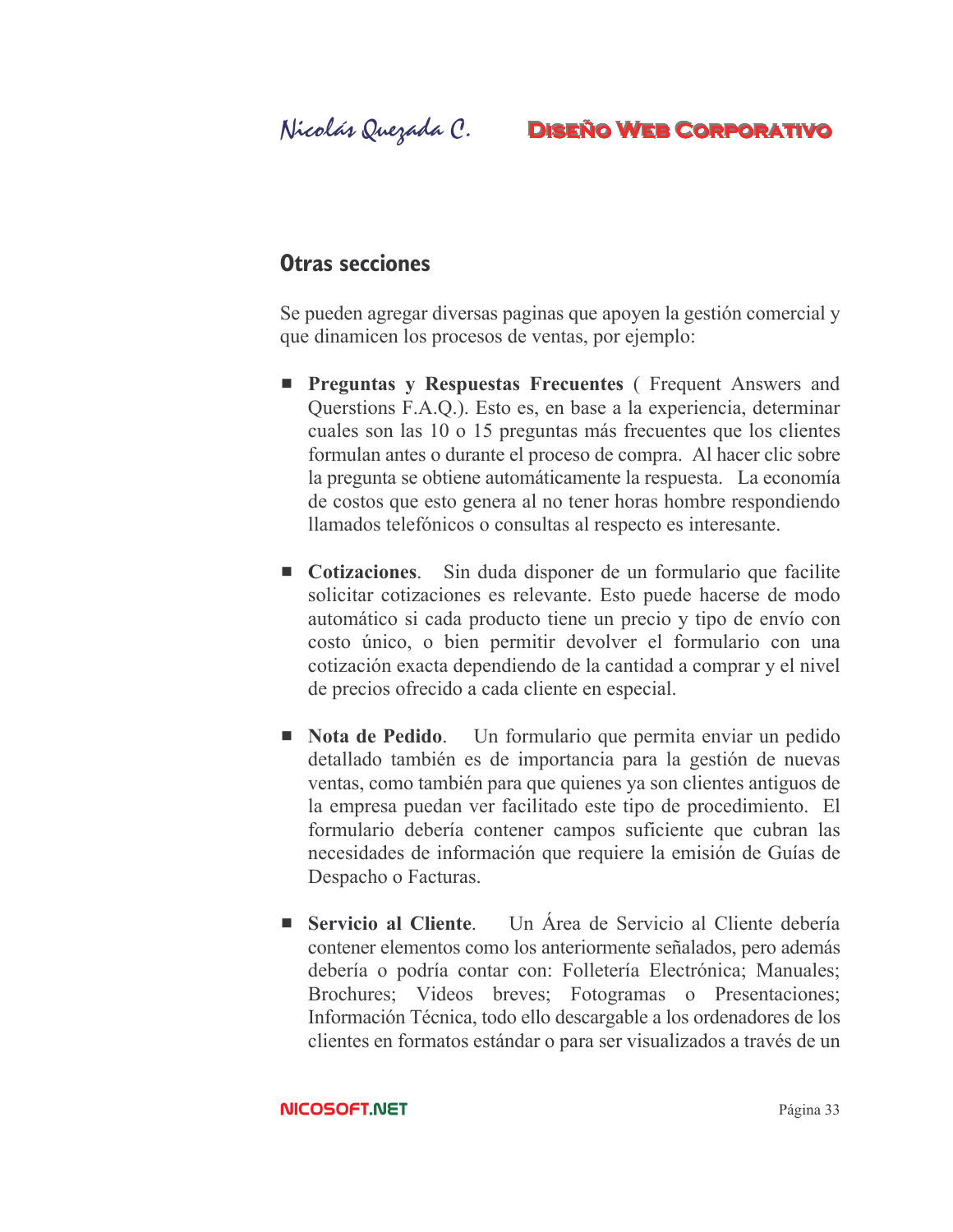Nicolás Quezada C.

browser o navegador.

El Sitio Web de Negocios tiene una extensión de hasta 10 webpages y un costo reducido con lo cual cualquier empresa puede desde hoy tener presencia de primer nivel en Internet. Además este sitio cuenta con un paquete de recursos gratuitos.

Por las características singulares de este tipo de diseño web, constituye el 60% de los sitios web que hemos diseñado al a fecha ya que fue especialmente planificado para empresas que desean competir agresivamente en sus respectivos mercados, considerando que los competidores de cualquier empresa cuentan ya por lo general con recursos similares

Se pueden adicionalmente incorporar diversos recursos a este tipo de sitio; desde formularios interactivos de respuesta inmediata, chat de conversación, archivos descargables, notas de pedido, formulario de cotización etc. Es decir, elementos de comercio electrónico.

En mi opinión, ninguna empresa puede en nuestros días carecer de este poderoso recurso de marketing, el cual es fácilmente actualizable y ampliable ya sea por nosotros o por los mismos clientes a través de un software que especialmente les obseguiamos a quienes ordenan su diseño web con nuestro sistema de diseño.

Si usted es empresario, puede desde hoy contar con este excelente recurso de contactos, ventas y marketing on line.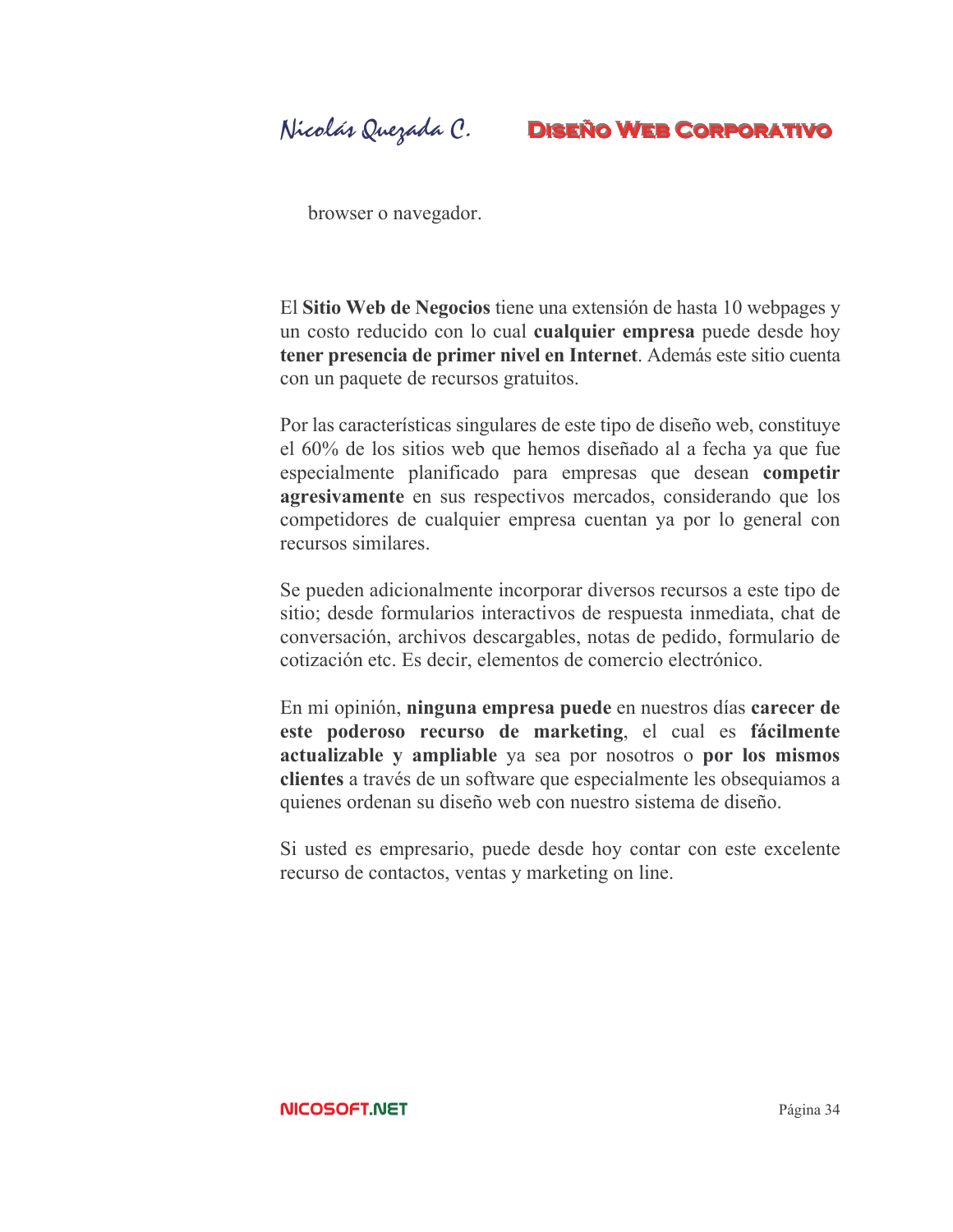## Diseño - Hosting - Dominio

Hemos revisado cada una de las secciones que contiene un Sitio Web de Negocios. Sin embargo, solo hemos hablado de Diseño.

Es importante que usted tenga claro que en todo sitio web coexisten tres elementos fundamentales, que aún siendo independientes, interactuan y se asocian entre si para logar un resultado óptimo. Estos son:

- $\triangleright$  **Diseño**. Esto es el desarrollo, la creación de las páginas del sitio web. Su costo es el correspondiente a diseño o desarrollo por supuesto.
- $\triangleright$  Hosting. El espacio en un servidor conectado permanentemente a Internet, donde residen las páginas diseñadas. El costo del hosting dependerá de su tamaño o espacio en Mb., el tipo de hosting de que se trate, los servidores de respaldo que disponga y si se trata de un hosting local o internacional ya que también sus costos varían según los mercados donde se encuentran, entre otras variables.
- Dominio. O sea el nombre, la identidad única que tendrá su sitio web. Al respecto, existen múltiples registradores de nombres de dominio y su costo dependerá del nivel de dominio que se desee Podrá utilizar un dominio de primer nivel como registrar. www.miempresa.com, net, org, biz, info 6 tv. O tal vez requiera un dominio de segundo nivel o local como ser www.miempresa.ar, br, cl etc. Existen también dominios de un tercer nivel que dan origen a combinaciones tales como www.miempresa.com.ar ó www.miempresa.net.br. Cualquiera sea su decisión, es importante que considere que muchos Motores de Búsqueda o Buscadores, discriminan la ubicación o indexación de los nombres de dominio en una búsqueda, dependiendo de su nivel. Por ello, si usted se decidió por un dominio local de segundo nivel, debería considerar además contar con algún dominio de primer nivel del tipo .com si se trata de una empresa comercial.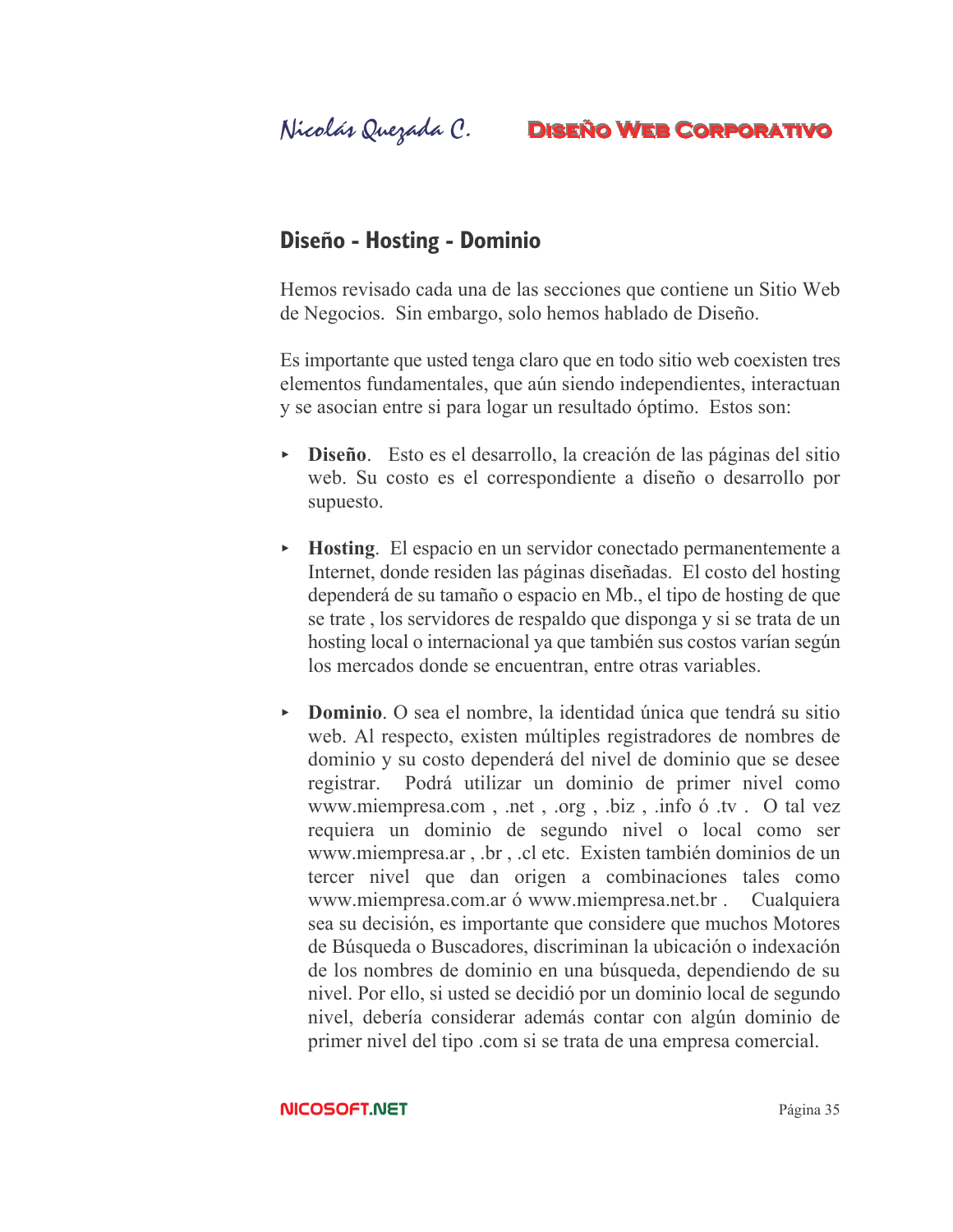## Sitio Web de Exportación "EXPORTER"

Si usted es exportador o fabricante que desea exportar su propia producción o la producción de terceros, debería seriamente pensar en tener un Sitio Web de Exportación, especializado y con todos los elementos necesarios para una eficiente gestión de exportaciones.

Para mi, el desarrollar el sitio de exportación fue un desafío especialmente interesante ya que como experto en comercio internacional, debí planificar este recurso basandome no solo en la experiencia, sino en las especiales legislaciones y regulaciones del comercio exterior.

El resultado es un Sitio Web que permite a cualquier empresa emprendedora,

desarrollar sus procesos de exportación de modo integral, creando confianza en el importador y facilitando el proceso de toma de decisiones

El sitio de exportación contiene las siguientes secciones:

- $\triangleright$  Portada de Bienvenida.
- Información de la empresa exportadora. (Puede incluir pequeña historia).
- Catálogo de Productos o servicios exportables.
- $\triangleright$  Página de contacto.
- $\triangleright$  Formulario de Cotización
- $\triangleright$  Formulario Solicitud de muestras.
- $\triangleright$  Formulario Factura Proforma.
- Formulario de Pedido. Formulario Aviso de Apertura de Carta de Crédito u otra forma de pago.

Estos sitios permiten una buena captación de nuevos clientes importadores y el desarrollo de todo el proceso operacional de gestión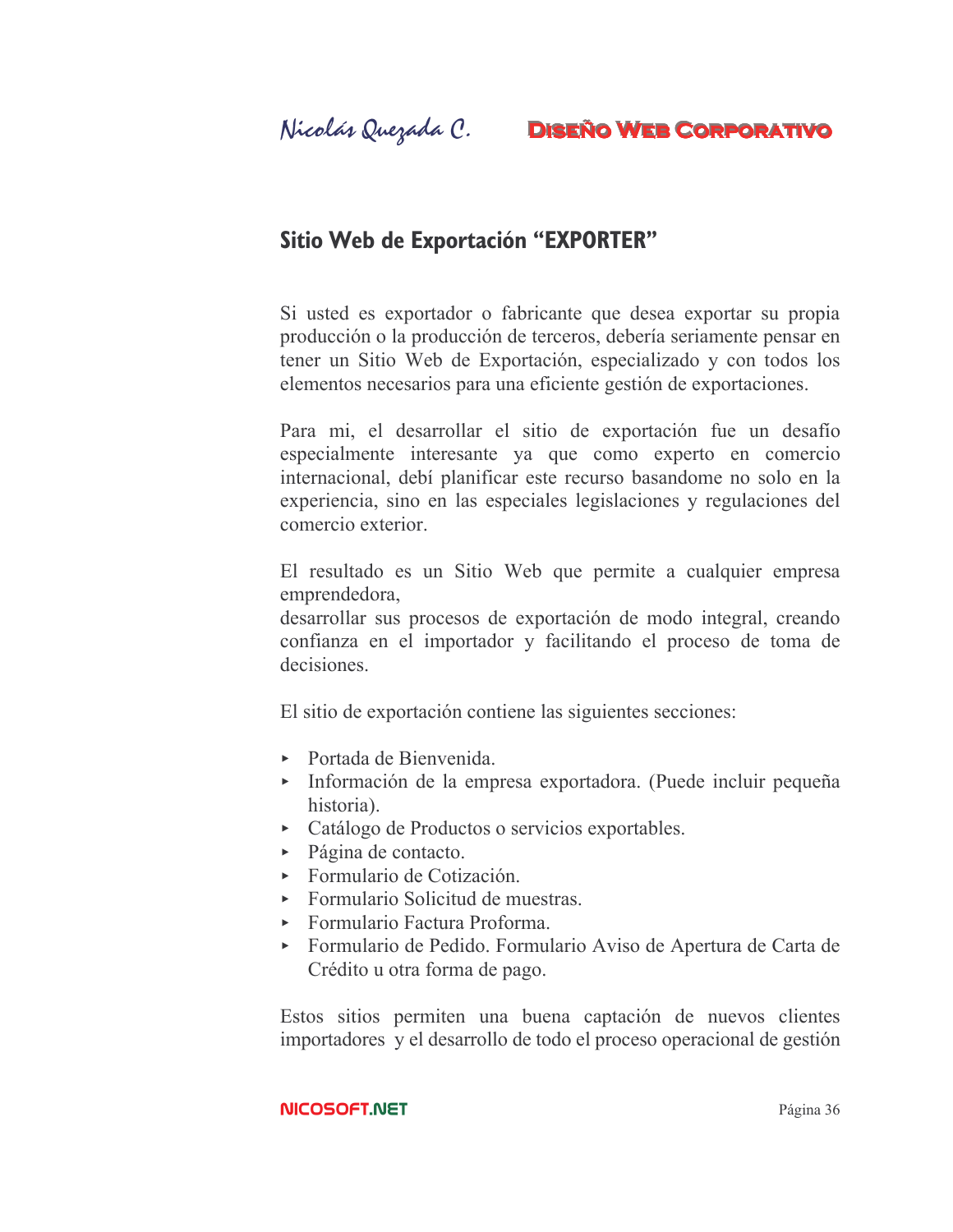Nicolás Quezada C. **DISEÑO WEB CORPORATIVO** 

de la exportación.

En nuestros días de aceleradas comunicaciones, tratados de libre comercio entre los países y globalización económica es imprescindible que toda empresa que desee exportar exitosamente cuente con un recurso de este tipo, elaborado por experimentados especialistas en comercio internacional y de alta productividad.

Dependiendo de los mercados objetivos a los que se desee exportar, es recomendable que este tipo de sitio web se desarrolle en una versión de idioma inglés por ser este el idioma de los negocios internacionales por excelencia.

Si usted piensa en exportar ventajosamente, es hora de contactarnos para cotizar su Sitio Web de Exportación "EXPORTER" !!...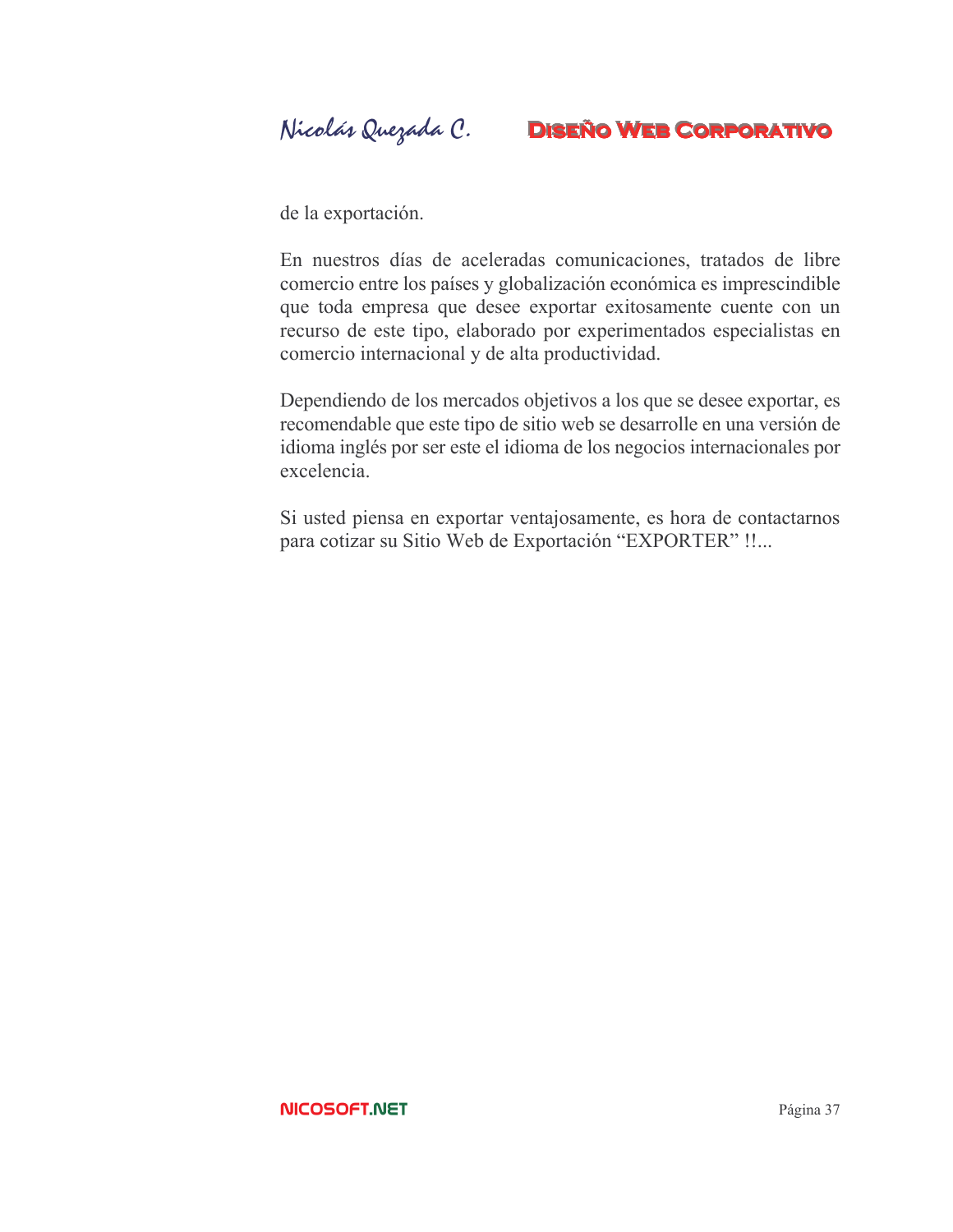## **Sitio Web PYME**

Cierta noche después de una reunión, transporté a un amigo de negocios y consultor, el señor Miguel Cellino hasta su residencia.

En el camino, don Miguel, quien es un experimentado consultor corporativo me dijo: "Fijate Nicolás que existen muchísimas pequeñas empresas en nuestro país que no están en condiciones de cancelar un Sitio Web de Negocios de las características que tu desarrollas... habría que pensar en algo a la medida de ellos". Luego de lo cual estrechamos nuestras manos y nos despedimos.

Esas palabras inspiradoras de este experto, fueron suficientemente exactas como para permitirme implementar este diseño de Sitio PYME, que realmente ha sido en los últimos años una excelente herramientas para decenas de pequeñas empresas.

Gracias Miguel Cellino por tus sabias y expertas palabras inspiradoras.

Este sitio web para pequeñas empresas, talleres artesanales y locales comerciales ha sido una de nuestras más exitosas creaciones.

Se trata de un sitio de características similares al Sitio de Negocios pero de menor extensión, sólo 5 webpages o páginas web.

Indudablemente ha sido la solución ideal para aquellos casos de empresas pequeñas y micro empresas, como también para quienes tienen un restringido presupuesto para desarrollar su estrategia en Internet.

Dicha situación la materializamos en este Sitio Web PYME el cual consta de: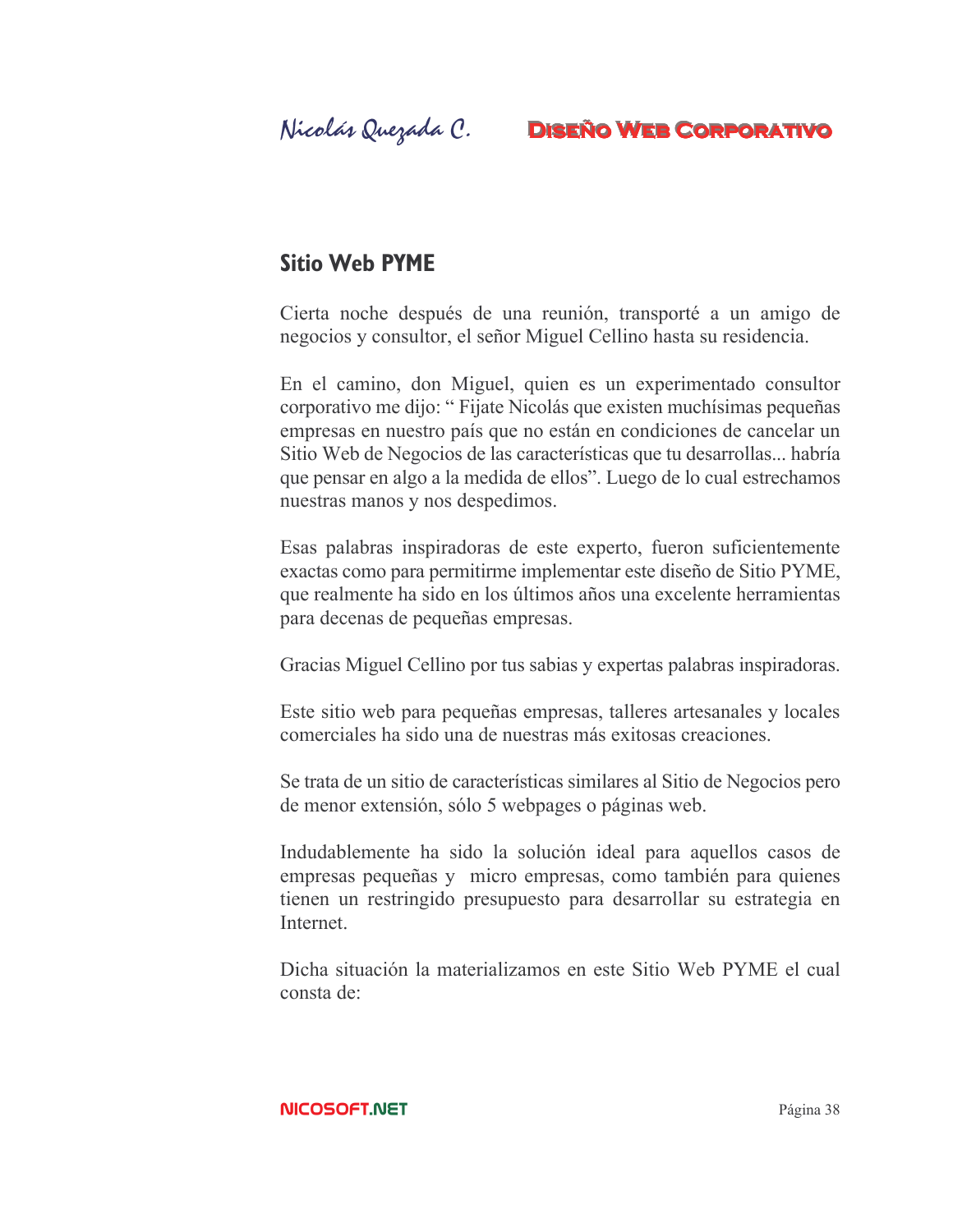- \* Presentación e Información de la empresa integrada.
- \* Catálogo de productos de hasta 3 pag.
- \* Página de Contacto.

Todos los pequeños y medianos empresarios pueden desde hoy contar con este valioso recurso en Internet.

Debido a su reducido precio, ningún empresario o comerciante puede hoy quedarse sin tener presencia top multimedia en Internet y comenzar ya a disfrutar de todos los beneficios comerciales inherentes.

## **Sitio Web Profesional**

Para ningún profesional es un secreto la importancia que tiene el difundir y presentar sus proyectos y servicios profesionales en Internet, considerado como el mayor mercado de clientes que registra la historia de la humanidad

Pensando en los intereses de diversos profesionales, diseñamos un sitio adaptable a médicos, ingenieros, arquitectos, abogados, etc.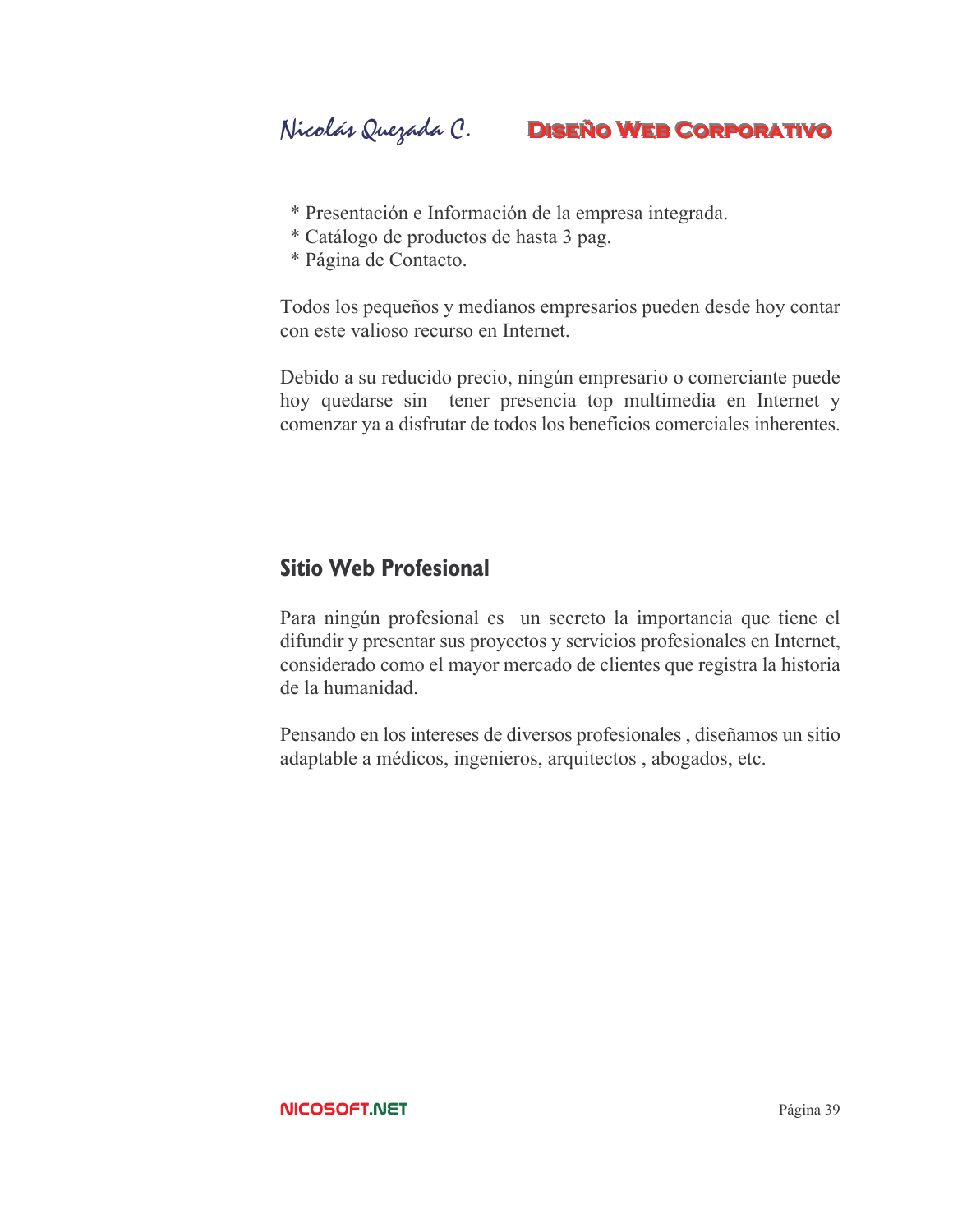## 8.- S.E.M. Marketing para Motores de Búsqueda

Aquí entramos de lleno a uno de los aspectos que en nuestros días adquiere la mayor relevancia para cualquier empresario o profesional.

Tenemos claro que no basta con diseñar un sitio web. Tanto el  $\log$ diseño  $como$ contenidos y cada una **msn** piezas de las de información involucradas. DEBE  $\mathbf{A}$  $\mathbf R$  $\mathbf{E}$  $\mathbf{S}$  $\mathbf{T}$ **OPTIMIZADA** para amigablemente ser reconocida. filtrada.



aceptada e indexada por los Motores de Búsqueda.

De no ser así, la gente llegará a nuestro sitio web sólo si conoce su URL, su dirección (www.miempresa.com). Ello disminuye notoriamente la presencia productiva efectiva de cualquier empresa en la web

Lo realmente importante es que el público, los posibles clientes lleguen al sitio cuando buscan conceptos o elementos (Ej: nombres de **productos o servicios**) que el mismo sitio contiene y no necesariamente sólo conociendo su dirección.

Para lograr estos objetivos debemos aplicar S.E.M. (Search Engines Marketing) Marketing en Motores de Búsqueda.

Cualquier empresa que no considere este aspecto está derechamente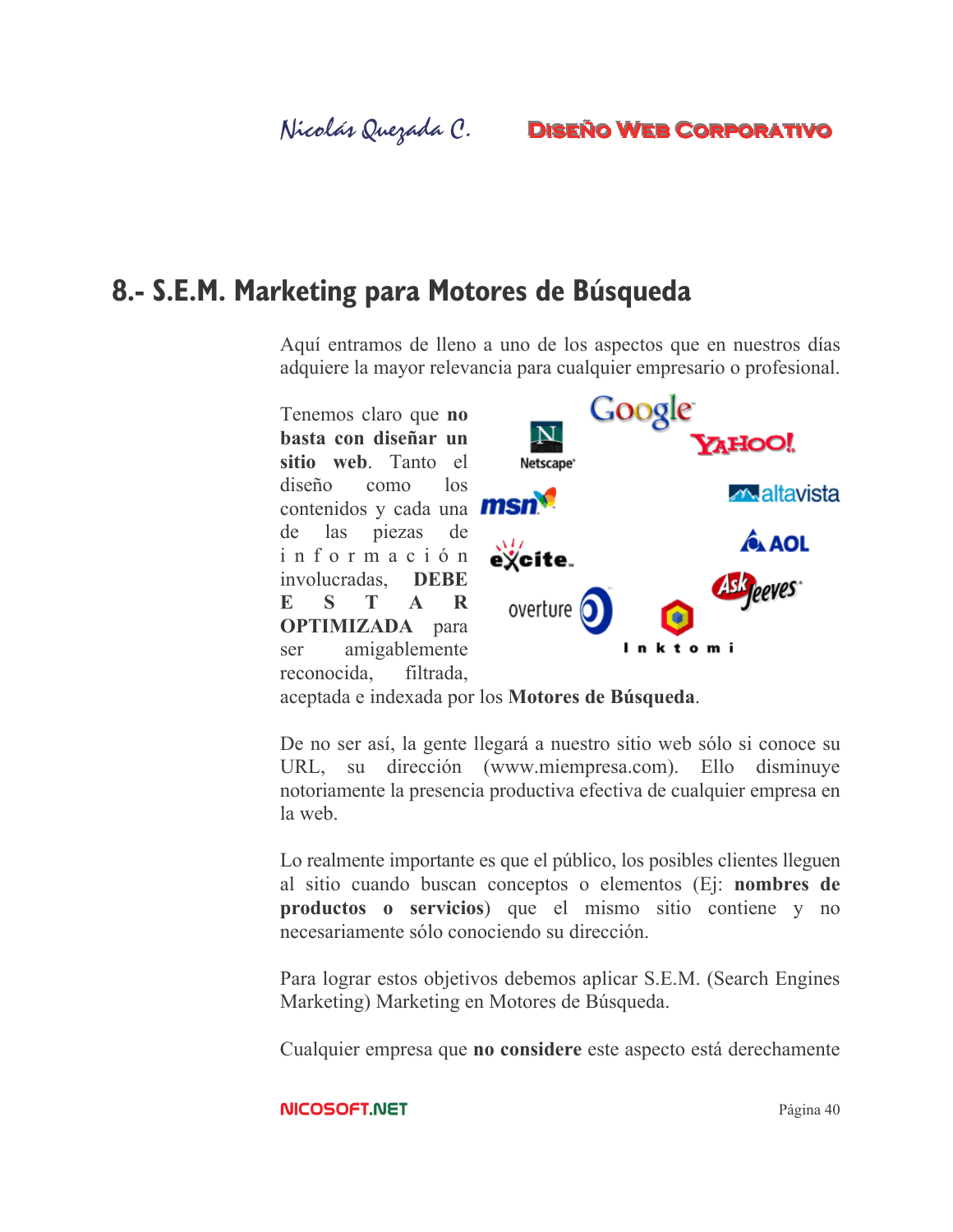#### perdiendo clientes, ventas y por consiguiente ingresos.

Lo anterior por cuanto existen estudios que indican que el 83,4% de los clientes y negocios generados por cualquier sitio web, proceden de un buscador.

Por esta razón los robots de los buscadores son tan importantes para cualquier empresario que desee posicionarse en Internet y en su mercado en especial.

Debido a ello cuando planeamos un sitio web, debemos pensar en los usuarios finales, en los posibles clientes, en los clientes actuales (humanos), pero también debemos considerar a los ROBOTS que finalmente son quienes llevan a los clientes a nuestro sitio web.

Para desarrollar lo anterior, el empresario debe preocuparse de que en el proceso de desarrollo se apliquen técnicas claras, específicas y definidas, lo cual conocemos cómo S.E.O. (Search Engines Optimization) Optimización para Motores de Búsqueda, lo cual veremos a continuación en detalle.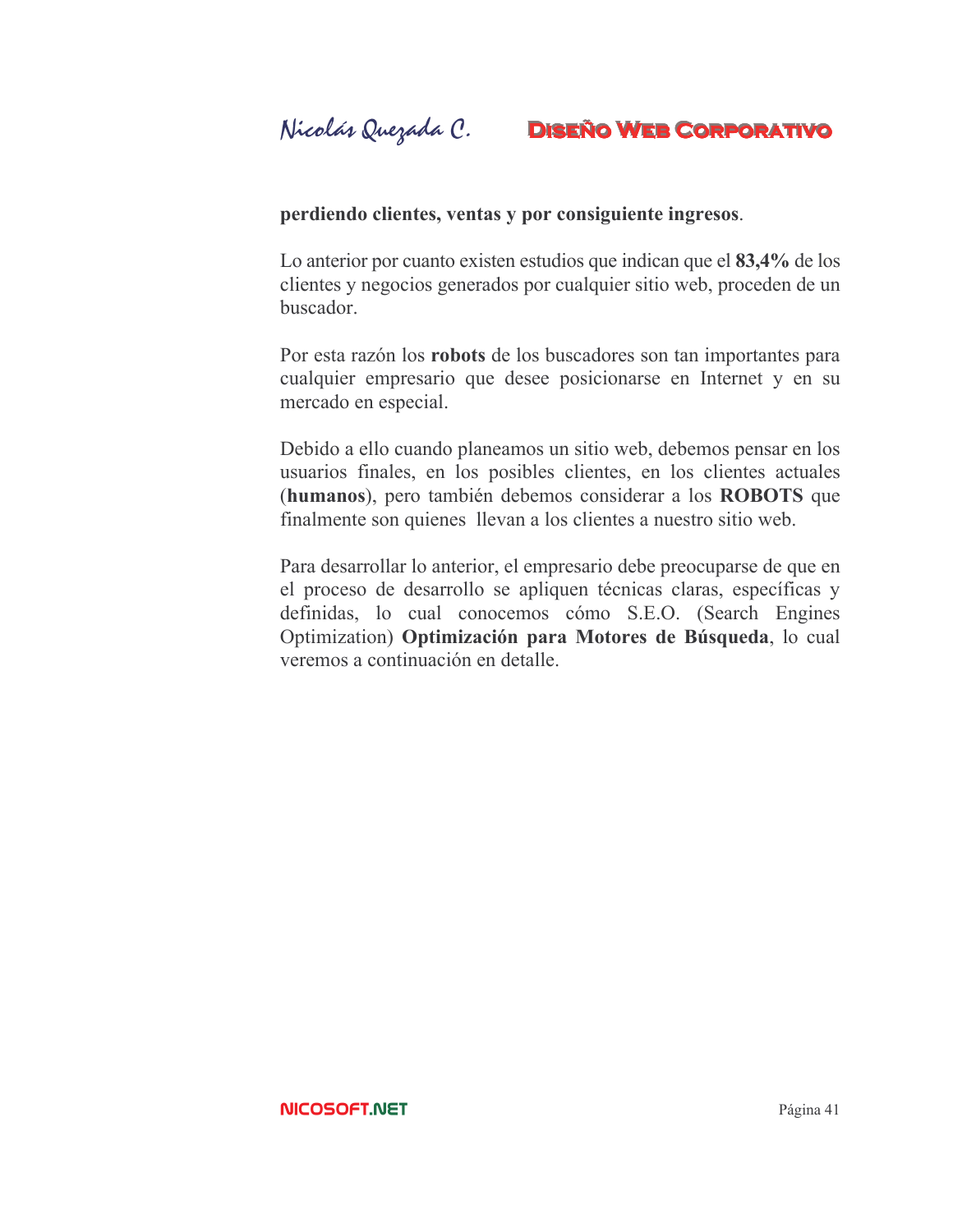

## 9.- S.E.O. Optimización para Motores de Búsqueda

La experiencia de los empresarios chilenos y el diseño web en los últimos años, demostró una muy escasa preocupación por lograr que efectivamente los sitios web de las empresas lograran **posicionarse** en términos efectivos en sus respectivos mercados a través de los **Buscadores** 

En mi opinión, existió una mezcla extraña de elementos que posibilitó

este suceso. Por una parte algunos querían solamente "que la empresa" aparezca en Internet " y otros "que tengamos una imagen muy buena y dinámica " y así desarrollaron muy buena gráfica, animación y distracción para los posibles clientes... pero *i* de posicionamiento que?...

En la mayoría de los casos, según nuestra observación, se diseñaron sitios web para empresas de acuerdo sólo a la idea que el empresario tenía



de ello y muchos diseñadores se limitaron a montar en bellas presentaciones esas ideas, pero..., *i* de captación de clientes en los motores de búsqueda.. Qué?.

¿Donde quedaron los acabados conocimientos sobre optimización para motores de búsqueda que se supone todo diseñador experimentado debería manejar?.

Este serio problema se vio más claramente reflejado cuando en los meses de Abril y Mayo de 2008 me dí el trabajo de revisar ocularmente cientos de sitios web para informarles a sus dueños la necesidad o no de optimizar sus sitios.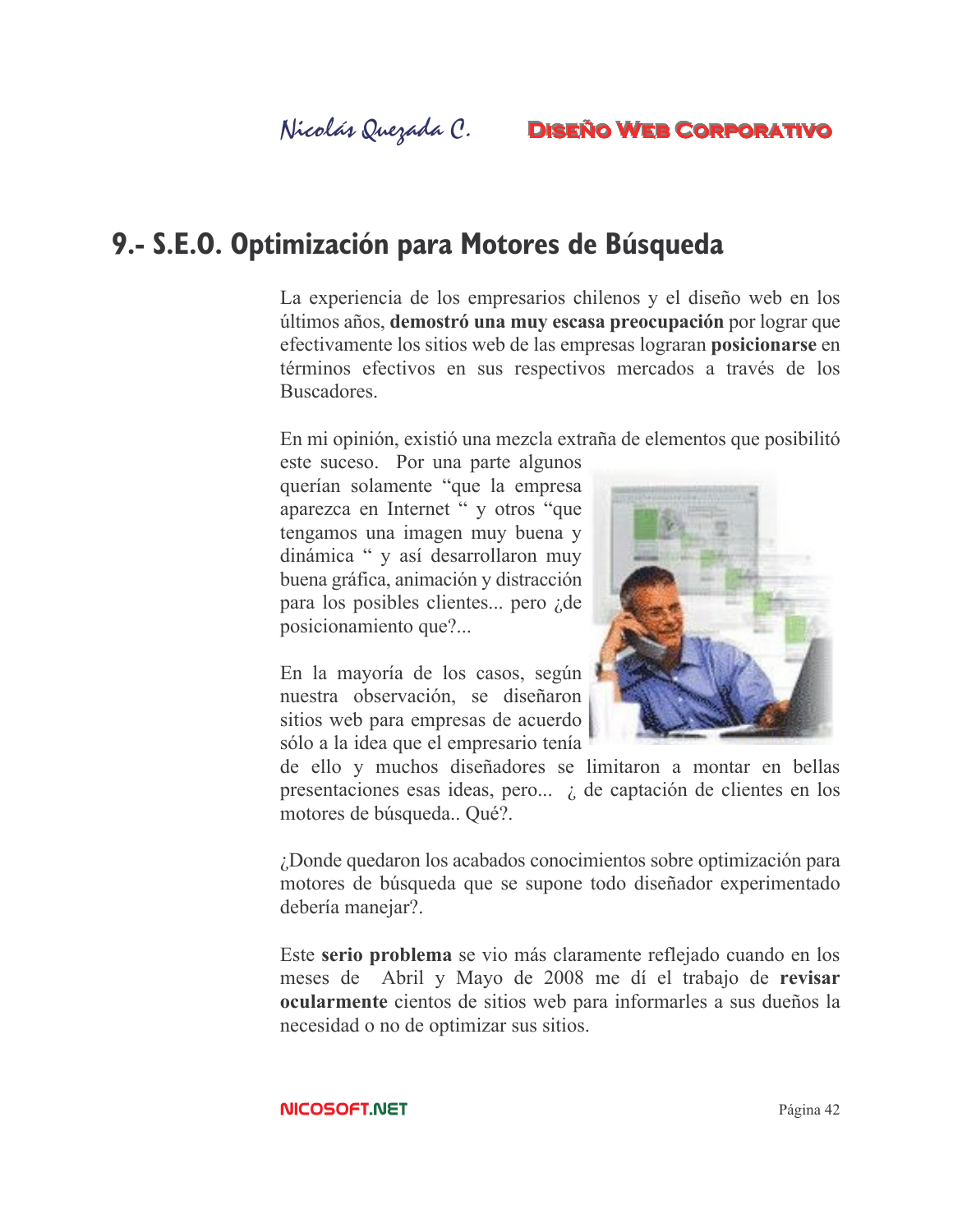Nicolás Quezada C.

Las direcciones se obtuvieron en nuestra lista de correos y el resultado fue el siguiente:

De cada 100 sitios web de empresas chilenas revisados al azar, solo 9 eran positivamente indexados por los Buscadores registrando algunos elementos de Optimización al momento de buscar sus productos y servicios en Google www.google.cl, apareciendo en las primeras 5 páginas de los resultados de las búsquedas.

Ello demuestra una gran falta de información al sector empresarial y también hacia los diseñadores web sobre Optimización para Motores de Búsqueda ya que los costos de implementación de cualquier proyecto de Optimización y Conversión para cualquier sitio web existente son bajisimos y costeables por cualquier emprendedor que comprenda que el mejor vendedor de que dispone toda empresa es sin lugar a dudas, su propio sitio web ya que no se ha inventado aún un recurso superior.

## Diseñar o rediseñar su sitio web usando técnicas de optimización S.E.O.

La aplicación de Optimización para Motores de Búsqueda supone el uso de elementos diversos, desarrollados de acuerdo a los **parámetros** actuales que utilizan los algoritmos de búsqueda e indexación de los distintos robots de los buscadores.

Lo anterior aplicado al diseño web en sus diferentes aspectos: layouts o disposición, arquitectura de la información, gráfica y contenidos.

Todo empresario debería exigir a quien esté a cargo de su sitio web que estos elementos de Optimización se implementen en su respectivo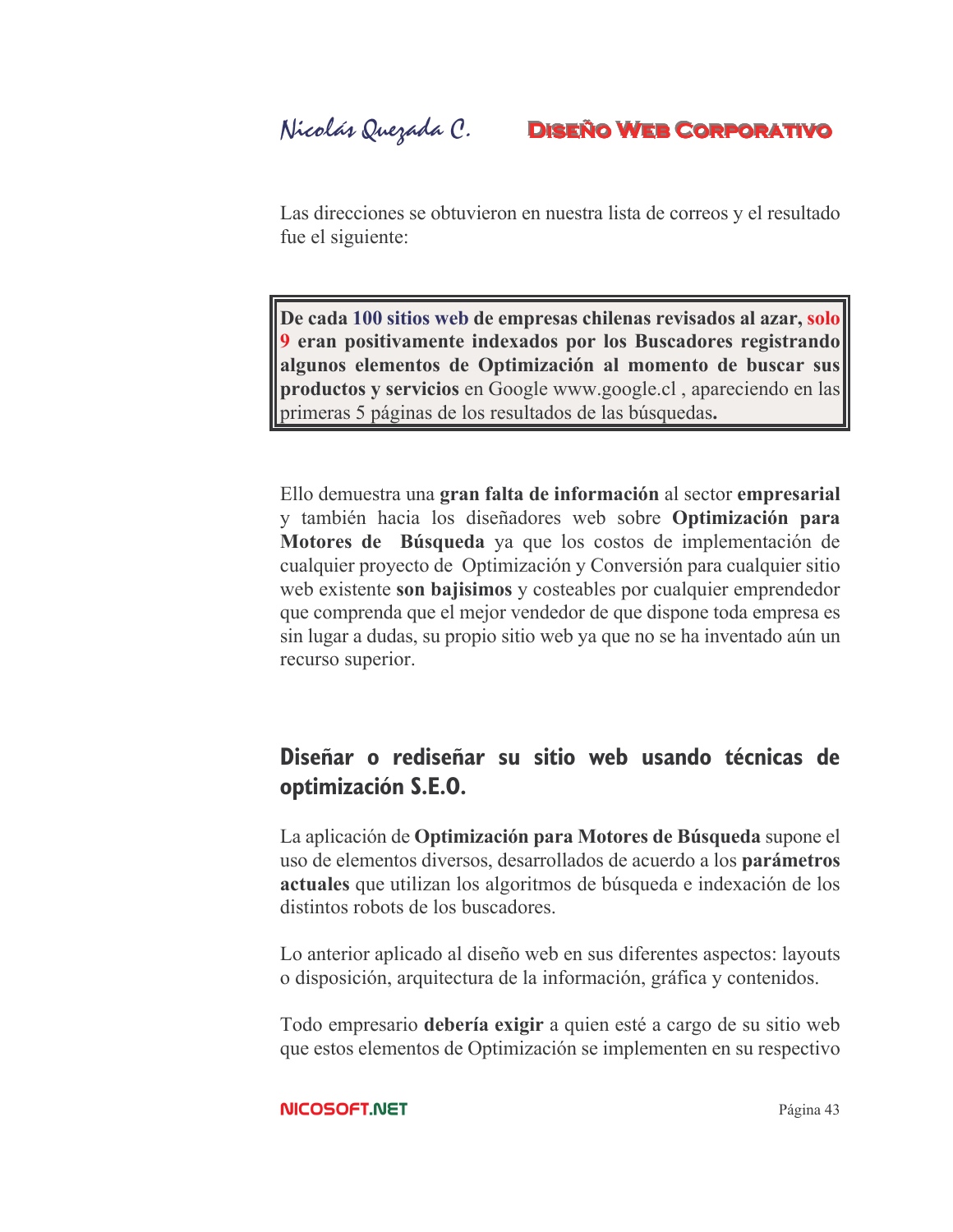sitio web, no hacerlo es simplemente perder la inversión en diseño y mantener un sitio improductivo y obsoleto como los que encontramos en el desarrollo de nuestra experiencia de evaluación antes indicada.

Yo recomendaría desde ya a todo empresario que tenga un sitio web desarrollado, evaluarlo y optimizarlo a la brevedad posible.

En el ultimo año hemos optimizado diversos sitios web con resultados bastante positivos, excelentes diría yo, ya que ello significa aparecer en los primeros lugares de la primera pagina de resultados de Google. (El sueño de cualquier empresario).



Así lo vivencian actualmente algunos de nuestros más apreciados amigos de negocios, quienes se preocuparon efectivamente del tema Optimización y hoy disfrutan de sus beneficios, entre algunos de ellos destacan<sup>-</sup>

Juan Pablo Navarro Luft, Gerente General de Comercial Automotriz JPN, distribuidores de vehículos Mercedes-Benz, cuyo proceso de optimización orgánica les permite hoy exhibir su sitio web www.jpnautos.com en los primeros lugares de la primera página de resultados de Google a nivel nacional para "Mercedes-Benz".

Michael Schmid Goldberger, Gerente General de Socomisch y Cia. Ltda., www.socomisch.cl, especializados en productos de pvc laminado y productos conexos, quien luego de un proceso de Optimización en el año 2007 logra posicionarse en el primer lugar mundial y nacional de búsquedas Google para "pvc laminado".

Aldo Bril Goldfarb, Gerente General de Multimetall Ltda., www.multimet.com, especializados en Muebles Metálicos, quien luego de un reciente proceso de optimización logra posicionar decenas de sus productos en los primeros lugares de búsqueda de Google.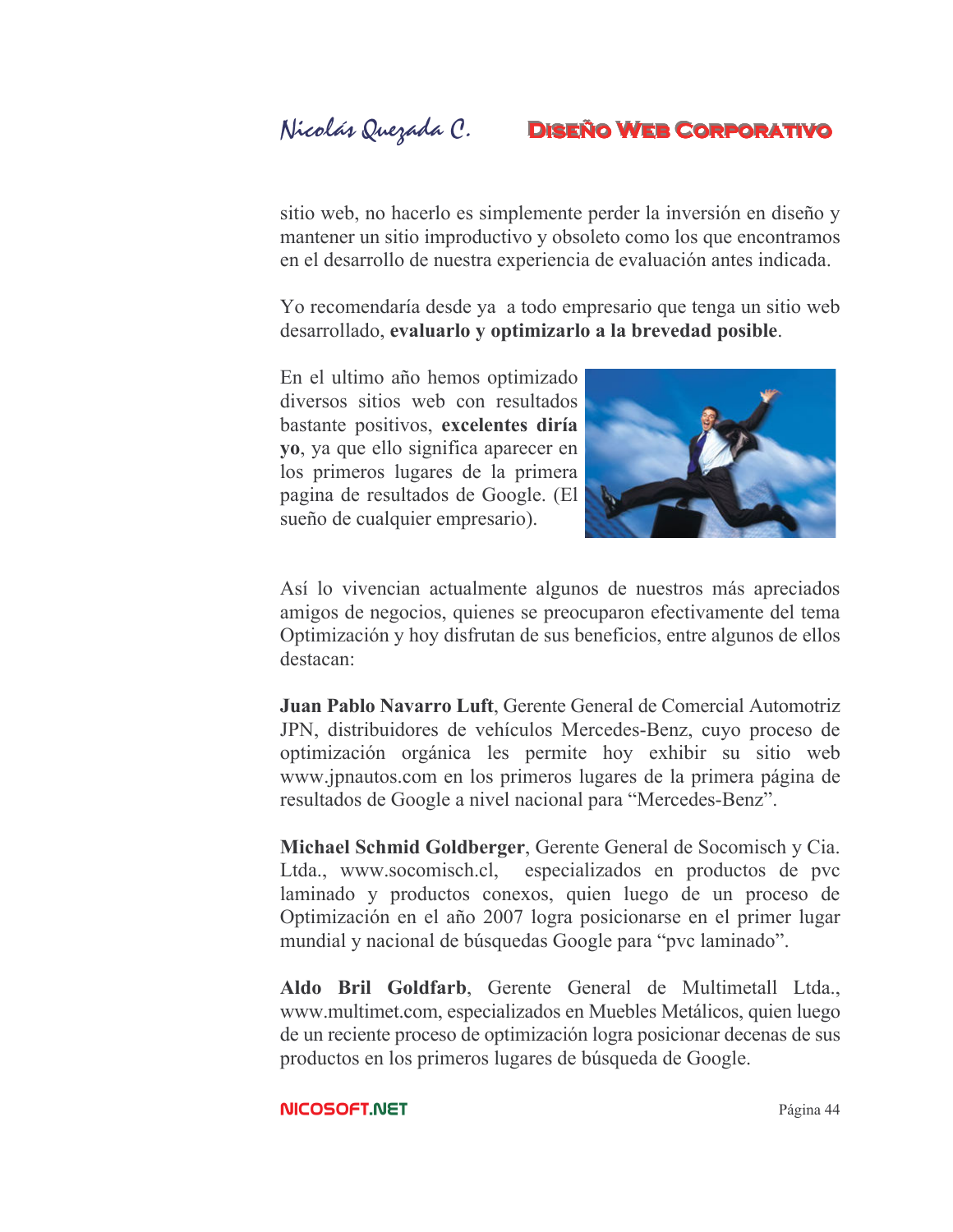Lo mismo sucede con al menos 20 empresas más en el año 2008 que pueden ver tangiblemente los resultados de un proceso metódico de optimización orgánica que logra resultados reales de posicionamiento.

Ello se exhibe públicamente en www.nicosoft.net sección Muestras.

Acepte mi invitación: Optimice su sitio web!!.. potenciará sus ventas!.. automáticamente!!..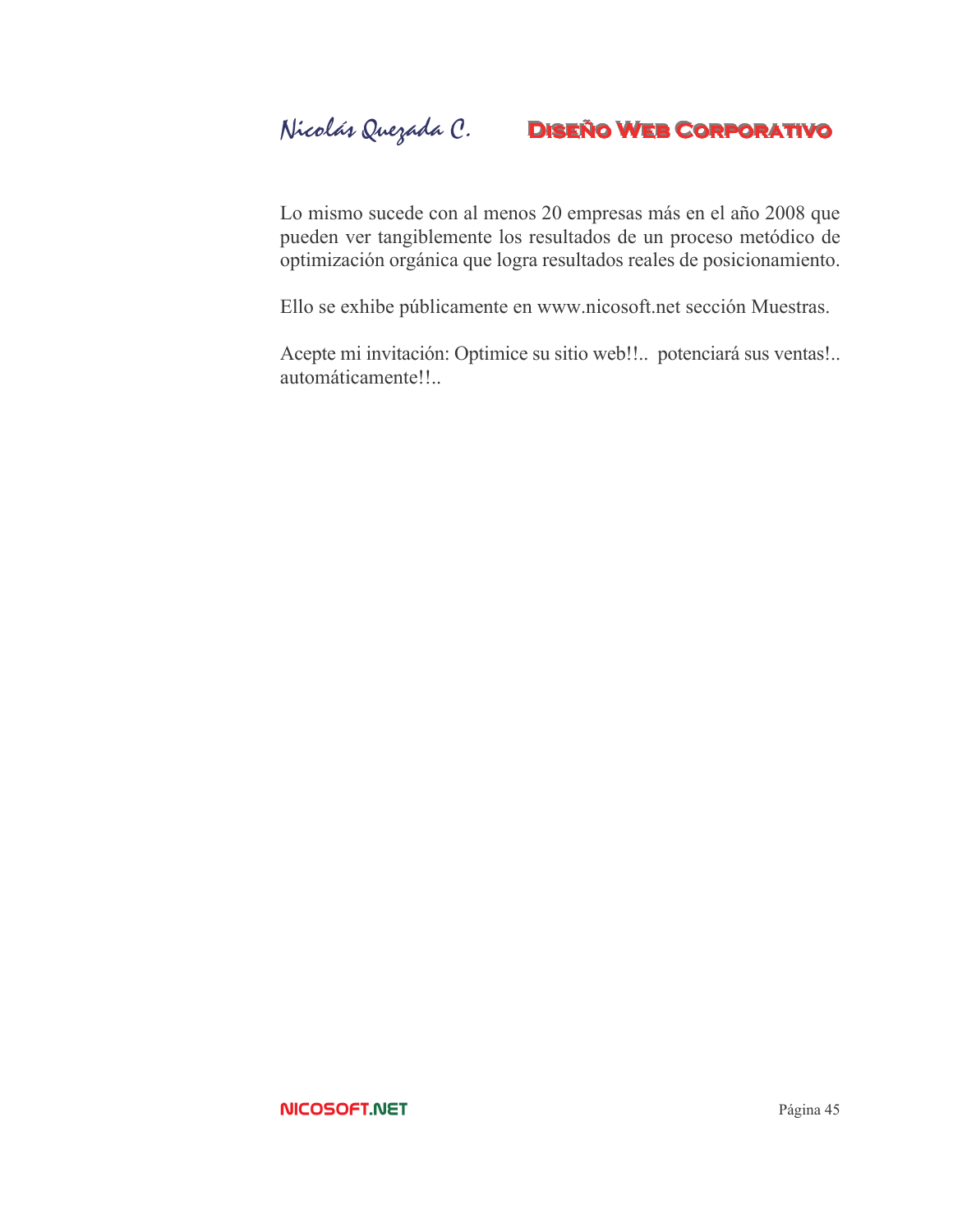## 10.- Compruebelo!.. ¿Está su sitio web Optimizado para **Motores de Búsqueda?**

Como verificar si su sitio web pasa la prueba de la blancura.

¿Nota usted que su sitio web ya no es bien considerado por los motores de búsqueda?....

Es muy probable que no esté optimizado para buscadores y para verificar esto le sugiero realizar la siguiente prueba sencilla pero absolutamente clarificadora y real.



Compruebelo, buscando en Google, www.google.cl el principal buscador, algunas palabras clave del contenido de su sitio web, por ejemplo nombres de sus productos o servicios.

Piense que palabras buscarían sus posibles clientes para llegar a su sitio conceptualmente, excluyendo claro está su nombre de dominio.

Si como resultado de la búsqueda su sitio web no aparece en las primeras 4 paginas de las búsquedas y APARECEN SUS **COMPETIDORES, PERO USTED NO: : PREOCUPESE!...** 

Luego busque por "pvc laminado" y de inmediato encontrará en el primer lugar de la primera pagina tanto nacional como mundial a nuestro cliente Socomisch y Cia. Ltda.

O busque por "Mercedes-Benz" y encontrará en la primera página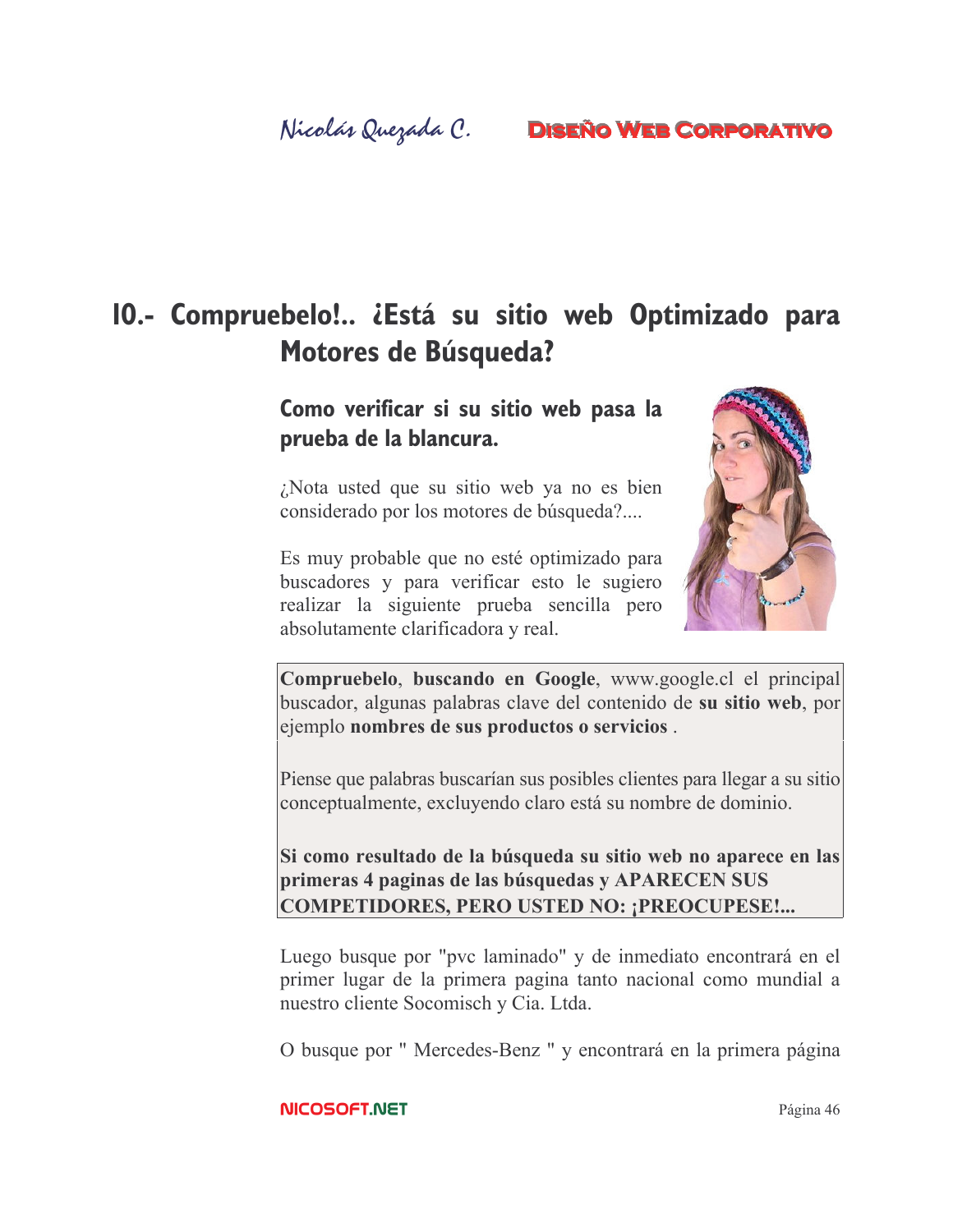nacional a nuestro cliente " JPNAutos "

O busque por " artes marciales " y encontrará en la primera página mundial a nuestro cliente "Ninjas"

O busque por " transmisión de potencia " y encontrará en la primera página nacional a nuestro cliente "Iberna Industrial "

O busque por " muebles entretenidos " o " espacios divertidos " y encontrará en la primera página nacional a nuestro cliente "Mueblecitos"

Ello le demuestra la importancia que comercialmente tiene para cualquier empresa, la Optimización para Motores de Búsqueda.

## *i*Cual es su problema?... *i*Porqué usted no aparece?...

Su problema es que su sitio web con su actual diseño NO ESTA **OPTIMIZADO** para los ACTUALES REQUERIMIENTOS de los algoritmos de los buscadores. Por consiguiente, usted está perdiendo clientes con su actual diseño web.

NO ES SUFICIENTE QUE EL DISEÑO SE "VEA BIEN" O A "NUESTRO GUSTO", TÉCNICAMENTE DEBE SEGUIR EN SU DISEÑO PARÁMETROS ACTUALES MUY ESPECÍFICOS PARA SER AMIGABLE A LOS ROBOTS DE LOS BUSCADORES, QUE EN DEFINITIVA SON QUIENES APORTAN LOS CLIENTES AL **SITIO** 

Los algoritmos cambian periódicamente debido a la forma como interactúan y se comportan los distintos elementos que intervienen en el desarrollo de la red Internet.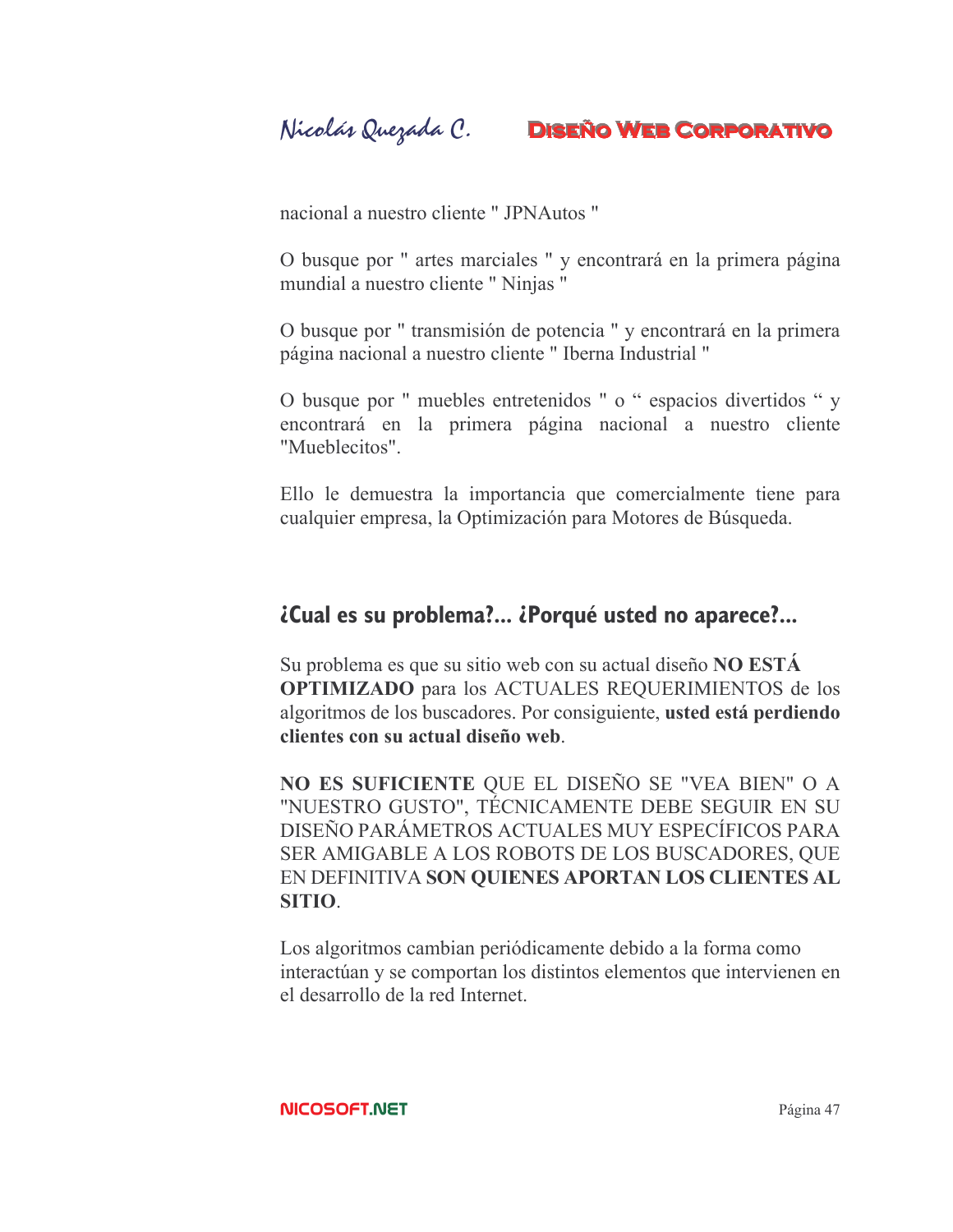## Cómo funcionan las búsquedas

Cada vez que alguien busca algo (uno de sus **productos** o **servicios**) en algún buscador (Google por ejemplo), el robot del buscador ejecuta varios procesos: primero Spidering, buscando contenidos existentes, luego Crawling, esto es captar que paginas disponibles contienen la información solicitada de modo optimizado.

Luego, en fracciones de segundo, se procede a la **Indexación** de los contenidos encontrados y aquí interviene una parte del algoritmo, denominada Page Rank (Ranking de ubicación de las paginas encontradas), las que serán ordenadas en la búsqueda o excluidas de esta (BANNED), dependiendo del puntaje que cada una alcance en este page rank, lo cual depende de múltiples factores incluidos en este algoritmo.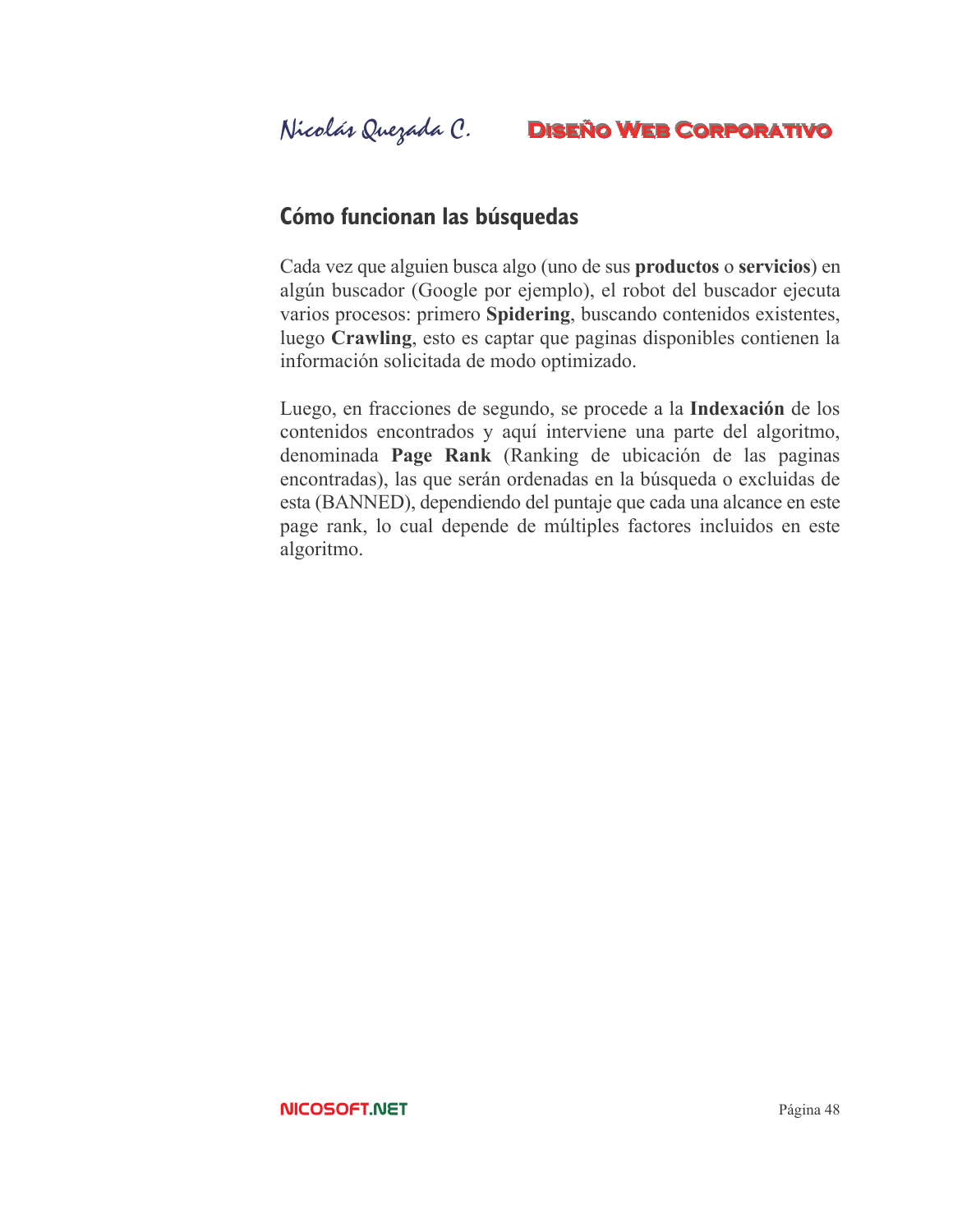## Porqué su sitio web no está optimizado para Motores de **Búsqueda**

Su sitio web puede no estar optimizado para Motores de Búsqueda, entre otras, por las siguientes razones:

- El titulo de la página no contiene palabras clave.
- La página de inicio no contiene palabras clave (keywords, keyphrases) en la sub etiqueta meta tags keywords para ser ubicadas por los buscadores.
- Falta densidad de keywords, palabras clave.
- Faltan una serie de más de 10 meta etiquetas que entreguen información a los buscadores en el código fuente, para ser ubicado, indexado y rankeado.
- · Sus páginas carecen de ESTRUCTURA JERÁRQUICA (Etiquetas H) (marcado estructural) con títulos, subtítulos y textos.
- Contiene gráficos con textos, es decir imágenes que no pueden ser interpretadas por los robots. Requiere etiquetas ALT. En los últimos años, muchos sitios web especialmente de empresas, fueron desarrollados casi enteramente o enteramente con programas de animación que producen contenido bello pero muy pesado, es decir, poco amigable para los buscadores, tales como animaciones del tipo Flash, que la mayoría de las veces pueden no ser interpretadas por los robots. Este exceso de peso en kilobytes produce problemas incluso de energía en la red, lo cual es ahora detectado por los robots, excluyendo "banned" los sitios que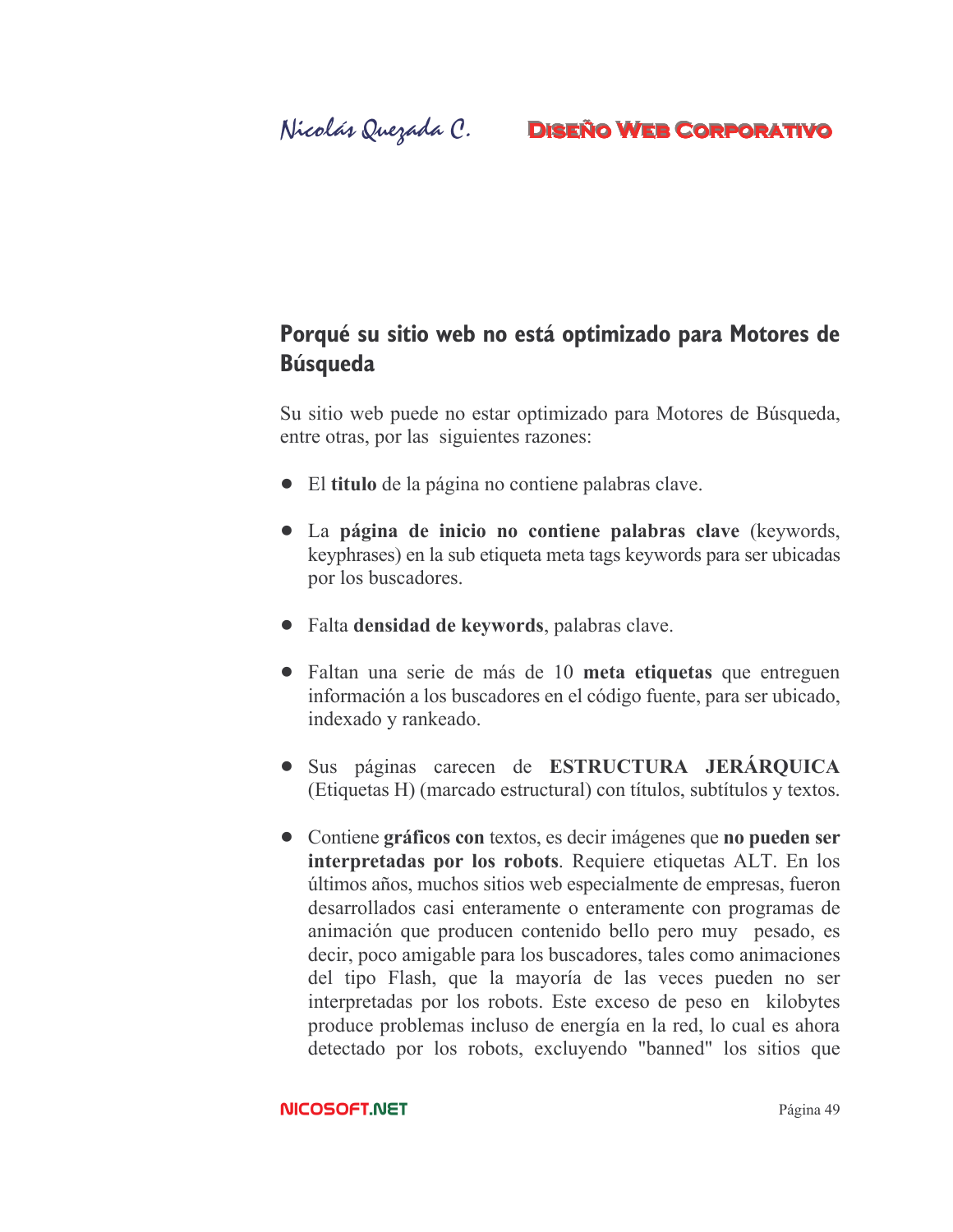contienen este tipo de animaciones. Ej.: Sitios completamente desarrollados en Flash

- Faltan textos. La página de inicio debería contener al menos 250 palabras de texto real (no texto en imágenes que no son interpretables por los robots) entre las cuales deben estar incluidos los keywords y keyphrases, semanticamente aplicados de modo tal de pasar los filtros sensitivos de análisis semántico de los robots. Los robots se alimentan de textos, no de imágenes.
- Los textos deben ser enriquecidos, esto es, destacar las palabras clave, dentro de una estructura jerárquica, y esas palabras claves deben estar incluidas en los meta tags keywords y keyphrases.
- Los títulos y subtítulos (H) deben contener palabras clave en cada página.
- Links. Los links deben ser textuales, no imágenes. Deben poder ser interpretados por los robots. Además se analiza su Reputación de Links (Links Reputation) es decir que su estructura de links contenga al menos un menú textual, aún cuando usted use links en imágenes y que estos links sean reales y no existan links que no llevan a ningún lugar (broken links). Aquí se considera tanto la calidad de sus links internos y su funcionamiento, como también la cantidad de links existentes en **otros sitios** que comunican o se vinculan hacia su sitio web. Ello incide notoriamente en el puntaje de su Page Rank. Su sitio debe hacer link a otros sitios que dispongan de contenido de calidad.
- Debe mejorar el contraste entre el fondo y los textos.
- Layout (disposición) de su sitio. Los buscadores ahora prefieren aquellos sitios con layout liquido o fluido, que se adapten a las distintas resoluciones de pantalla automáticamente por sobre aquellos con layout de ancho fijo. Esto cobra especial importancia debido a que en los últimos 3 años se ha desarrollado nuevas generaciones de monitores de plasma o cristal líquido de gran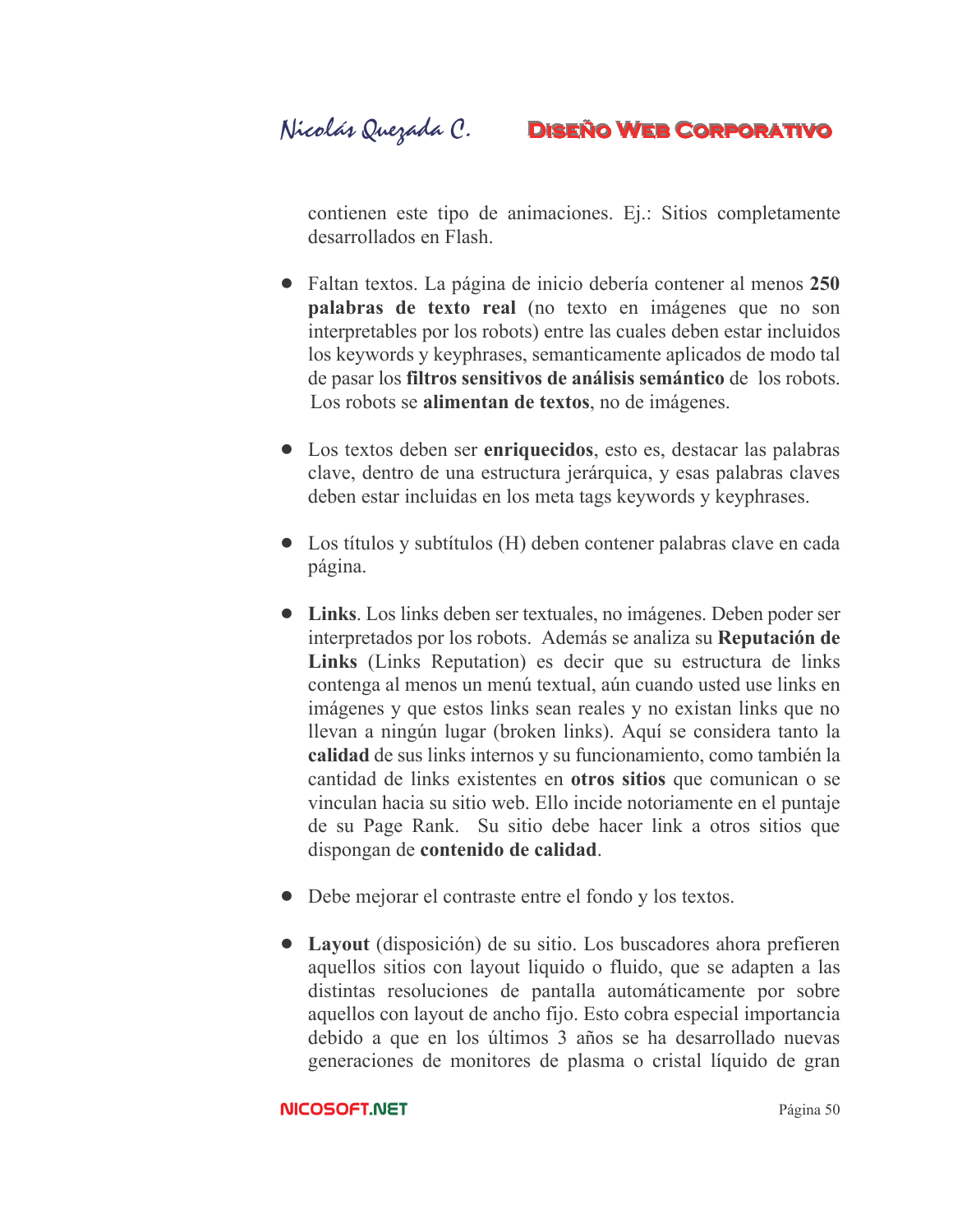tamaño para uso masivo.

- Su nombre de dominio no contiene palabras clave. Este es un tema vital para cualquier empresa. Si su negocio es la venta de artículos deportivos y su empresa se llama Sportex, con dominio www.sportex.cl, considere que nadie busca "sportex", en cambio todos buscarán "balones de futbol" "bicicletas" "raquetas" etc. Es una buena idea incluir palabras clave en los nombres de dominio.
- Falta de Hoja de Estilo en Cascada CSS. Este es un elemento importante ya que permite separar el contenido de la presentación. Ello se traduce en un sitio más liviano (menos código) y por consiguiente mas ligth y amigable a los robots.

En suma, su sitio web requiere de :

1. Proceso de Conversión (website conversion), Rediseño, adaptandolo como un diseño amigable para los Motores de Búsqueda (friendly design).

2. Optimización para Motores de Búsqueda S.E.O. (Search Engines Optimization), tanto en el diseño de sus contenidos cómo en su código fuente.

Lo anterior le permitirá tener un sitio más usable y accesible que entregue contenidos enriquecidos a los robots de los buscadores, que en definitiva, son el medio a través del cual los humanos, clientes, llegan a usted.

Considere seriamente desarrollar un proceso de actualización de su sitio web y por favor, contactenos ahora para ello en www.nicosoft.net. lo cual le cotizaremos favorablemente como Propuesta de Conversión.

En nuestros días, en pleno SigloXXI usted no puede contentarse con un diseño que se atiene a parámetros del siglo pasado.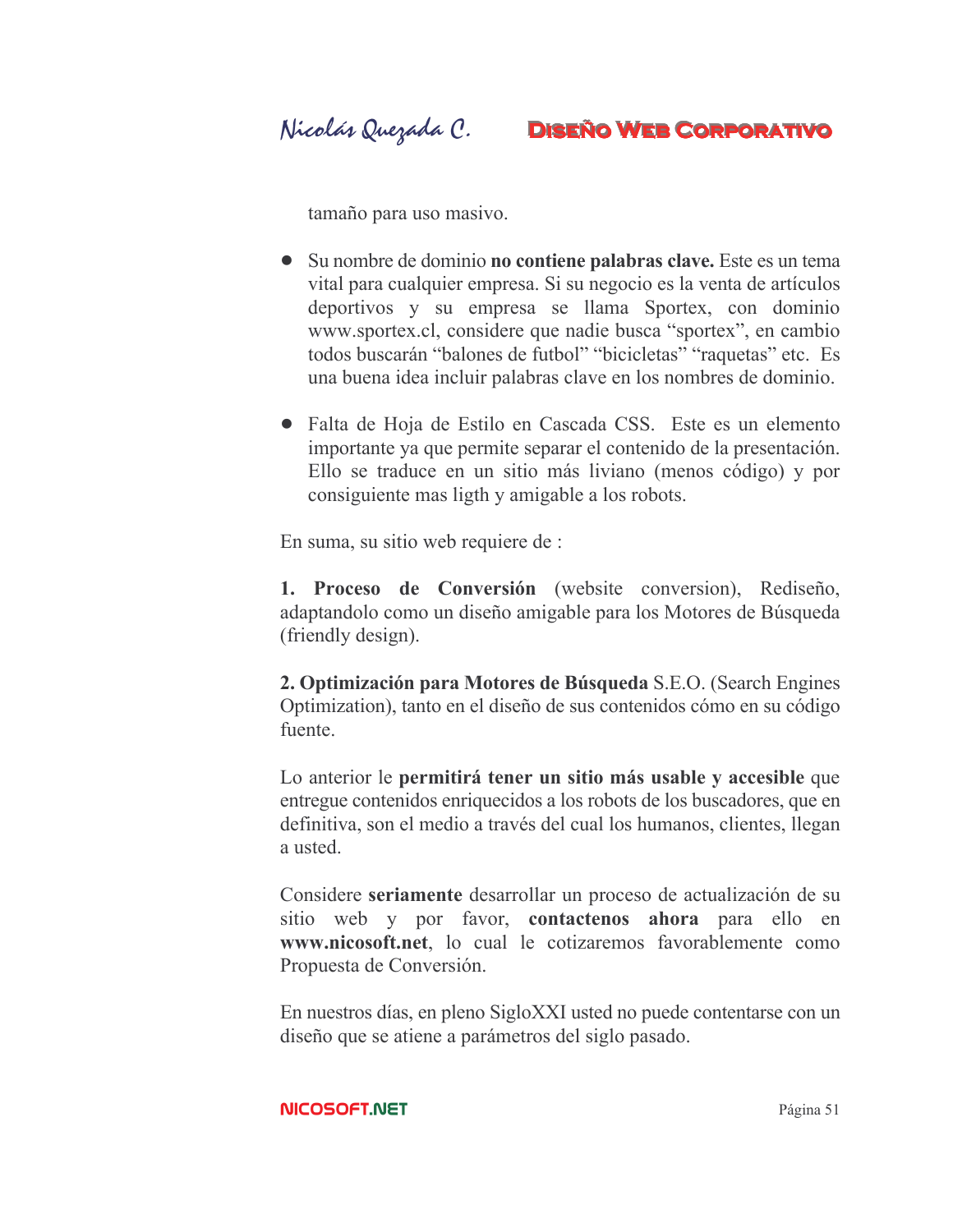Se positivamente que la información vigente acerca de parámetros actuales de búsqueda se encuentra mayoritariamente en idioma inglés. Pero hoy ello no es excusa para estar al día!..

Lo repito: "Renovarse o Morir".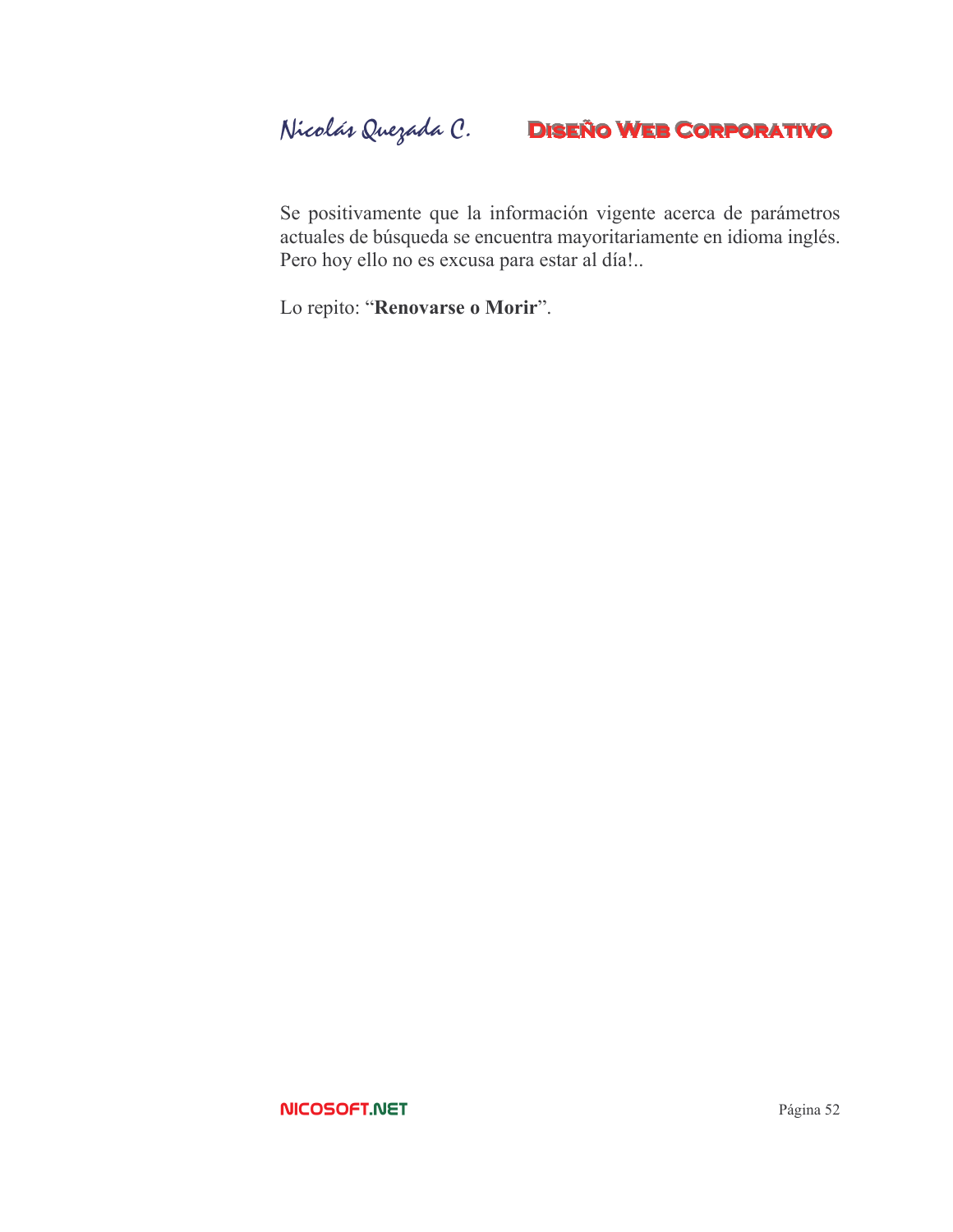## II.- Conversión - Rediseño de Sitios Web

La Conversión (Website Conversion) es una metodología diseñada para optimizar la experiencia de los visitantes a su sitio web, sus posibles clientes, y al implementarla, genera los resultados esperados por su empresa.

Todo sitio web, el suyo por ejemplo, requiere periódicamente un proceso de CONVERSIÓN. Ello implica, efectuar cambios y rediseñar no solo el entorno, sino también la estrategia comercial que el sitio web desarrolla

La razón por la cual la Conversión de Sitios Web tiene tanta importancia para cualquier empresa en nuestros días, es que por lo general cuando se diseña inicialmente un sitio web, la empresa quiere tener una buena presencia en la red.

Sin embargo, a poco andar, nos damos cuenta de que el Sitio Web no es una herramienta más de ventas y marketing, sino que se transforma en el principal medio que los clientes utilizan para consultar nuestra información y para cotizar nuestros productos o enviar pedidos.

Rápidamente, el sitio web se transforma en nuestro Agente de Ventas Virtual trabajando las 24 horas de cada día, toda la semana y permanentemente, es la principal herramienta de marketing de la empresa moderna.

Ello se debe entre otras cosas a las singulares características ofrecidas por la web; conexión permanente, fácil acceso desde cualquier lugar, contenido dinámico, posibilidad de interacción con todos los clientes, etc.

Esta circunstancia permite que la Conversión, no solo sea un simple cambio de entorno, sino que permita la implementación de cambios importantes que aporten ventajosamente a los objetivos comerciales de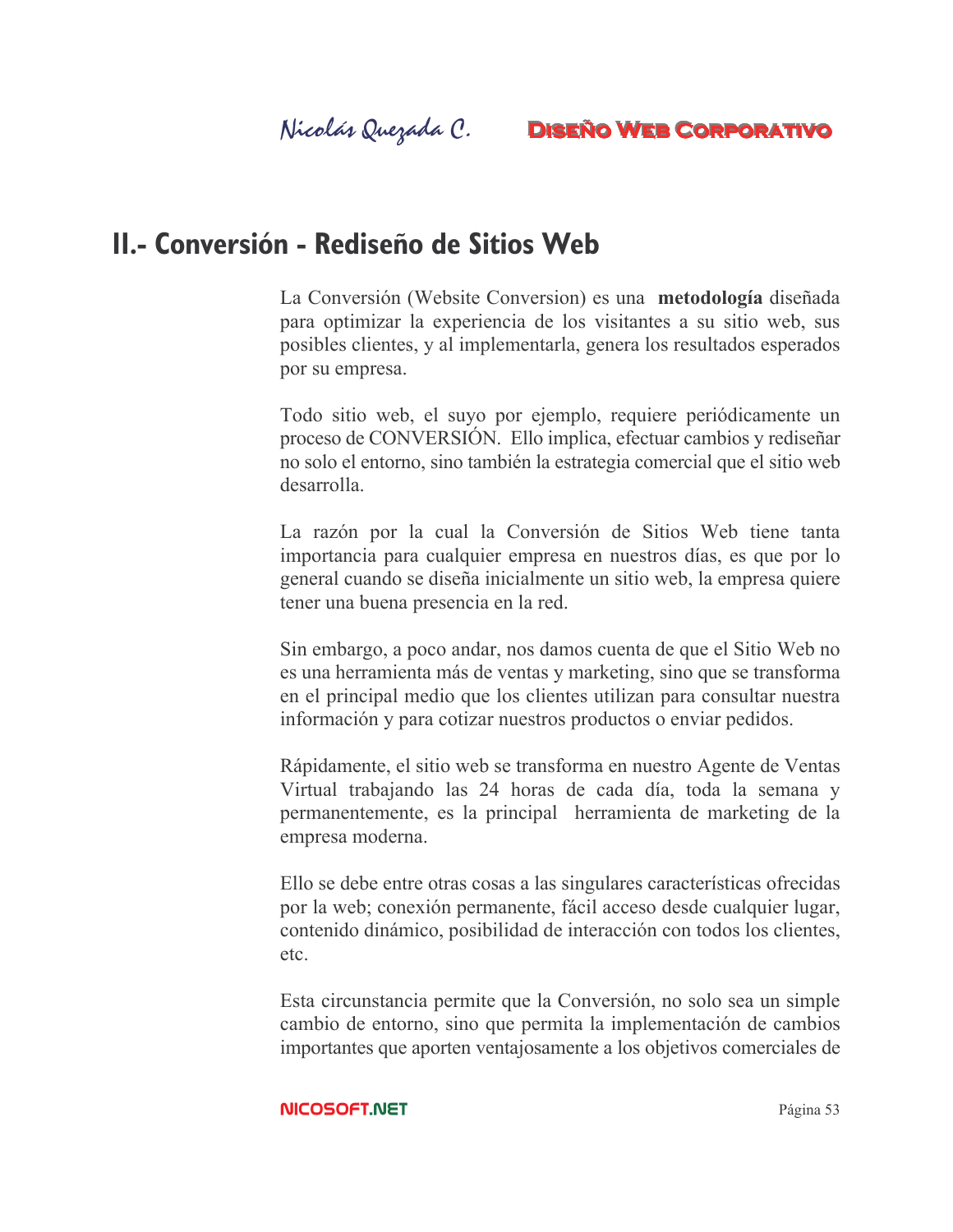Nicolás Quezada C. **DISEÑO WEB CORPORATIVO** 

la empresa en su interacción con los clientes.

Usted debería seriamente pensar en realizar un proceso de conversión al menos cada 6 meses. ¿Porqué?... Porque el mercado es altamente cambiante y adaptativo, además de que los hábitos de sus consumidores potenciales cambian rápidamente frente a las diversas alternativas tecnológicas ofrecidas por la competencia.

Además, los robots de los buscadores reconocen en sus procesos de spidering los contenidos actualizados y los que ya se encuentran obsoletos y ello se reflejará en el Page Rank de cada página.

#### Es ultra importante que usted actualice contenidos frecuentemente.

Su sitio web debe satisfacer las necesidades y los hábitos de compra de sus clientes y ello se logra a través de la Conversión de su Sitio Web, o sea: transformar su sitio web actual, de su estado presente a uno superior, óptimo, capaz de interactuar positivamente con el cliente en favor de su empresa y sus metas.

La Conversión (Website Conversión) permite o posibilita que con nuevos elementos o piezas de información, se interactue correctamente, se persuada, se convenza al prospecto de cliente para efectuar las acciones que usted requiere que realice.

Implementar una pagina FAQ de Preguntas y respuestas frecuentes necesarias para la adopción de decisiones en su favor, es imprescindible en nuestros días en que los consumidores, normalmente comparan entre la información ofrecida por uno o por otro competidor para elegir su opción de compra.

Renovar el entorno gráfico y el estilo del sitio web también es importante porque de otro modo el público lo considera una herramienta obsoleta, más aún si se considera que una persona visita 6 o 7 veces un mismo sitio web antes de adoptar una decisión de compra.

Cada respuesta, cada incentivo que usted entregue durante la visita del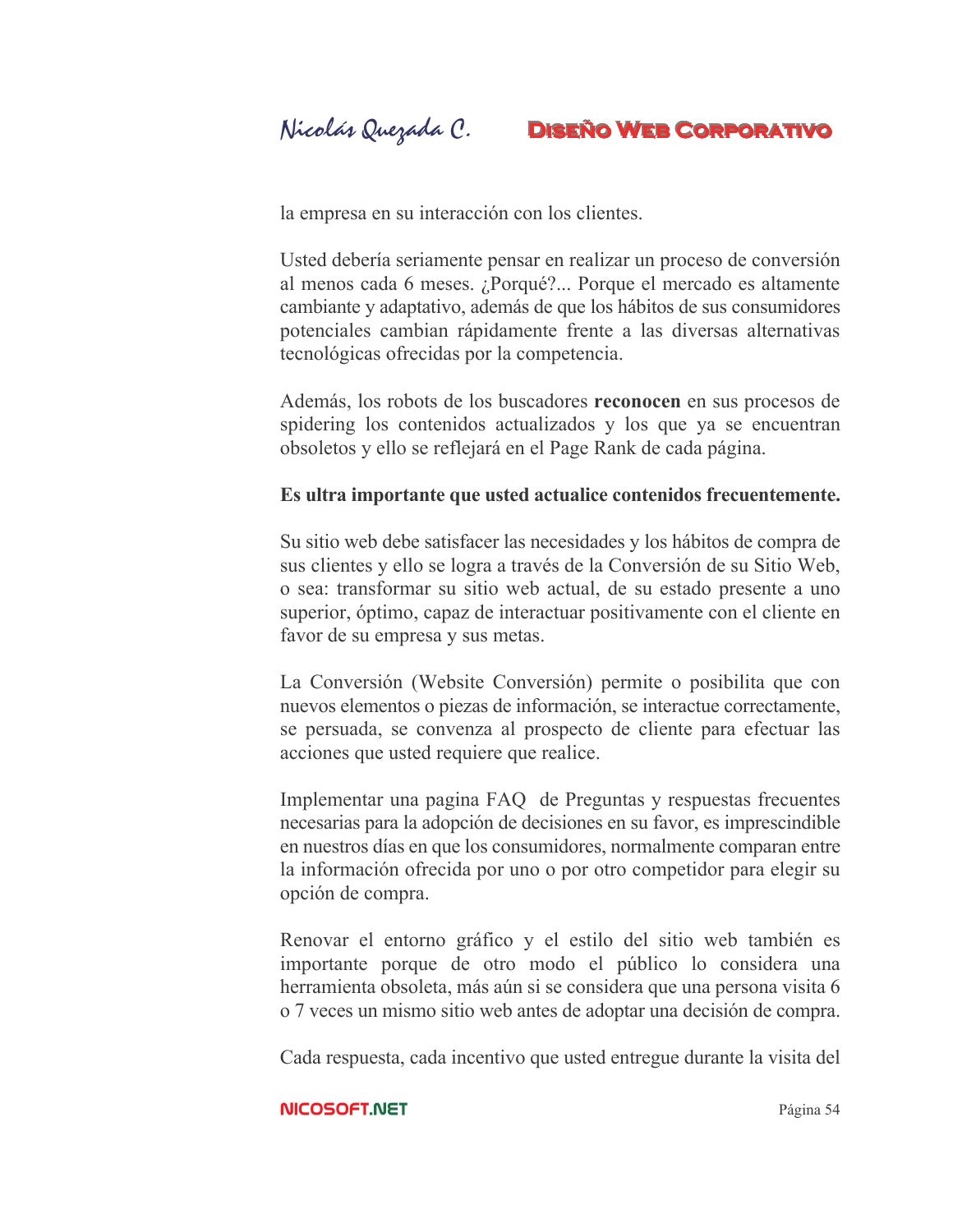cliente a su sitio web, es un punto a favor de la Conversión. El cliente debe sentirse a gusto, satisfecho, se debe capturar su atención, se le debe seducir y convencer. No basta con un Catálogo General de Productos, eso implica solo superar al catálogo impreso.

Su sitio debe entregar información específica sobre los productos y como estos serán útiles a los clientes. Como ellos se benefician con nuestros productos o servicios.

Al publico hay que decirle e x a c t a m e n t e que queremos que hagan, ya que de otra forma pueden mover el dedo indice sobre el mouse y hacer cualquier otra cosa.

Hay que presentarles formularios interactivos cada vez que sea posible y permitirles la interacción, con consultas, cotizaciones, envío de pedidos, carros de compra etc.

Es importante que al momento de la Conversión, las actuales Portadas de los sitios web (muchas de las cuales son páginas SPLASH que sólo redirecciona de una pagina a otra, lo cual está penalizado en buscadores actualmente) se transformen en PORTALES, esto es un verdadero pre-punto de venta, en el cual destaquemos nuestros productos o servicios más significativos e importantes, ya sea porque nos permite mayor obtención de valor agregado o utilidades, o por tratarse de nuevos productos que requerimos introducir en el mercado. Luego al hacer clic en los portales se accederá a la información específica de aquello que deseamos vender, dando al consumidor las opciones necesarias de información para que nos envíe su pedido, o sea un medio de respuesta interactivo.

En un proceso de Conversión, cada una de las paginas de su sitio web debería invitar al visitante a efectuar una acción concreta, sin dejar de lado que el conjunto debe necesariamente seguir en el proceso de rediseño una PAUTA PSICOLÓGICA DE VENTAS

O sea, la Conversión debe realizarse de acuerdo a como reacciona la mente humana frente a estímulos de marketing: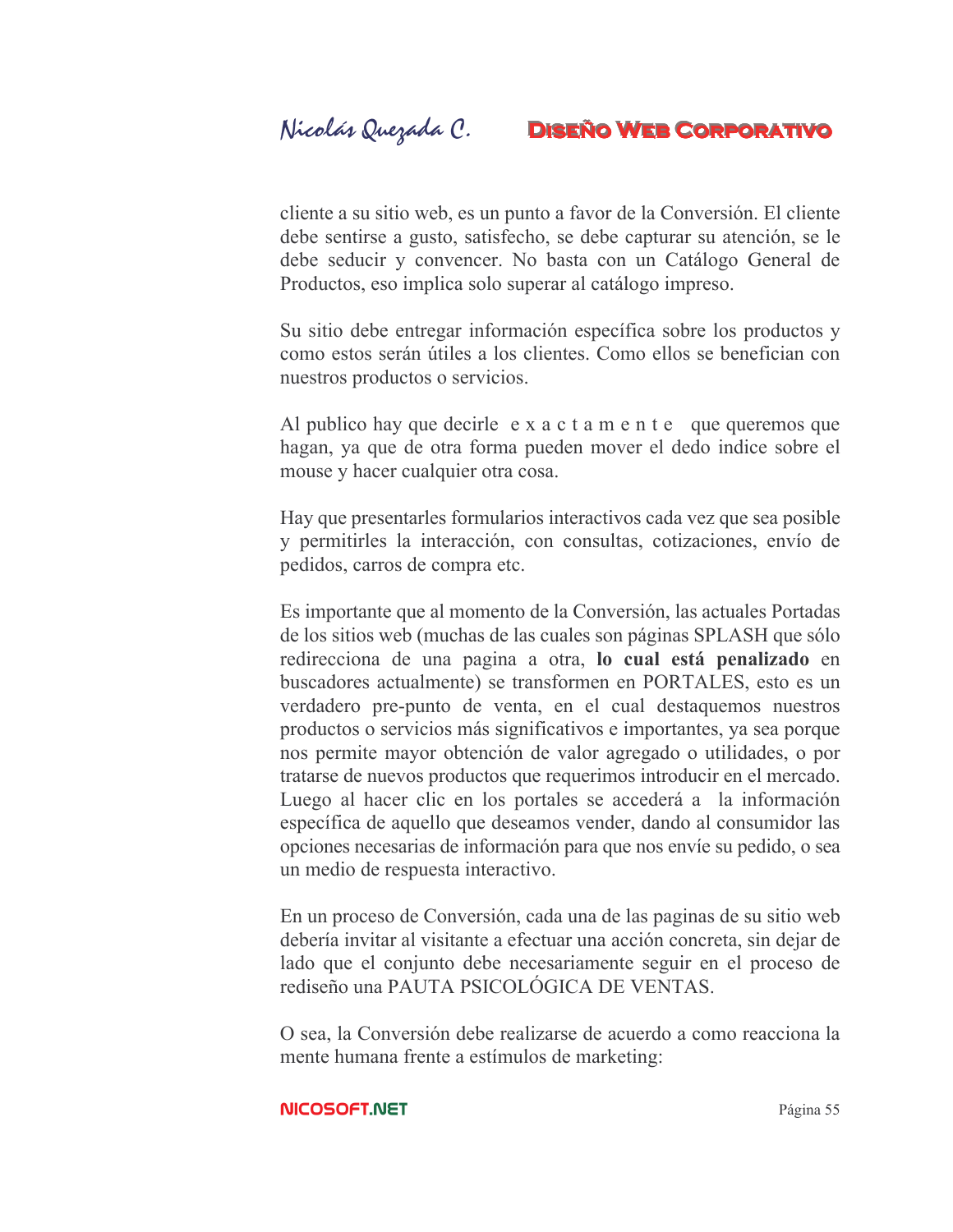## ACERCAMIENTO - INTERÉS - DESEO y ACCIÓN.

Seamos reiterativos: este tipo de proceso debe repetirse cada 6 meses, adaptando, actualizando contenidos e información, esquema y diseño, disposición (WebsiteLayout) y gráfica digital.

De otra forma, nuestro sitio web se queda en el pasado, cae en la obsolencia y se torna improductivo.

No basta con optimizar el sitio web sólo en los Motores de Búsqueda. Es necesario que al momento de la Conversión optimicemos todo el Código Fuente que esos motores de búsqueda, esos servidores robotizados, esos spiders leerán.

Desde la etiqueta Title, Language, Index, los MetaTags con sus Keywords o palabras clave, pasando por la riqueza de los textos, requieren ser optimizados para llevar a su sitio web de su estado actual a uno más productivo.

Mi intención al tocar este tema trascendental de la Website Conversión no es otra que motivarle a iniciar el proceso de conversión o rediseño AHORA MISMO

Ello por cuanto desde el año 1997 que estamos diseñando sitios web y el 60% de los sitios diseñados en estos años NO HAN SUFRIDO MODIFICACIONES, actualizaciones y menos conversión o rediseño en estos años, sin embargo las técnicas de rediseño y los lenguajes utilizados cambian continuamente

Beneficie a su empresa HOY MISMO, haciendo que su principal herramienta de marketing, SU SITIO WEB, sea más productivo y actual, SOLICITANDOME COTIZAR la Conversión de su website.

Evaluaré sus necesidades específicas y le enviaré un Proyecto de Conversión favorable

No olvide que en nuestros días de avances tecnológicos continuos y en medio de la Era de la Información, su inversión más preciada es su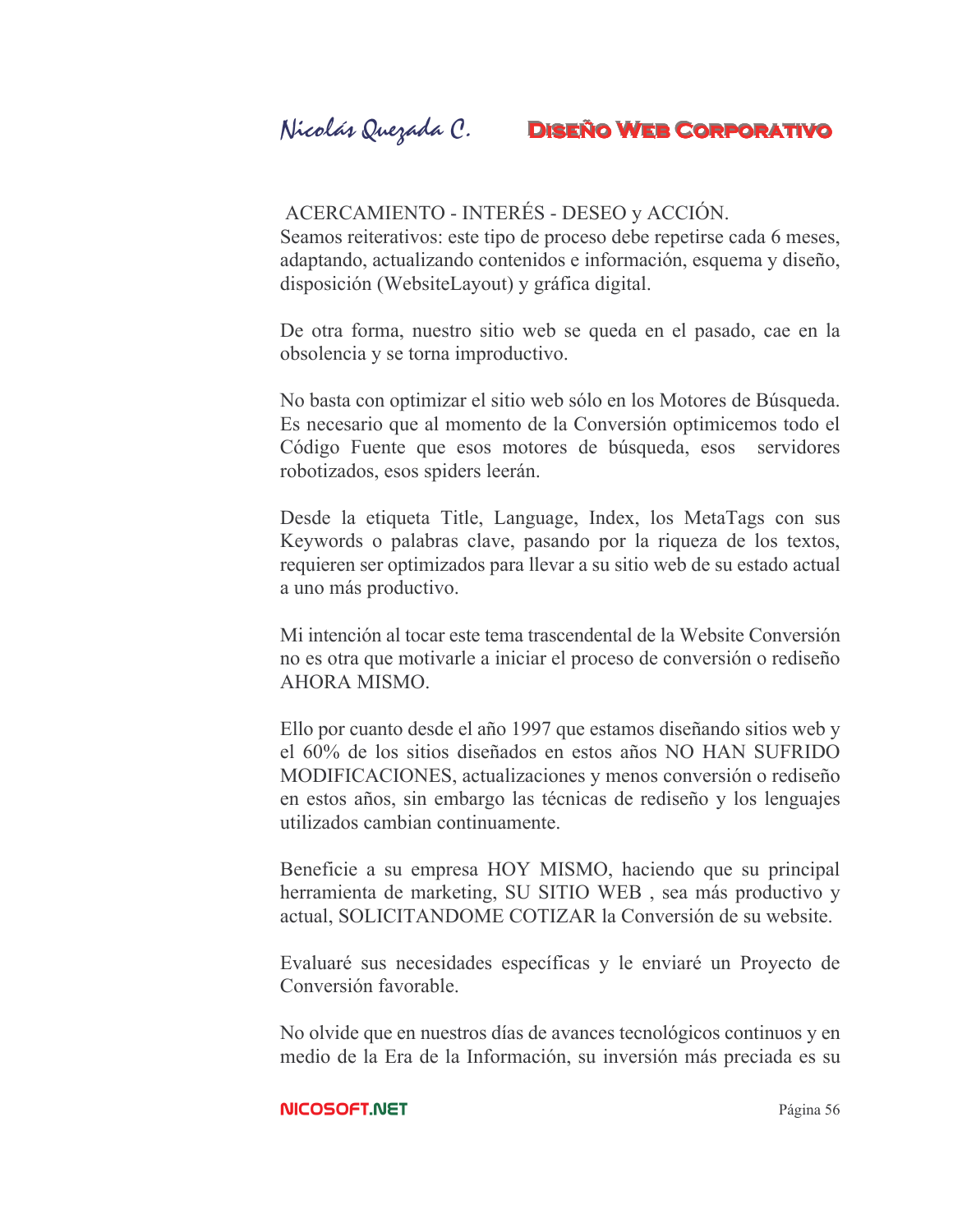Nicolás Quezada C. DISEÑO WEB CORPORATIVO

propio SITIO WEB, el más poderoso de sus Agentes de Ventas.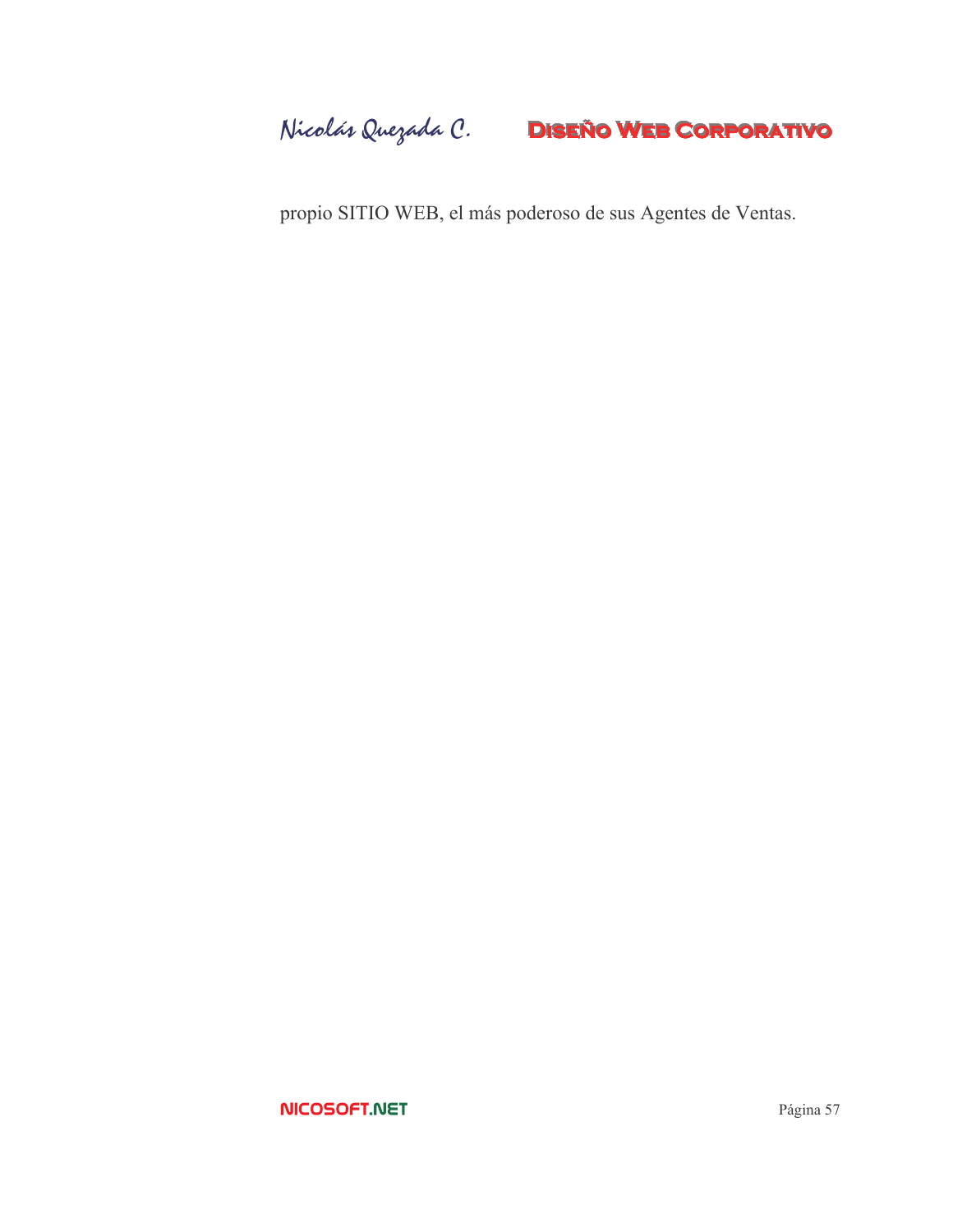## Nicolás Quezada C.

## **DISEÑO WEB CORPORATIVO**

## **12.- E-Mail Marketing**

Hace 20 años nos comunicábamos con cartas comerciales... Demoraban días en llegar.

15 años atrás usábamos el fax como herramienta veloz para comunicar nuestras ideas.... Demoraba un minuto el transmitir una página muda y en blanco y negro.

Hoy nuestra correspondencia personal y comercial se envía en fracciones de segundo vía E-mail o Correo electrónico... y podemos incluir imágenes... sonido documentos digitales y animación...

El mundo de los negocios, por reducido que sea su mercado particular, es ALTAMENTE COMPETITIVO. Por consiguiente, para generar nuevos clientes y ventas, hoy se debe correr a mucha mas velocidad que la que usábamos hace 5 años.

El vehiculo de comunicación más veloz, eficiente, flexible y económico tiene un nombre: E-MAIL

En nuestros días, si una empresa no usa el E-Mail como herramienta productiva de marketing y ventas... simplemente esta desperdiciando el mejor medio de que dispone para sus comunicaciones.

Toda empresa debe hoy generar un magazine electrónico o boletín dirigido a sus POSIBLES CLIENTES para generar nuevas ventas.

Además, debe elaborar otro E-Zine y distribuirlo vía e-mail a sus clientes actuales, para dar a conocer los nuevos productos o servicios, generar ventas por repetición y efectuar el mantenimiento y servicio a sus clientes.

Ayer (las empresas que contaban con presupuesto para ello) imprimían este tipo de material y lo enviaban por algún medio postal a sus clientes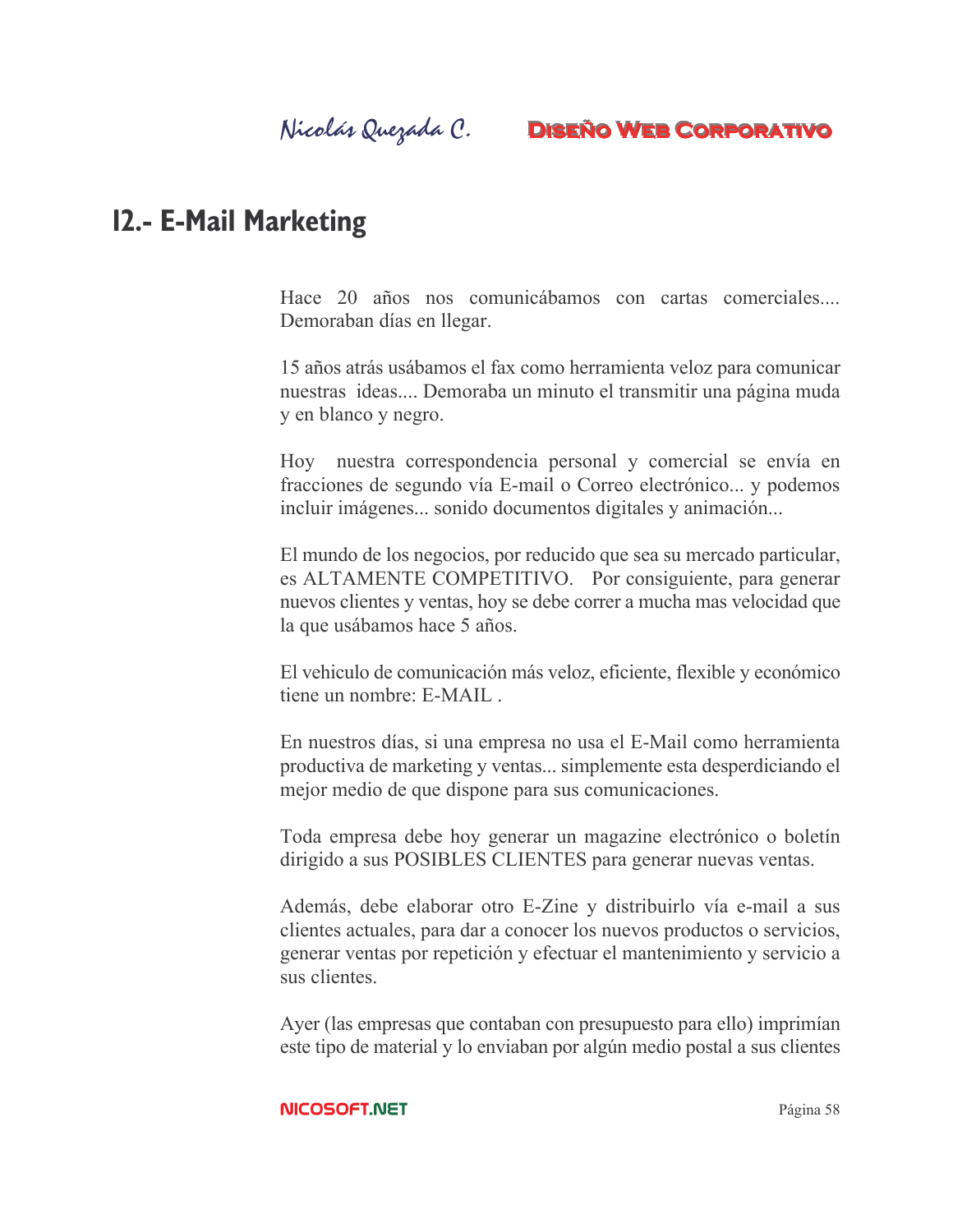y posibles clientes...

i piense tan sólo en el inmenso costo de diseño, impresión y distribución que eso significaba!!

En muchas ocasiones esos envíos llegaban sólo hasta la barrera secretarial... o al cesto de los papeles.

Hoy, la tecnología nos permite que nuestro mensaje publicitario, nuestro boletín o nuestro E-Zine llegue exactamente frente a los ojos de los ejecutivos que toman las decisiones vía E-mail.

Cualquiera empresa que continúe haciendo esto a la antigua (si es que lo hacía) puede comenzar a olvidarse de los nuevos clientes. Es sin duda... la mejor herramienta para comunicar e impulsar sus nuevas ventas.

Sin embargo, deben seguirse ciertas normas de diseño, ciertos aspectos elementales de redacción, aspectos legales relativos a la invasión de privacidad y además al menos una pauta psicológica de ventas que permita efectividad.

Piense tan sólo..., porque usted recibe diversas ofertas de modo repetitivo en su casilla de E-mail?

Hay un principio básico en publicidad...se llama PERMANENCIA y no debe ser descuidado ya que se trata de estar presente en la mente del posible cliente permanentemente, de modo tal que cuando este deba tomar una decisión, se incline hacia quien le ha enviado periódicamente información positiva, invitandolo a preferir cierto producto o servicio.

Si usted no lo hace... lo más probable es que el posible cliente le compre a sus competidores que si lo han hecho.

Yo he logrado que diversas empresas capaciten a uno o más de sus ejecutivos o a una secretaria ejecutiva para que se encargue de este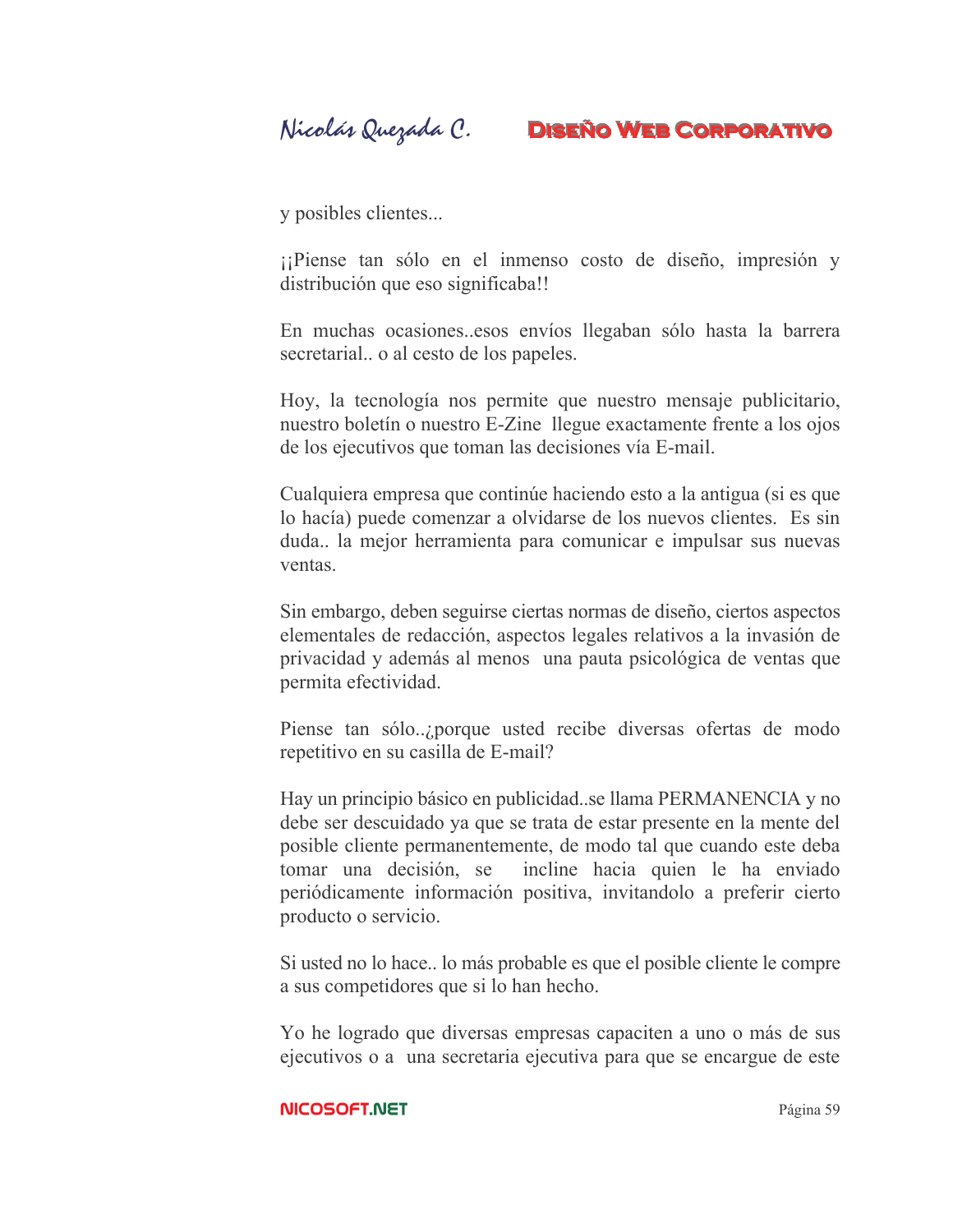tema al interior de la empresa y para que periódicamente, cada semana, quincena o mes, envíe e-mail masivo autorizado (Permited E-mail) a toda su base de datos.

Esta Capacitación en E-mail Marketing se efectúa en las oficinas de los clientes y tiene una duración de tan sólo dos horas en las cuales el ejecutivo capacitado aprende a:

- Crear la Oferta o Boletín (E-Zine) en formato HTML y siguiendo una pauta psicológica de ventas.
- Cómo crear la base de datos de destinatarios y utilizarla prácticamente.
- Cómo enviar sus ofertas y mensajes por correo electrónico masivo.

El costo de esta Capacitación de dos horas, es económico y cada ejecutivo capacitado recibe un Manual y una Guía de Trabajo para futuras consultas y ayuda.

Usted puede solicitar esta capacitación desde la página de contacto de este libro.

NO DE VENTAJAS A SUS COMPETIDORES.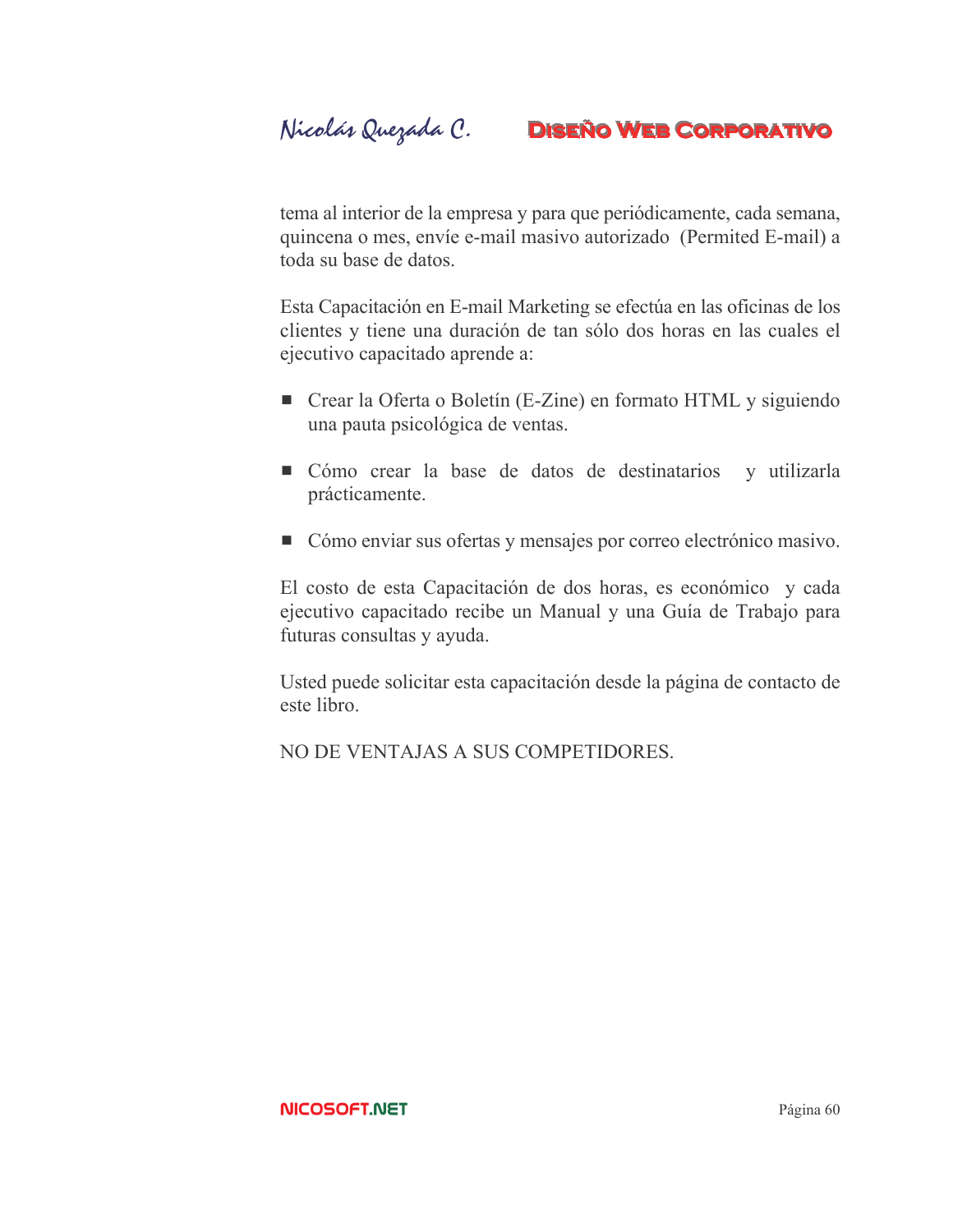## **13.- Conclusiones**

## El Mañana comienza Hoy.

El mundo, los negocios, la cultura, la sociedad, los estilos de vida, la educación, las comunicaciones, la economía y las personas, han cambiado muy rápidamente en los últimos 6 años.

Nunca antes la velocidad del cambio fue tan veloz y definitiva como la desarrollada por la revolución de las comunicaciones y las tecnologías de la información.

El punto es: saber hacer que estos cambios y la introducción de nuevas tecnologías jueguen a favor de sus negocios, como herramientas productivas que faciliten los procesos de comercialización y marketing.

Sin lugar a dudas, la informática aplicada correctamente a los negocios es una herramienta de inestimable valor

En las páginas previas le decía en que consisten los sitios web de negocios, como funcionan y que se logra con ellos cuando son debidamente optimizados para Motores de Búsqueda (además de dinero, por supuesto).

Ahora le corresponde a usted decidir el tipo de sitio web que su empresa merece para seguir compitiendo productivamente.

Toda empresa requiere adaptarse a estos cambios si desea sinceramente sobrevivir y competir en su exigente y despiadado mercado.

Y si no lo hace... bueno, tiene el legitimo derecho de observar pasivamente como sus competidores se quedan con los clientes y cómo sus ventas van disminuyendo.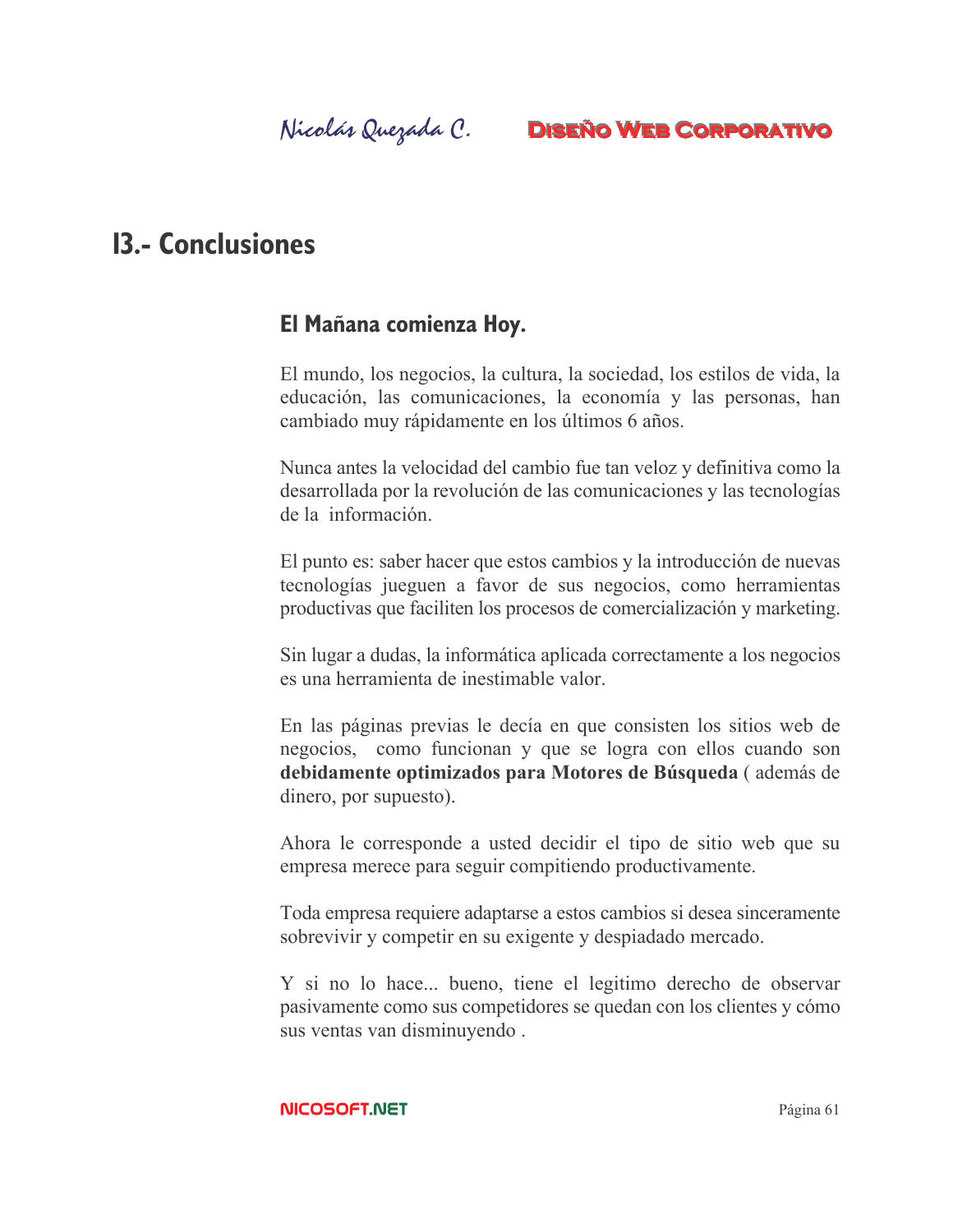Tarde o temprano, usted deberá crear un Sitio Web.. o modificar y actualizar los contenidos de su sitio actual

Para ello, jouente conmigo!... ante cualquier duda o necesidad, simplemente *i*contácteme!.

El Diseño Web Corporativo, es un estilo absolutamente comercial e institucional que le servirá para que su empresa sea más amigable con la sociedad a través de los robots, más productiva en medio de sus mercados objetivos y más competitiva en su mercado.

En la última década desarrollé alrededor de 550 sitios web de diferentes tamaños y características, especialmente para empresas, universidades y personas.

Muchos de esos sitios son hoy actualizados por los mismos propietarios.

Usted puede ser uno de ellos.

Mi servicio no solo consiste en el diseño web, sino que también en el soporte post venta permanente que orienta positivamente al cliente para desarrollar por si mismo cada vez nuevas alternativas de desarrollo en constante evolución. Y por supuesto en posicionar dichos diseñoes en los buscadores para que realicen su tarea de Marketing, Promovión y Ventas de modo eficiente.

Pienso que con las reflexiones que usted ha encontrado en estas páginas pueda despertar en usted la inquietud por incorporarse a este futuro que comienza hoy. Renovarse o morir!...

Muchísimas gracias por su atención.

N.Q.C.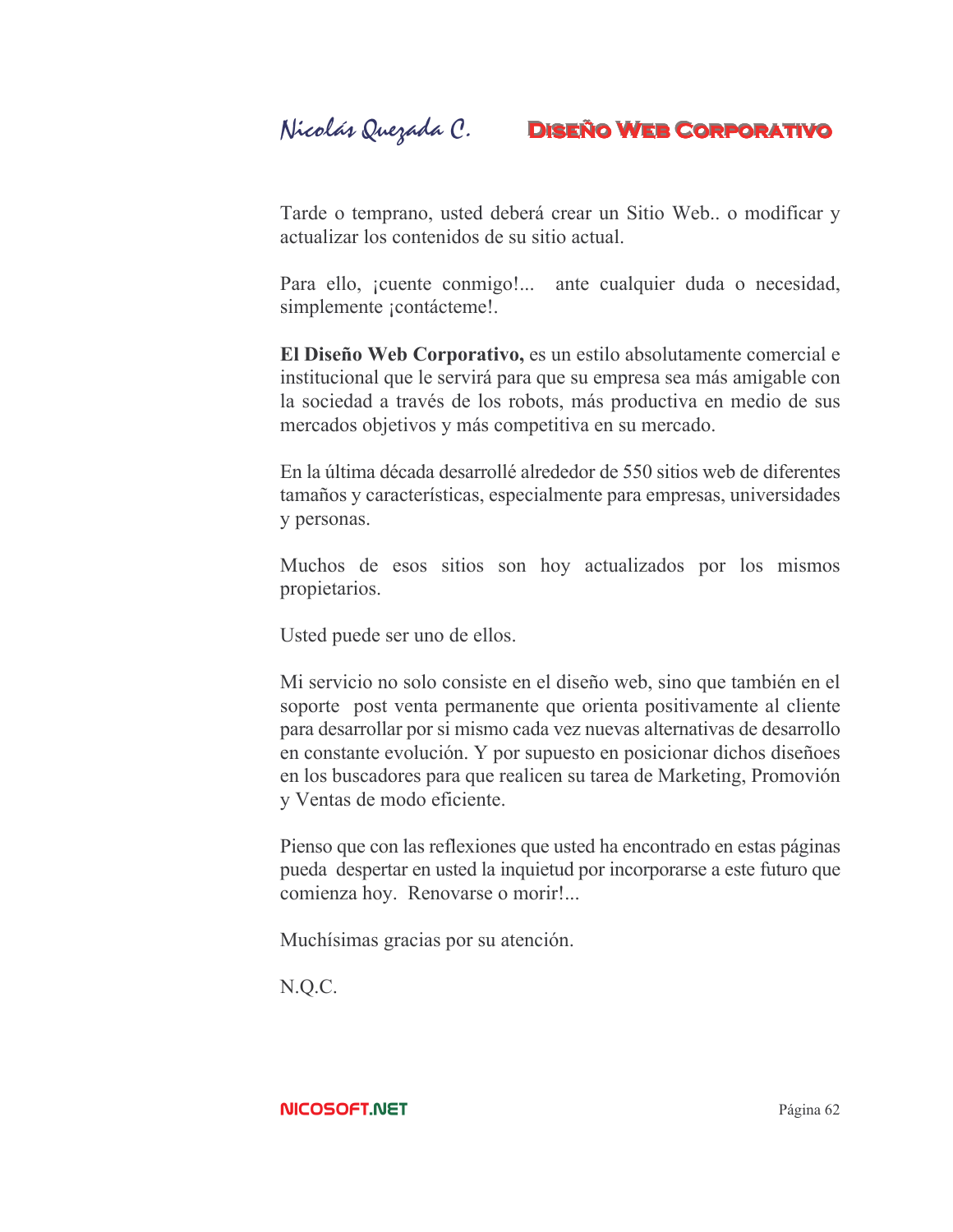## Cómo comunicarse con el autor.

Para contactar al autor del presente trabajo, por favor comuníquese ahora:



**Nicolás Ouezada Concha** S.E.O. Web Developer

Website: www.Nicosoft.net

E-Mail: nqc@Nicosoft.net

Tel. 56-2-3590620

Cel. 09 - 9930977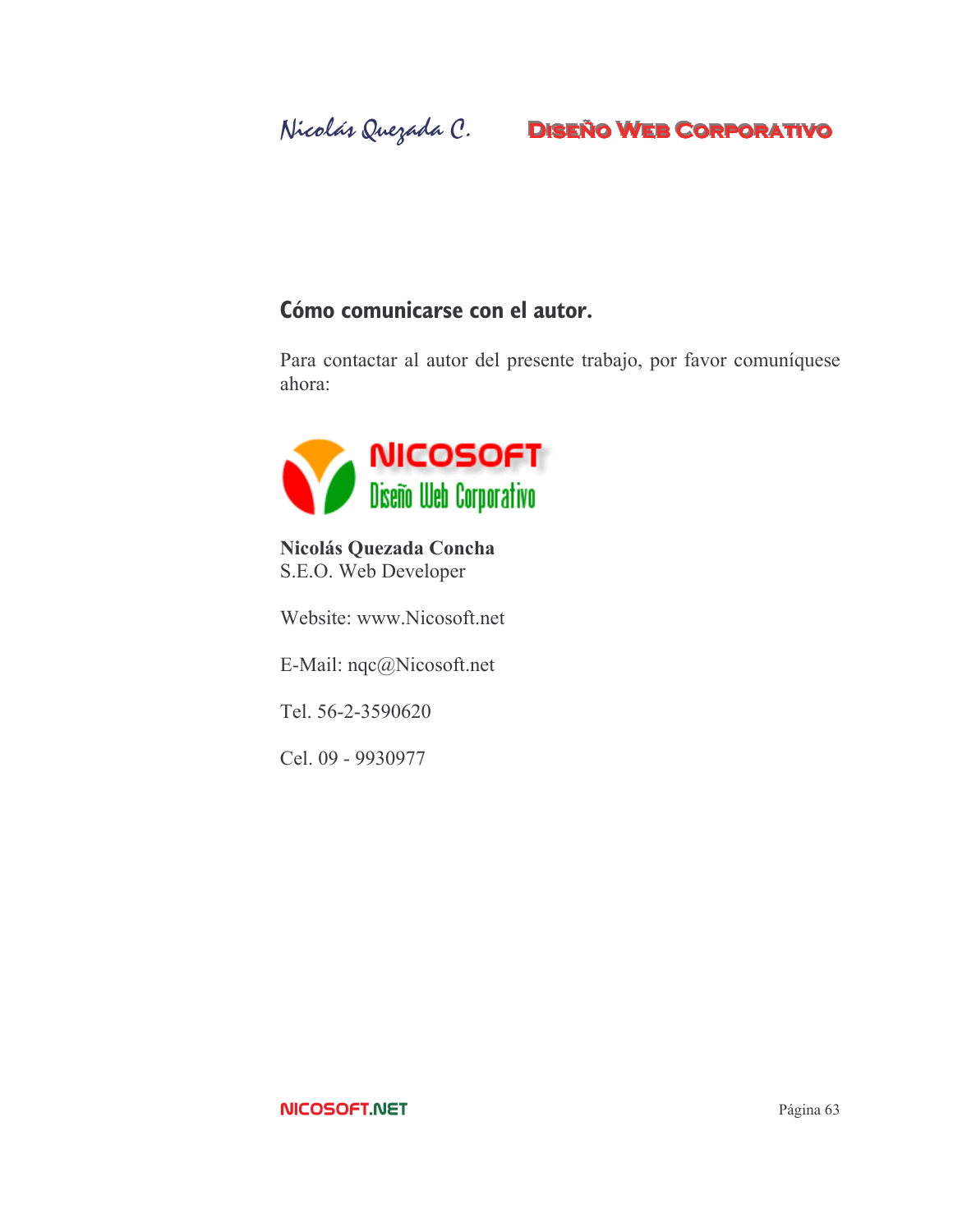# 14.- Bibliografía

Textos de referencia consultados en la elaboración del presente trabajo:

| <b>Titulo</b>                                                                                                       | Autor (es)                                                                                                                                                                                                                                                                                               |
|---------------------------------------------------------------------------------------------------------------------|----------------------------------------------------------------------------------------------------------------------------------------------------------------------------------------------------------------------------------------------------------------------------------------------------------|
| Globalización. Estrategias para<br>obtener una ventaja competitiva<br>internacional                                 | George S. Yip                                                                                                                                                                                                                                                                                            |
| Repensando el Futuro<br>Los negocios, los principios, los<br>mercados, las competencia, el<br>liderazgo y el mundo. | <b>Charles Handy</b><br>Al Ries $\&$<br><b>Jack Trout</b><br>Michael Porter<br><b>CK</b> Prahalad<br>Gary Hamel<br>Philip Kotler<br>John Naisbitt<br>Michael Hammer<br>Eli Goldratt<br>Peter Senge<br><b>Warren Bennis</b><br>John Kotler<br><b>Stephen Covey</b><br><b>Lester Thurow</b><br>Kevin Kelly |
| La Publicidad en Web                                                                                                | Jim Sterne                                                                                                                                                                                                                                                                                               |
| <b>Principles of Usability</b>                                                                                      | Jackob Nielsen                                                                                                                                                                                                                                                                                           |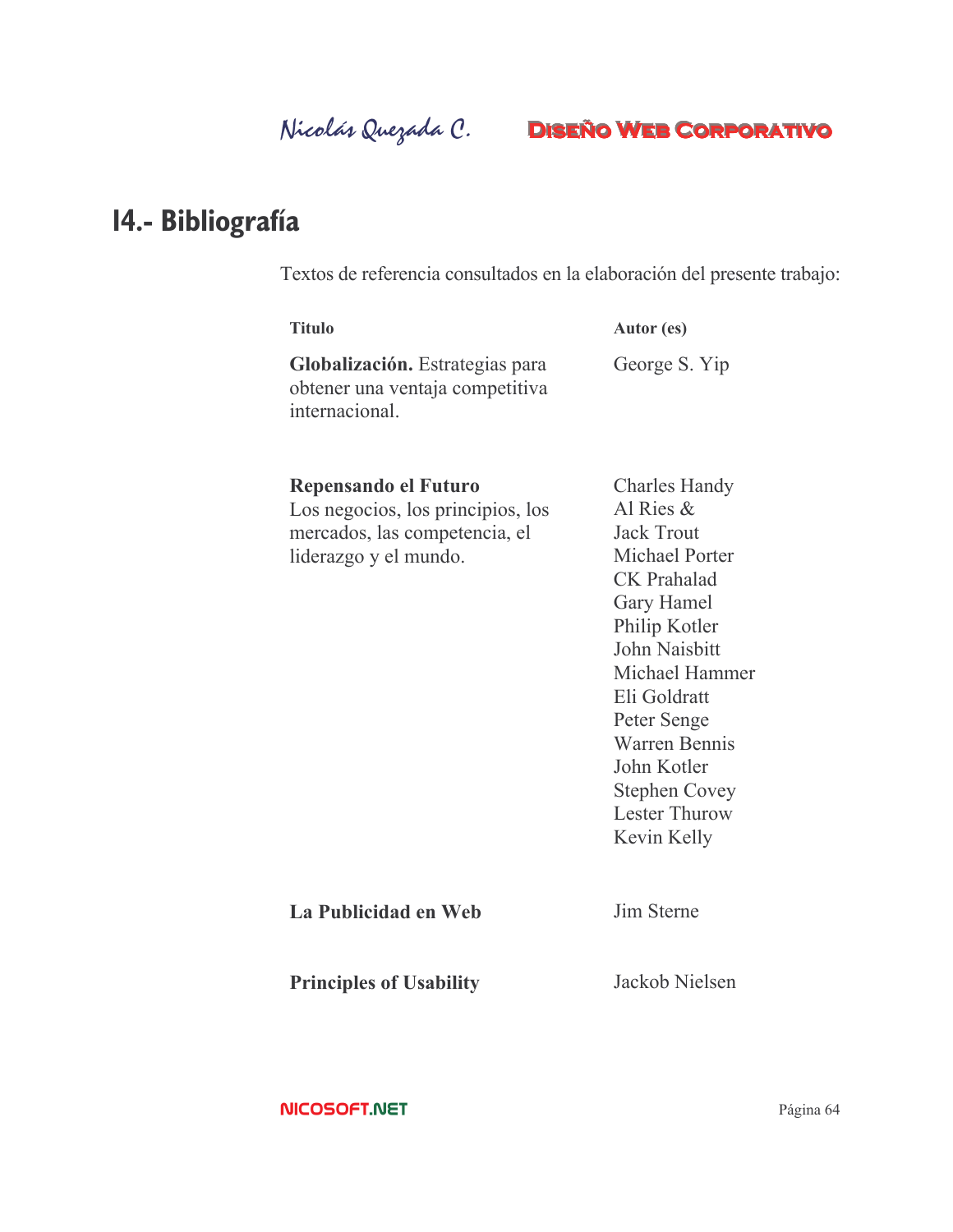| <b>Titulo</b>                                                               | Autor (es)                     |
|-----------------------------------------------------------------------------|--------------------------------|
| De Las Vacas Sagradas Se<br><b>Hacen Las Mejores</b><br><b>Hamburguesas</b> | Robert Kriegel<br>David Brandt |
| <b>Callese y Venda</b><br>Tecnicas comprobadas para cerrar<br>la venta.     | Don Sheehan                    |
| <b>Insider Internet Marketing</b>                                           | Jim Daniels                    |
| Introducción al Marketing en<br><b>Internet para PYMEs</b>                  | Fabián Feld                    |
| Gerencia y Planeación<br>Estratégica                                        | Jean-Paul Sallenave            |
| La Venta por Correo Directo                                                 | James E.A. Lumey               |
| La Nueva Competencia Mas<br>allá de la Teoría Z                             | Philip Kotler                  |
| <b>Empresa Globalización y Futuro</b>                                       | Nicolás Quezada                |
| <b>Manual del Usuario del Sitio</b><br><b>Web de Negocios</b>               | Nicolás Quezada                |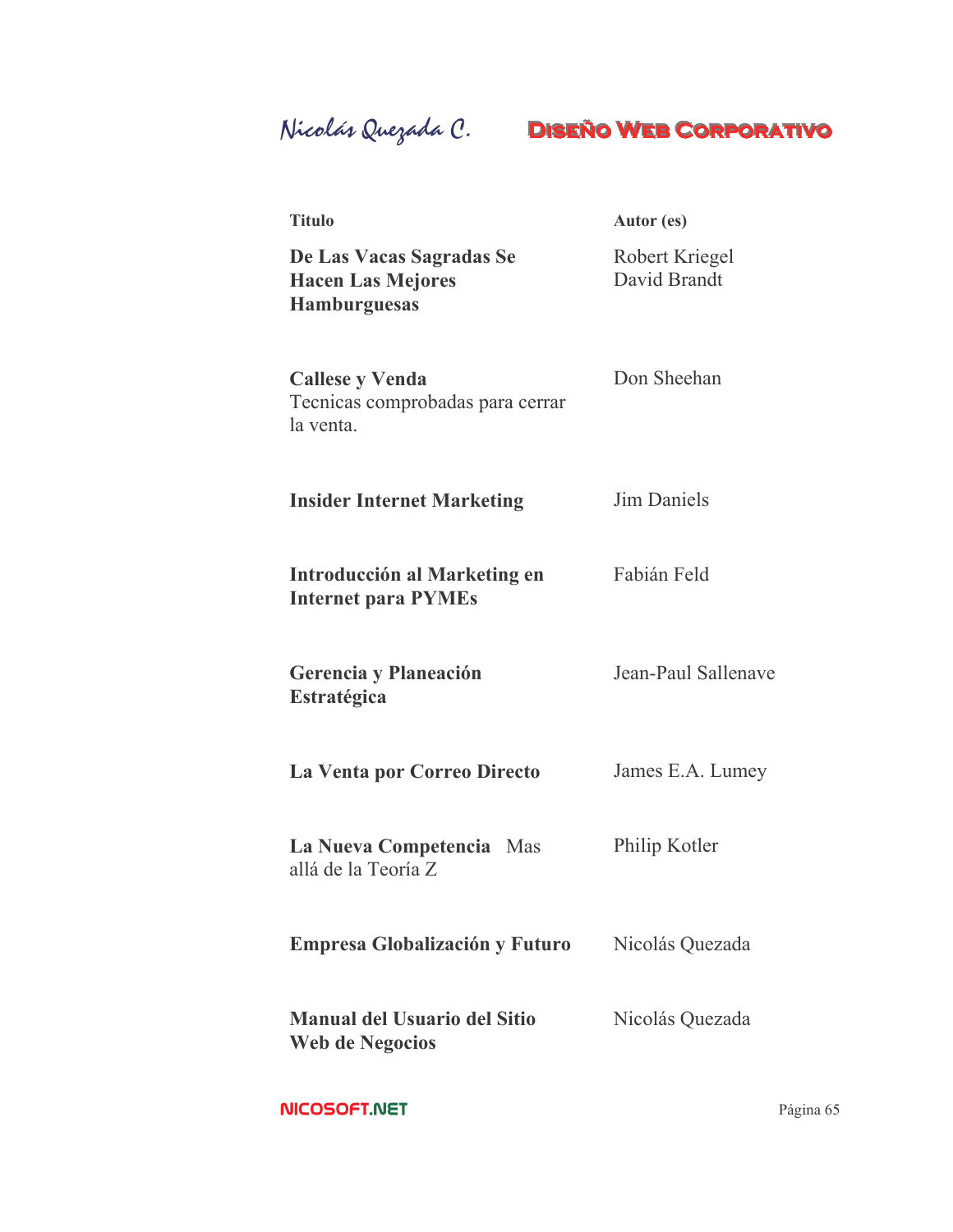Nicolás Quezada C.

| ۰.<br>×<br>۰.<br>×<br>× |
|-------------------------|
|-------------------------|

Autor (es)

**Manual de Ventas Nicosoft** Nicolás Quezada

**E-Mail Marketing** Guía de Trabajo

Nicolás Quezada

**PERL Páginas Web Interactivas** 

Diseño de páginas web *interactivas* con JavaScript

Juan Palacio

Juan Carlos Orós

Michael Floyd **Creación de Sitios Web con** XML

Los 10 Pecados Capitales del Philip Kotler **Marketing** 

**The Principles of Beautifull** Jason Beaird **Web Design** 

**The Photoshop Anthology** Corrie Haffly